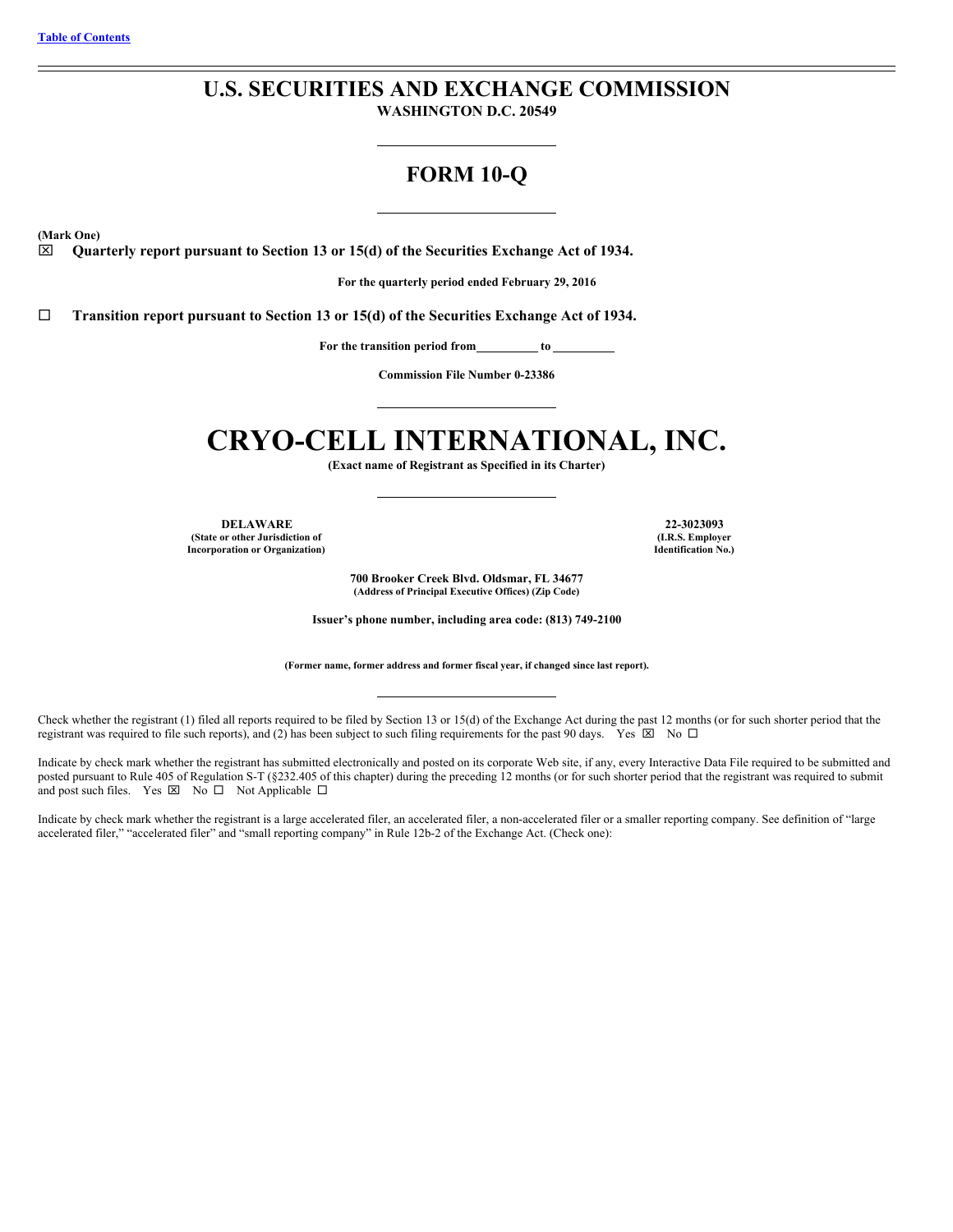Indicate by check mark whether the registrant is a shell company (as defined in Rule 12b-2 of the Exchange Act). Yes  $\Box$  No  $\boxtimes$ 

State the number of shares outstanding of each of the Registrant's classes of common stock, as of the latest practicable date.

As of April 8, 2016, 12,481,065 shares of \$0.01 par value common stock were issued and 9,087,254 were outstanding.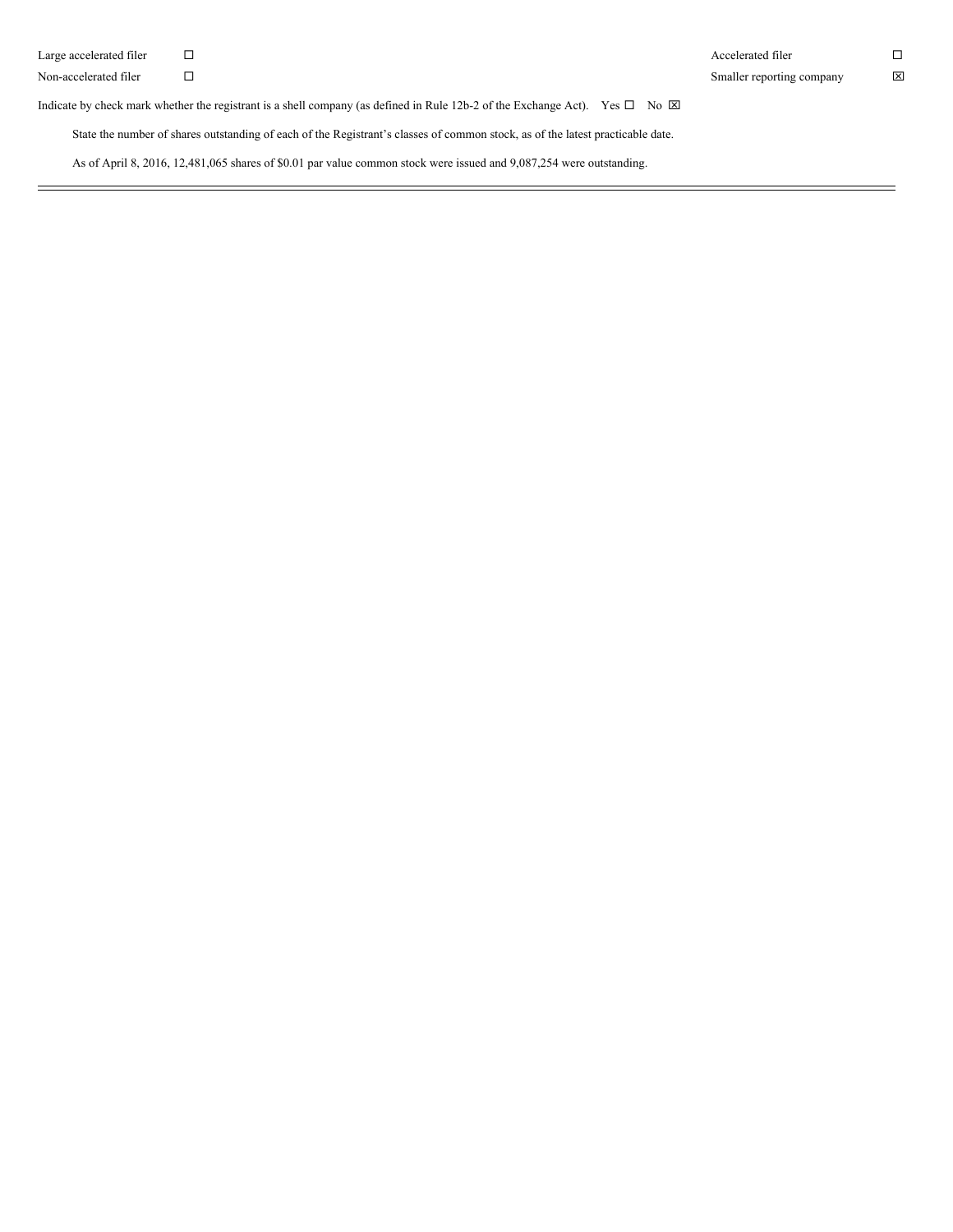# <span id="page-2-0"></span>**TABLE OF CONTENTS**

| PART I - FINANCIAL INFORMATION (UNAUDITED)                                                    | <b>PAGE</b> |
|-----------------------------------------------------------------------------------------------|-------------|
| <b>Item 1. Financial Statements</b>                                                           |             |
| <b>Consolidated Balance Sheets</b>                                                            | 3           |
| <b>Consolidated Statements of Comprehensive (Loss) Income</b>                                 | 4           |
| <b>Consolidated Statements of Cash Flows</b>                                                  | 5           |
| <b>Notes to Consolidated Financial Statements</b>                                             | 6           |
| Item 2. Management's Discussion and Analysis of Financial Condition and Results of Operations | 27          |
| <b>Item 3. Quantitative and Qualitative Disclosures about Market Risk</b>                     | 33          |
| <b>Item 4. Controls and Procedures</b>                                                        | 34          |
| <b>PART II - OTHER INFORMATION</b>                                                            | 35          |
| <b>Item 1. Legal Proceedings</b>                                                              | 35          |
| <b>Item 1A. Risk Factors</b>                                                                  | 36          |
| <b>Item 2. Unregistered Sales of Equity Securities and Use of Proceeds</b>                    | 36          |
| <b>Item 3. Defaults Upon Senior Securities</b>                                                | 36          |
| <b>Item 4. Mine Safety Disclosures</b>                                                        | 36          |
| <b>Item 5. Other Information</b>                                                              | 36          |
| <b>Item 6. Exhibits</b>                                                                       | 37          |
| <b>SIGNATURES</b>                                                                             | 38          |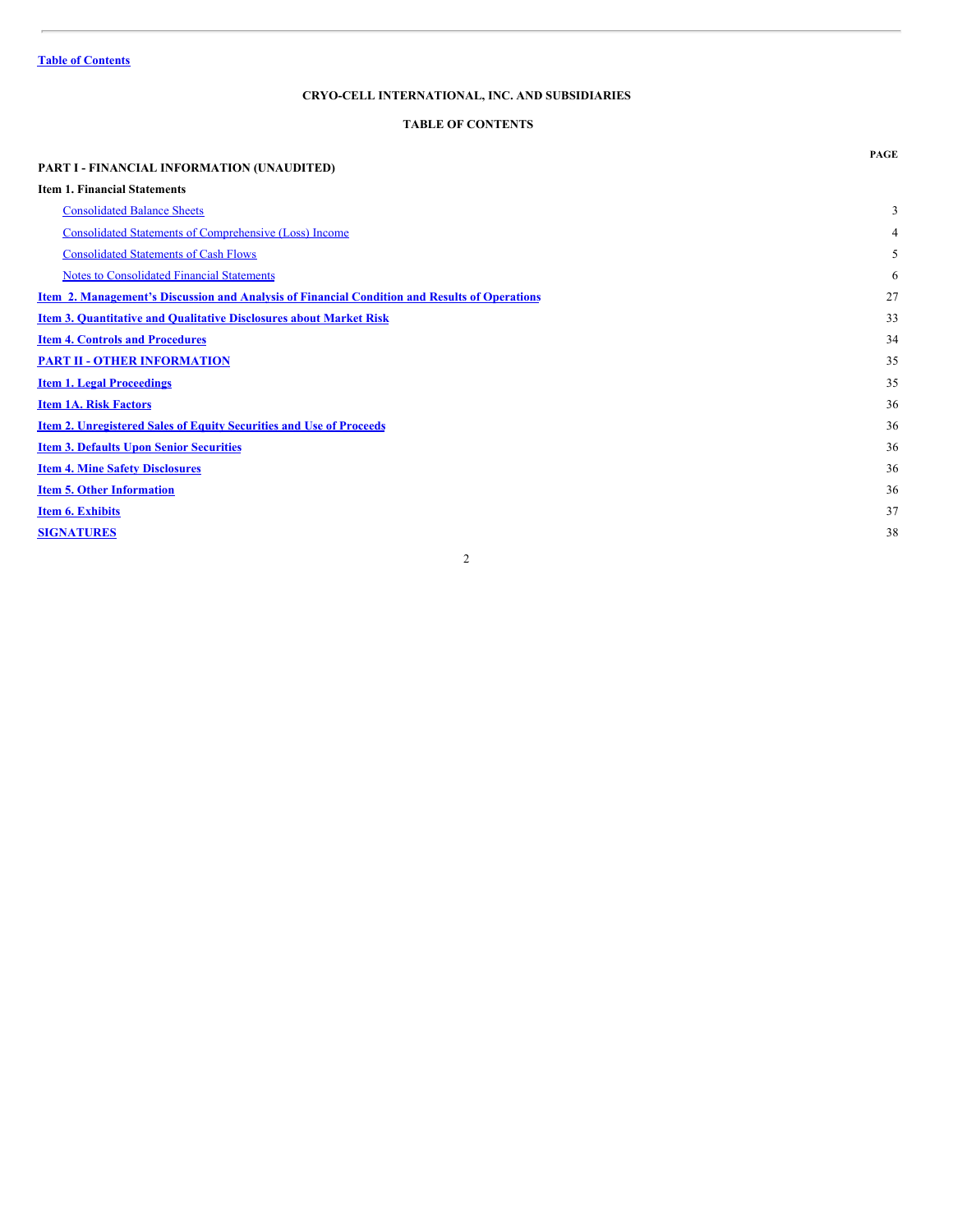<span id="page-3-0"></span>CONSOLIDATED BALANCE SHEETS

|                                                                                                                               | February 29,<br>2016<br>(Unaudited) | November 30,<br>2015  |
|-------------------------------------------------------------------------------------------------------------------------------|-------------------------------------|-----------------------|
| <b>ASSETS</b>                                                                                                                 |                                     |                       |
| <b>Current Assets</b>                                                                                                         |                                     |                       |
| Cash and cash equivalents                                                                                                     | \$ 3,581,736                        | \$4,152,162           |
| Restricted cash                                                                                                               | 204,400                             | 204,344               |
| Marketable securities                                                                                                         | 617.108                             | 610,424               |
| Accounts receivable (net of allowance for doubtful accounts of \$2,156,577 and \$2,067,130, respectively)                     | 3,216,990                           | 3,058,379             |
| Deferred tax assets, current portion                                                                                          | 1,336,000                           | 1,336,000             |
| Prepaid expenses                                                                                                              | 429,309                             | 427,819               |
| Inventory, net                                                                                                                | 498,524                             | 475,608               |
| Other current assets                                                                                                          | 58,341                              | 88,392                |
| Total current assets                                                                                                          | 9,942,408                           | 10,353,128            |
| <b>Property and Equipment-net</b>                                                                                             | 847,626                             | 879,070               |
| <b>Other Assets</b>                                                                                                           |                                     |                       |
| Intangible assets, net                                                                                                        | 503,877                             | 516.328               |
| Goodwill                                                                                                                      | 1,777,822                           | 1,777,822             |
| Deferred tax assets, net of current portion                                                                                   | 5,987,814                           | 5,930,987             |
| Deposits and other assets, net                                                                                                | 40,611                              | 40,611                |
| Total other assets                                                                                                            | 8,310,124                           | 8.265.748             |
| <b>Total</b> assets                                                                                                           | \$19,100,158                        | \$19,497,946          |
| <b>LIABILITIES AND STOCKHOLDERS' DEFICIT</b>                                                                                  |                                     |                       |
|                                                                                                                               |                                     |                       |
| <b>Current Liabilities</b>                                                                                                    |                                     |                       |
| Accounts payable                                                                                                              | \$1,685,775                         | \$1,328,619           |
| Accrued expenses<br>Current portion of note payable                                                                           | 1,566,676<br>309,987                | 2,005,351             |
| Deferred revenue                                                                                                              | 6,614,192                           | 307,420<br>6,782,562  |
| Total current liabilities                                                                                                     |                                     |                       |
|                                                                                                                               | 10,176,630                          | 10,423,952            |
| <b>Other Liabilities</b>                                                                                                      |                                     |                       |
| Deferred revenue, net of current portion<br>Note payable, net of current portion                                              | 11,169,495<br>790,957               | 10,869,218<br>868,947 |
| Long-term liability - revenue sharing agreements                                                                              | 2,300,000                           | 2,300,000             |
| Total other liabilities                                                                                                       | 14,260,452                          | 14,038,165            |
|                                                                                                                               |                                     |                       |
| <b>Total liabilities</b>                                                                                                      | 24,437,082                          | 24,462,117            |
| Commitments and contingencies (Note 12)                                                                                       |                                     |                       |
| <b>Stockholders' Deficit</b>                                                                                                  |                                     |                       |
| Preferred stock (\$.01 par value, 500,000 authorized and none issued and outstanding)                                         |                                     |                       |
| Series A Junior participating preferred stock $(\$.01$ par value, 20,000 authorized and none issued and outstanding)          |                                     |                       |
| Common stock (\$.01 par value, 20,000,000 authorized; 12,481,065 issued and 9,097,472 outstanding as of February 29, 2016 and |                                     |                       |
| 12,260,340 issued and 9,010,322 outstanding as of November 30, 2015)                                                          | 124,810                             | 122,603               |
| Additional paid-in capital                                                                                                    | 28,780,474                          | 28,530,368            |
| Treasury stock, at cost                                                                                                       | (8,726,486)                         | (8,318,083)           |
| Accumulated other comprehensive income                                                                                        | 76,205                              | 169.932               |
| Accumulated deficit                                                                                                           | (25,591,927)                        | (25, 468, 991)        |
| Total stockholders' deficit                                                                                                   | (5,336,924)                         | (4,964,171)           |
| Total liabilities and stockholders' deficit                                                                                   | \$19,100,158                        | \$19,497,946          |
|                                                                                                                               |                                     |                       |

The accompanying notes are an integral part of these consolidated financial statements.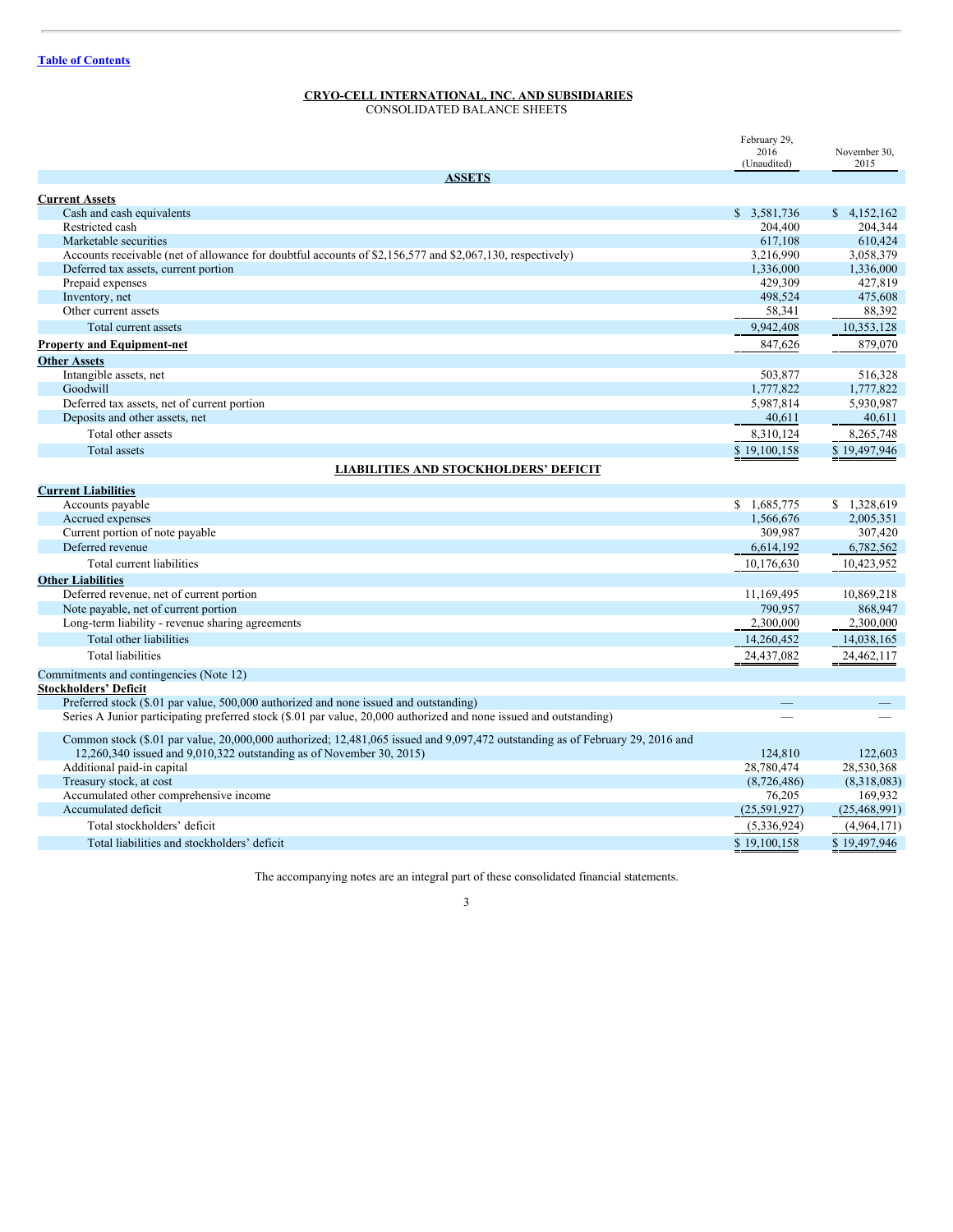<span id="page-4-0"></span>CONSOLIDATED STATEMENTS OF COMPREHENSIVE (LOSS) INCOME

(Unaudited)

|                                                                    |                 | For the Three Months Ended |
|--------------------------------------------------------------------|-----------------|----------------------------|
|                                                                    | February 29,    | February 28,               |
|                                                                    | 2016            | 2015                       |
| <b>Revenue:</b><br>Processing and storage fees                     | \$5,020,459     | \$4,673,969                |
| Licensee and royalty income                                        |                 | 169,412                    |
| Product revenue                                                    | 131,739         |                            |
| Total revenue                                                      | 5,152,198       | 4,843,381                  |
| <b>Costs and Expenses:</b>                                         |                 |                            |
| Cost of sales                                                      | 1,348,291       | 1,273,987                  |
| Selling, general and administrative expenses                       | 3,597,253       | 2,913,973                  |
| Research, development and related engineering                      | 8,684           | 11,988                     |
| Depreciation and amortization                                      | 41,548          | 18,242                     |
| Total costs and expenses                                           | 4,995,776       | 4,218,190                  |
| <b>Operating Income</b>                                            | 156,422         | 625,191                    |
| <b>Other Income (Expense):</b>                                     |                 |                            |
| Other expense                                                      | (18,024)        | (4,075)                    |
| Interest expense                                                   | (261, 334)      | (301, 286)                 |
| Total other expense                                                | (279, 358)      | (305, 361)                 |
| Income before equity in losses of affiliate and income tax expense | (122, 936)      | 319,830                    |
| Equity in losses of affiliate                                      |                 | (8,248)                    |
| Income before income tax expense                                   | (122, 936)      | 311,582                    |
| Income tax expense                                                 |                 | (25, 412)                  |
| <b>Net (Loss) Income</b>                                           | (122, 936)      | \$<br>286,170              |
| Net (loss) income per common share - basic                         | (0.01)          | 0.03                       |
| Weighted average common shares outstanding - basic                 | 8,971,373       | 9,824,566                  |
| Net (loss) income per common share - diluted                       | (0.01)          | 0.03                       |
| Weighted average common shares outstanding - diluted               | 8,971,373       | 10,058,649                 |
| <b>Other Comprehensive (Loss) Income</b>                           |                 |                            |
| Unrealized loss on marketable securities (net of tax)              | (93, 727)<br>\$ | S                          |
| <b>Comprehensive (Loss) Income</b>                                 | $$$ (216,663)   | 286,170                    |

The accompanying notes are an integral part of these consolidated financial statements.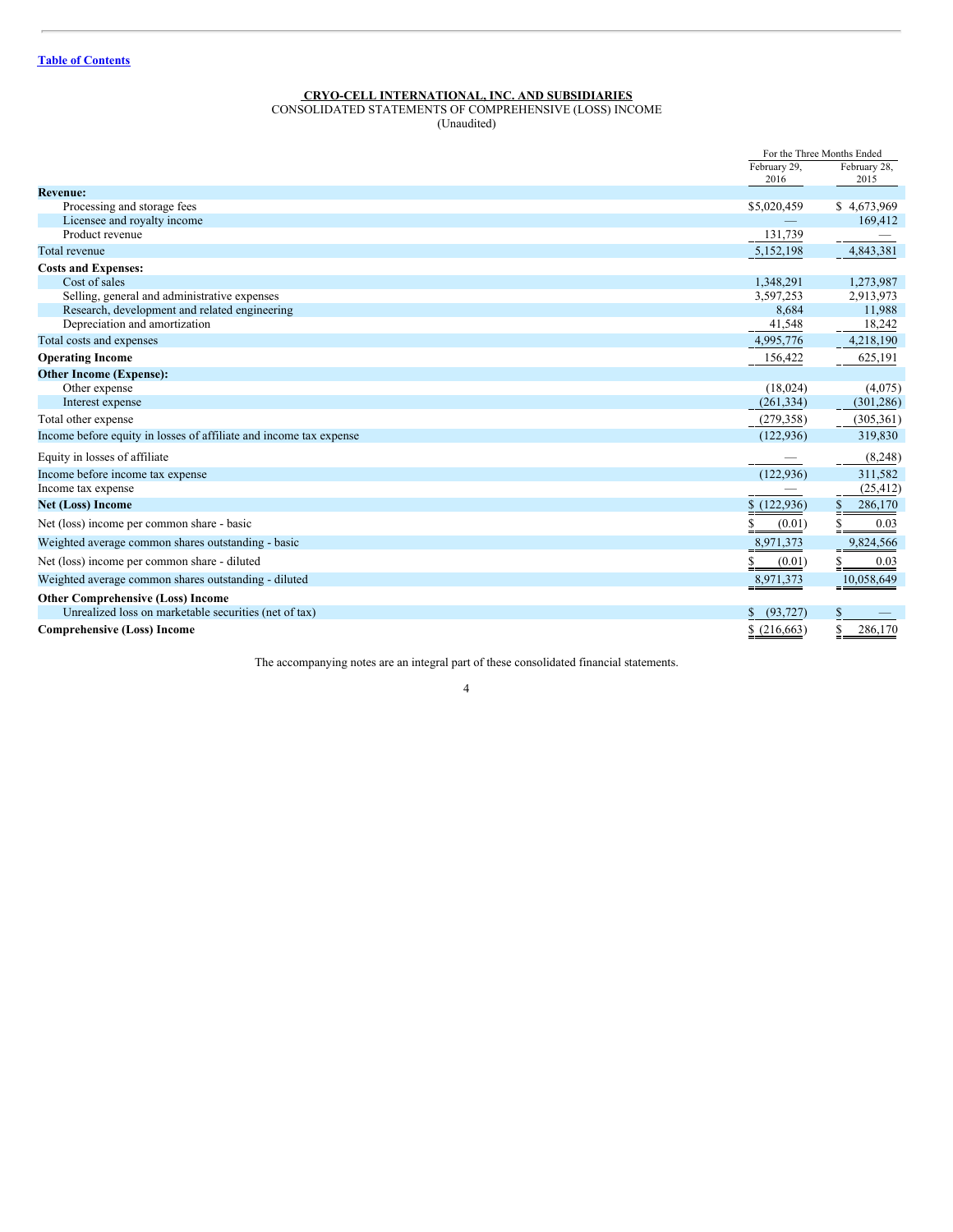<span id="page-5-0"></span>CONSOLIDATED STATEMENTS OF CASH FLOWS

(Unaudited)

|                                                                                   |                             | For the Three Months Ended |
|-----------------------------------------------------------------------------------|-----------------------------|----------------------------|
|                                                                                   | February 29,                | February 28,               |
|                                                                                   | 2016                        | 2015                       |
| Net (loss) income                                                                 | \$(122,936)                 | $\overline{\$}$ 286,170    |
| Adjustments to reconcile net income to net cash provided by operating activities: |                             |                            |
| Depreciation and amortization expense                                             | 74,618                      | 58,994                     |
| Compensatory element of stock options                                             | 252,313                     | 190,513                    |
| Provision for doubtful accounts                                                   | 192,045                     | 140,505                    |
| Equity in losses of affiliate                                                     |                             | 8,248                      |
| Changes in assets and liabilities:                                                |                             |                            |
| Accounts receivable                                                               | (350, 656)                  | (268, 511)                 |
| Prepaid expenses                                                                  | (1,490)                     | 46,080                     |
| Inventory                                                                         | (22,916)                    |                            |
| Other current assets                                                              | 30,051                      | (6,500)                    |
| Deposits and other assets, net                                                    |                             | 9,575                      |
| Accounts payable                                                                  | 357,156                     | 342,799                    |
| Accrued expenses                                                                  | (438, 675)                  | (564, 624)                 |
| Deferred revenue                                                                  | 131,907                     | 85,715                     |
| Net cash provided by operating activities                                         | 101,417                     | 328,964                    |
| Cash flows from investing activities:                                             |                             |                            |
| Release of restricted cash held in escrow                                         | (56)                        | (56)                       |
| Purchases of property and equipment                                               | (30, 723)                   | (23, 303)                  |
| Purchases of marketable securities and other investments, net                     | (157, 238)                  | 4,413                      |
| Net cash used in investing activities                                             | (188, 017)                  | (18,946)                   |
| Cash flows from financing activities:                                             |                             |                            |
| Treasury stock purchases                                                          | (408, 403)                  | (39,042)                   |
| Repayments of note payable                                                        | (75, 423)                   |                            |
| Net cash used in financing activities                                             | (483, 826)                  | (39,042)                   |
| Increase (decrease) in cash and cash equivalents                                  | (570, 426)                  | 270,976                    |
| Cash and cash equivalents - beginning of period                                   | 4,152,162                   | 3,279,267                  |
| Cash and cash equivalents - end of period                                         | \$3,581,736                 | \$3,550,243                |
| Supplemental non-cash investing activities:                                       |                             |                            |
| Unrealized loss on marketable securities                                          | (93, 727)<br>$\overline{2}$ |                            |

The accompanying notes are an integral part of these consolidated financial statements.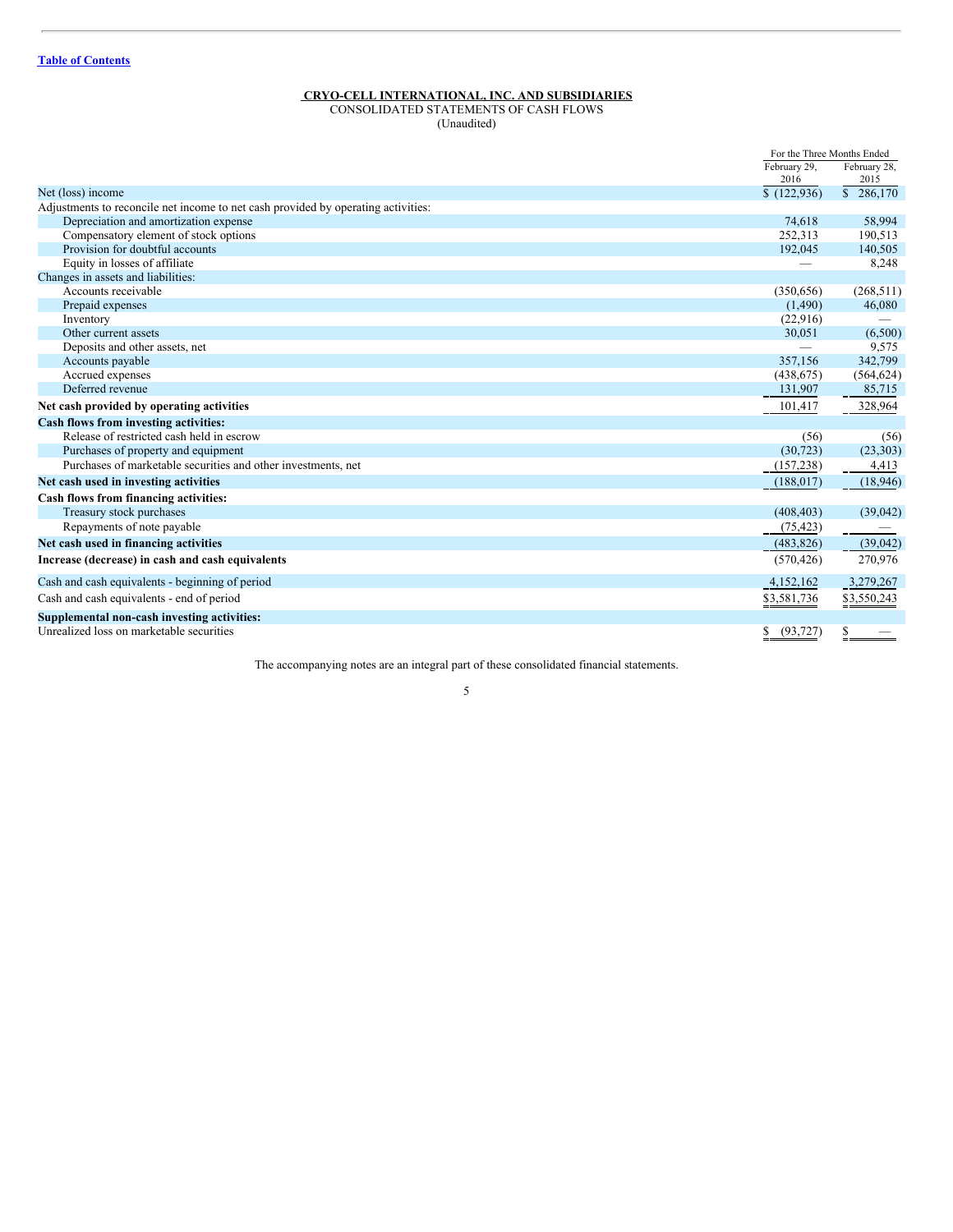#### <span id="page-6-0"></span>**CRYO-CELL INTERNATIONAL, INC. AND SUBSIDIARIES NOTES TO CONSOLIDATED FINANCIAL STATEMENTS February 29, 2016 (Unaudited)**

#### **Note 1 - Basis of Presentation and Significant Accounting Policies**

The unaudited consolidated financial statements including the Consolidated Balance Sheets as of February 29, 2016 and November 30, 2015, the related Consolidated Statements of Comprehensive (Loss) Income and Cash Flows for the three months ended February 29, 2016 and February 28, 2015 have been prepared by Cryo-Cell International, Inc. and its subsidiaries ("the Company" or "Cryo-Cell") pursuant to the rules and regulations of the Securities and Exchange Commission for interim financial reporting. Certain financial information and note disclosures, which are normally included in annual financial statements prepared in accordance with accounting principles generally accepted in the United States of America, have been condensed or omitted pursuant to those rules and regulations. It is suggested that these consolidated financial statements be read in conjunction with the financial statements and notes thereto included in the Company's November 30, 2015 Annual Report on Form 10-K. In the opinion of management, all adjustments (which include only normal recurring adjustments) necessary to present fairly the financial position, results of operations, and changes in cash flows for all periods presented have been made. The results of operations for the three months ended February 29, 2016 are not necessarily indicative of the results expected for any interim period in the future or the entire year ending November 30, 2016.

#### **Revenue Recognition**

#### *Revenue Recognition for Arrangements with Multiple Deliverables*

For multi-element arrangements, the Company allocates revenue to all deliverables based on their relative selling prices. In such circumstances, accounting principles establish a hierarchy to determine the selling price to be used for allocating revenue to deliverables as follows: (i) vendor-specific objective evidence of fair value ("VSOE"), (ii) third-party evidence of selling price ("TPE"), and (iii) best estimate of the selling price ("ESP"). VSOE generally exists only when the Company sells the deliverable separately and it is the price actually charged by the Company for that deliverable.

The Company has identified two deliverables generally contained in the arrangements involving the sale of its umbilical cord blood product. The first deliverable is the processing of a specimen. The second deliverable is either the annual storage of a specimen, the 21-year storage fee charged for a specimen or the life-time storage fee charged for a specimen. The Company has allocated revenue between these deliverables using the relative selling price method. The Company has VSOE for its annual storage fees as the Company renews storage fees annually with its customers on a stand-alone basis. Because the Company has neither VSOE nor TPE for the processing, 21-year storage and life-time storage deliverables, the allocation of revenue has been based on the Company's ESPs. Amounts allocated to processing a specimen are recognized at the time the processing of the specimen is complete. Amounts allocated to the storage of a specimen are recognized ratably over the contractual storage period. Any discounts given to the customer are recognized by applying the relative selling price method whereby after the Company determines the selling price to be allocated to each deliverable (processing and storage), the sum of the prices of the deliverables is then compared to the arrangement consideration, and any difference is applied to the separate deliverables ratably.

The Company's process for determining its ESP for deliverables without VSOE or TPE considers multiple factors that may vary depending upon the unique facts and circumstances related to each deliverable. Key factors considered by the Company in developing the ESPs for its processing, 21 year storage and life-time storage fee include the Company's historical pricing practices, as well as expected profit margins.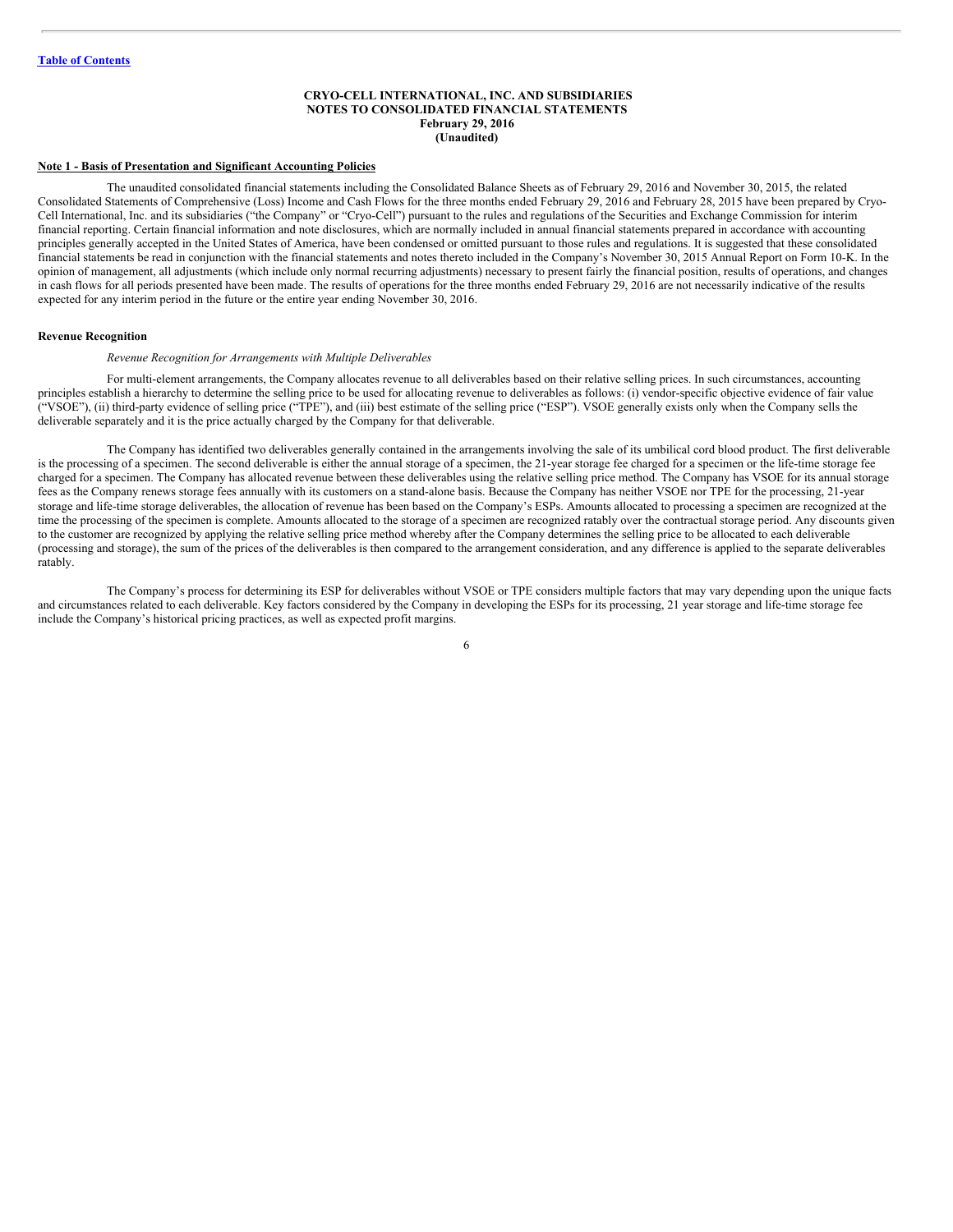The Company records revenue from processing and storage of specimens and pursuant to agreements with licensees. The Company recognizes revenue from processing fees upon completion of processing and recognizes storage fees ratably over the contractual storage period as well as other income from royalties paid by licensees related to long-term storage contracts which the Company has under license agreements. Contracted storage periods are annual, twenty-one years and lifetime. Deferred revenue on the accompanying consolidated balance sheets includes the portion of the annual storage fee, the twenty-one year storage fee and the life-time storage fee that is being recognized over the contractual storage period as well as royalties received from foreign licensees related to long-term storage contracts in which the Company has future obligations under the license agreement. The Company classifies deferred revenue as current if the Company expects to recognize the related revenue over the next 12 months. The Company also records revenue within processing and storage fees from shipping and handling billed to customers when earned. Shipping and handling costs that the Company incurs are expensed and included in cost of sales.

The Company records revenue from the sale of the Prepacyte®-CB product line upon shipment of the product to the Company's customers.

#### **Income Taxes**

Deferred income tax assets and liabilities are recognized for the estimated future tax consequences attributable to differences between financial statement carrying amounts of existing assets and liabilities and their respective tax bases. Deferred income tax assets and liabilities are measured using enacted tax rates expected to be recovered or settled. The Company has recorded a valuation allowance of \$2,630,000 and \$2,630,000 as of February 29, 2016 and November 30, 2015, respectively, as the Company does not believe it is "more likely than not" that all future income tax benefits will be realized. When the Company changes its determination as to the amount of deferred income tax assets that can be realized, the valuation allowance is adjusted with a corresponding impact to income tax expense in the period in which such determination is made. The ultimate realization of the Company's deferred income tax assets depends upon generating sufficient taxable income prior to the expiration of the tax attributes. In assessing the need for a valuation allowance, the Company projects future levels of taxable income. This assessment requires significant judgment. The Company examines the evidence related to the recent history of losses, the economic conditions in which the Company operates and forecasts and projections to make that determination.

There was no U.S. income tax expense for the three months ended February 29, 2016 and February 28, 2015 due to the utilization of net operating losses and foreign tax credit carryforwards, which were not previously benefited in the Company's financial statements.

The Company records foreign income taxes withheld from installment payments of non-refundable up-front license fees and royalty income earned on the processing and storage of cord blood stem cell specimens in geographic areas where the Company has license agreements. The Company recognized approximately \$0 and \$25,000 for the three months ended February 29, 2016 and February 28, 2015, respectively, of foreign income tax expense. Foreign income tax expense is included in income tax expense in the accompanying consolidated statements of comprehensive (loss) income.

The Company recognizes the financial statement benefit of a tax position only after determining that the relevant tax authority would more likely than not sustain the position following an audit. For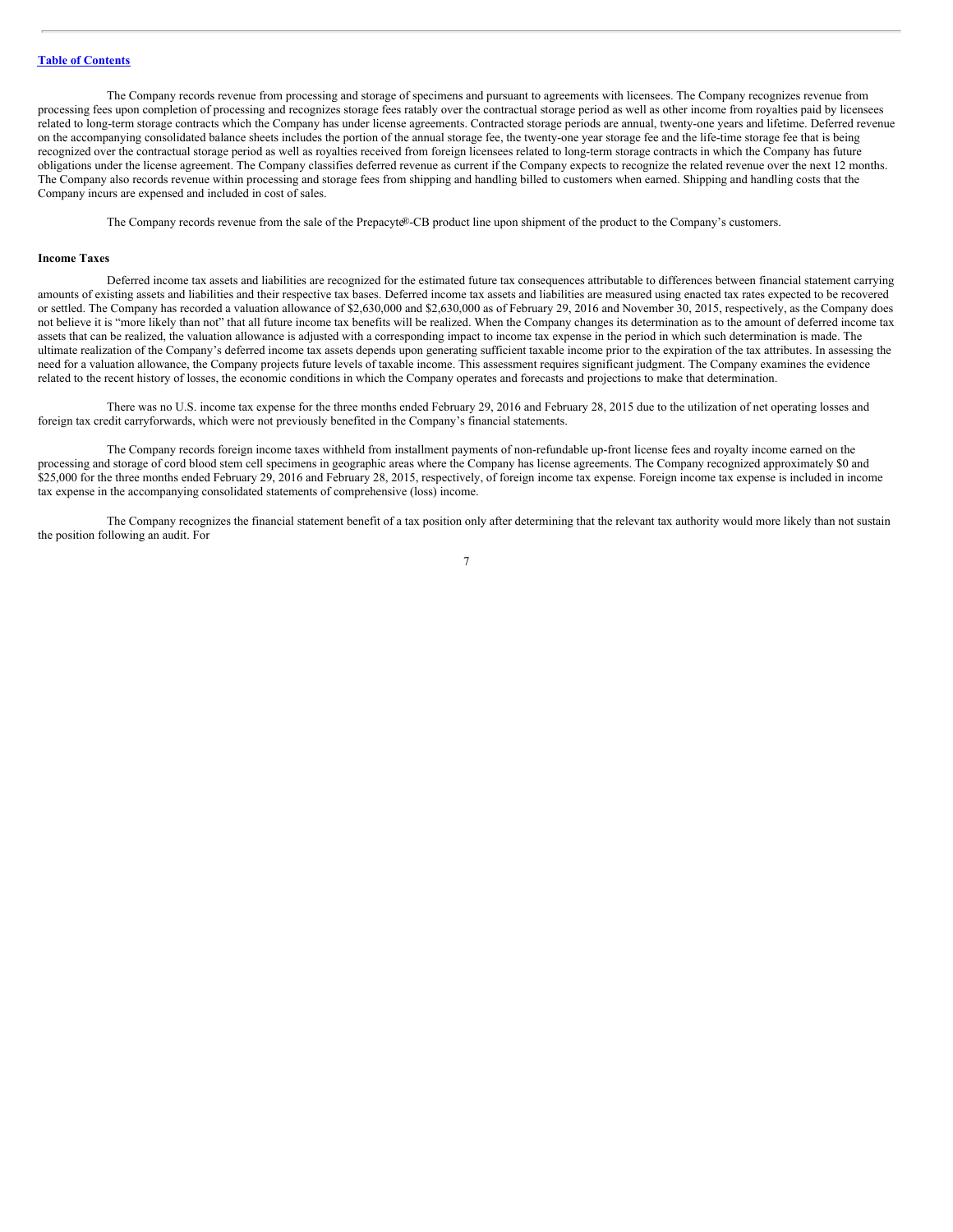tax positions meeting the more-likely-than-not threshold, the amount recognized in the financial statements is the largest benefit that has a greater than 50 percent likelihood of being realized upon ultimate settlement with the relevant tax authority. Increases or decreases to the unrecognized tax benefits could result from management's belief that a position can or cannot be sustained upon examination based on subsequent information or potential lapse of the applicable statute of limitation for certain tax positions.

The Company recognizes interest and penalties related to uncertain tax positions in income tax expense. For the three months ended February 29, 2016 and February 28, 2015, the Company had no provisions for interest or penalties related to uncertain tax positions.

#### **Long-Lived Assets**

The Company evaluates the realizability of its long-lived assets, which requires impairment losses to be recorded on long-lived assets used in operations when indicators of impairment, such as reductions in demand or when significant economic slowdowns are present. Reviews are performed to determine whether the carrying value of an asset is impaired, based on comparisons to undiscounted expected future cash flows. If this comparison indicates that there is impairment and carrying value is in excess of fair value, the impaired asset is written down to fair value, which is typically calculated using: (i) quoted market prices or (ii) discounted expected future cash flows utilizing a discount rate. The Company did not note any impairment for the three months ended February 29, 2016 and February 28, 2015.

#### **Stock Compensation**

As of February 29, 2016, the Company has three stock-based compensation plans, which are described in Note 10 to the consolidated financial statements. The Company's third stock-based employee compensation plan became effective December 1, 2011 as approved by the Board of Directors and approved by the stockholders at the 2012 Annual Meeting. The Company recognized approximately \$252,000 and \$191,000 for the three months ended February 29, 2016 and February 28, 2015, respectively, of stock-based compensation expense.

The Company recognizes stock-based compensation based on the fair value of the related awards. Under the fair value recognition guidance of stock-based compensation accounting rules, stock-based compensation expense is estimated at the grant date based on the fair value of the award and is recognized as expense over the requisite service period of the award. The fair value of service-based vesting condition and performance-based vesting condition stock option awards is determined using the Black-Scholes valuation model. For stock option awards with only service-based vesting conditions and graded vesting features, the Company recognizes stock compensation expense based on the graded-vesting method. To value awards with market-based vesting conditions the Company uses a binomial valuation model. The Company recognizes compensation cost for awards with market-based vesting conditions on a graded-vesting basis over the derived service period calculated by the binomial valuation model. The use of these valuation models involve assumptions that are judgmental and highly sensitive in the determination of compensation expense and include the expected life of the option, stock price volatility, risk-free interest rate, dividend yield, exercise price, and forfeiture rate. Forfeitures are estimated at the time of valuation and reduce expense ratably over the vesting period.

The estimation of stock awards that will ultimately vest requires judgment and to the extent that actual results or updated estimates differ from current estimates, such amounts will be recorded as a cumulative adjustment in the period they become known. The Company considered many factors when estimating forfeitures, including the recipient groups and historical experience. Actual results and future changes in estimates may differ substantially from current estimates.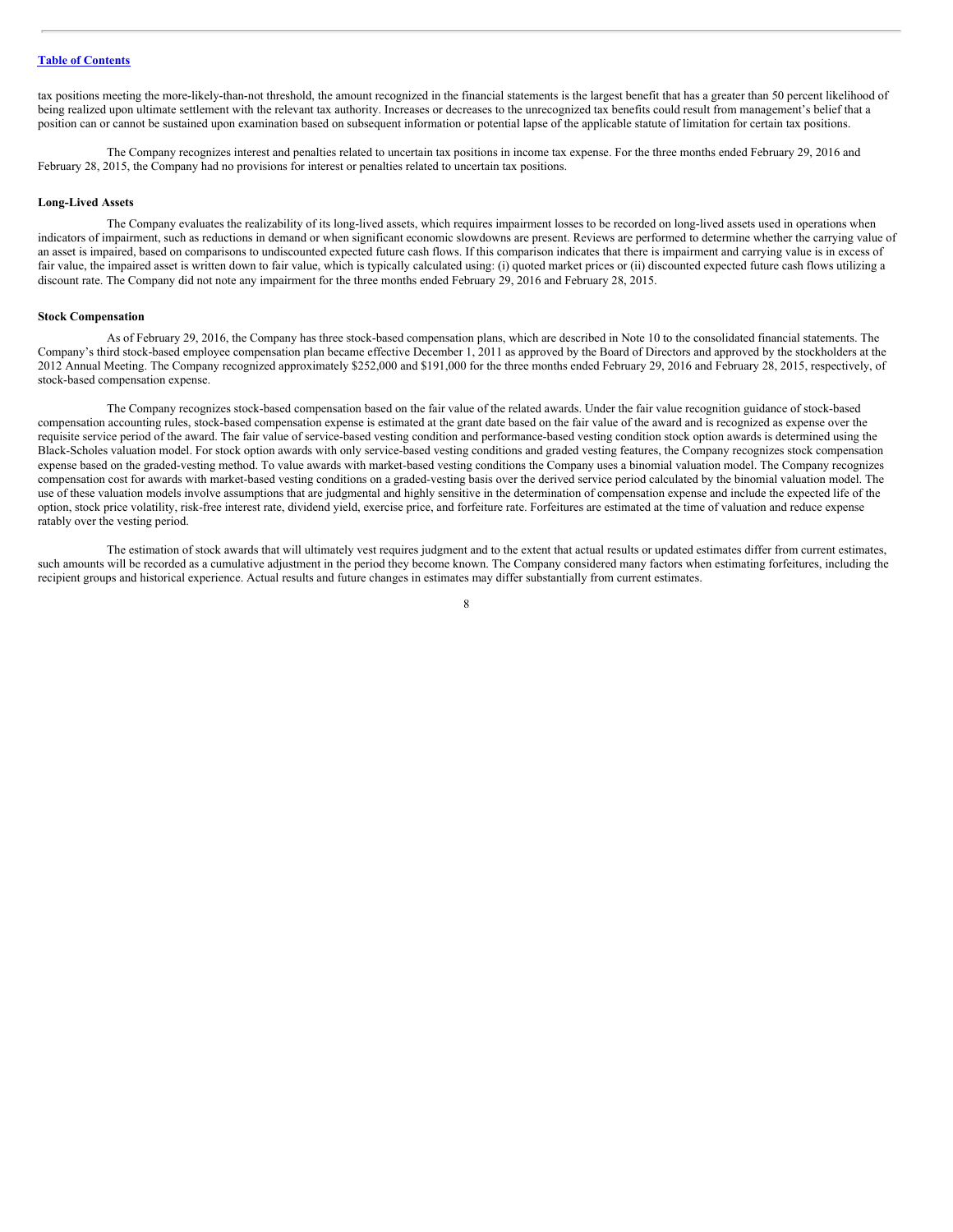The Company issues performance-based equity awards which vest upon the achievement of certain financial performance goals, including revenue and income targets. Determining the appropriate amount to expense based on the anticipated achievement of the stated goals requires judgment, including forecasting future financial results. The estimate of the timing of the expense recognition is revised periodically based on the probability of achieving the required performance targets and adjustments are made as appropriate. The cumulative impact of any revision is reflected in the period of the change. If the financial performance goals are not met, the award does not vest, so no compensation cost is recognized and any previously stock-recognized stock-based compensation expense is reversed.

The Company issues equity awards with market-based vesting conditions which vest upon the achievement of certain stock price targets. If the awards are forfeited prior to the completion of the derived service period, any recognized compensation is reversed. If the awards are forfeited after the completion of the derived service period, the compensation cost is not reversed, even if the awards never vest.

#### **Fair Value of Financial Instruments**

Management uses a fair value hierarchy, which gives the highest priority to quoted prices in active markets. The fair value of financial instruments is estimated based on market trading information, where available. Absent published market values for an instrument or other assets, management uses observable market data to arrive at its estimates of fair value. Management believes that the carrying amount of cash and cash equivalents, accounts receivable, notes receivable, accounts payable and accrued expenses approximate fair value due to the short-term nature of these instruments. The Company believes that the fair value of its Revenue Sharing Agreements ("RSA") liability recorded on the balance sheet is between the recorded book value and up to the Company's previous settlement experience, due to the various terms and conditions associated with each RSA.

The Company uses an accounting standard that defines fair value as an exit price, representing the amount that would be received to sell an asset or paid to transfer a liability in an orderly transaction between market participants at the measurement date. As such, fair value is a market-based measurement that should be determined based on assumptions that market participants would use in pricing an asset or liability. As a basis for considering such assumptions, the standard establishes a three-level fair value hierarchy that prioritizes the inputs used to measure fair value. The three levels of inputs used to measure fair value are as follows:

- Level 1 Quoted prices in active markets for identical assets or liabilities.
- Level 2 Observable inputs other than quoted prices included in Level 1, such as quoted prices for similar assets and liabilities in active markets; quoted prices for identical or similar assets and liabilities in markets that are not active; or other inputs that are observable or can be corroborated by observable market data.
- Level 3 Unobservable inputs that are supported by little or no market activity and that are significant to the fair value of the assets or liabilities. This includes certain pricing models, discounted cash flow methodologies and similar techniques that use significant unobservable inputs.

 $\overline{9}$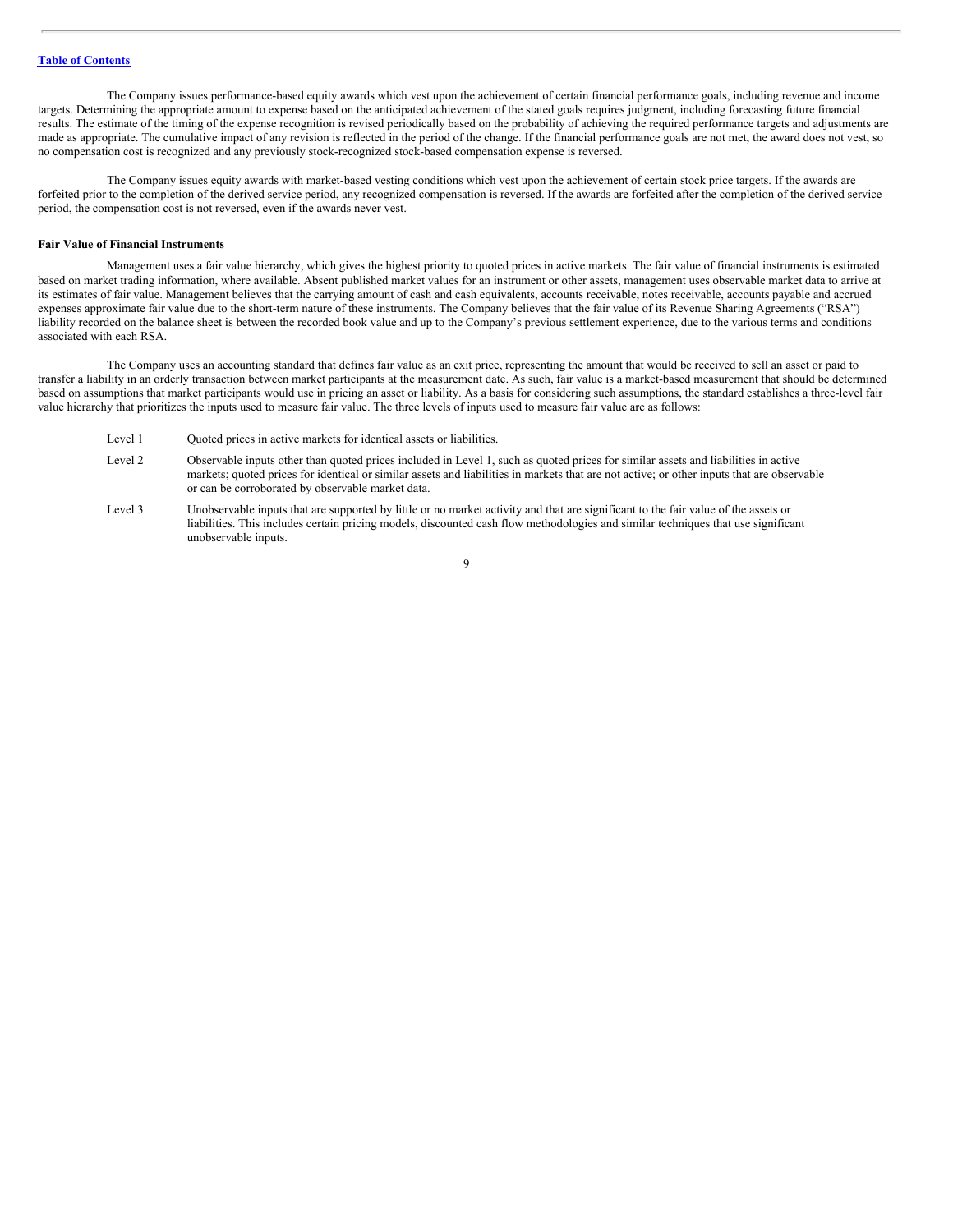The following table summarizes the financial assets and liabilities measured at fair value on a recurring basis as of February 29, 2016 and November 30, 2015, respectively, segregated among the appropriate levels within the fair value hierarchy:

| Fair Value at             | Fair Value Measurements<br>at February 29, 2016 Using |           |                                                       |         |
|---------------------------|-------------------------------------------------------|-----------|-------------------------------------------------------|---------|
| Description               | February 29,<br>2016                                  | Level 1   | Level 2                                               | Level 3 |
| Assets:                   |                                                       |           |                                                       |         |
| <b>Trading Securities</b> | 261,167<br>\$                                         | \$261,167 |                                                       |         |
| Available-for-sale        | 355,941                                               | 355,941   |                                                       |         |
|                           | \$617,108                                             | \$617,108 |                                                       |         |
|                           | Fair Value at                                         |           | Fair Value Measurements<br>at November 30, 2015 Using |         |
| Description               | November 30,<br>2015                                  | Level 1   | Level 2                                               | Level 3 |
| Assets:                   |                                                       |           |                                                       |         |
|                           |                                                       |           |                                                       |         |
| <b>Trading Securities</b> | 136,798<br>S.                                         | \$136,798 |                                                       |         |
| Available-for-sale        | 473,626                                               | 473,626   |                                                       |         |

The following is a description of the valuation techniques used for these items, as well as the general classification of such items pursuant to the fair value hierarchy:

*Trading securities –* Fair values for these investments are based on quoted prices in active markets and are therefore classified within Level 1 of the fair value hierarchy. For trading securities, there was (\$19,800) and (\$4,400) in unrealized holding losses, respectively, recorded in other income and expense on the accompanying consolidated statements of comprehensive loss for the three months ended February 29, 2016 and February 28, 2015, respectively.

*Available-for-sale securities –* During the second quarter of fiscal 2015, management reevaluated its marketable securities and determined that there was a change in certain securities from trading to available-for-sale classification. These investments are classified as available for sale and consist of marketable equity securities that we intend to hold for an indefinite period of time. Investments are stated at fair value and unrealized holding gains and losses are reported as a component of accumulated other comprehensive income until realized. Realized gains or losses on disposition of investments are computed using the first in, first out (FIFO) method and reported as income or loss in the period of disposition in the accompanying consolidated statements of comprehensive income. For available-for-sale securities, there was approximately (\$94,000) and \$0 in unrealized holding losses, net of tax, respectively, reported as comprehensive loss on the accompanying statements of comprehensive (loss) income for the three months ended February 29, 2016 and February 28, 2015, respectively.

#### **Product Warranty and Cryo-Cell CaresTM Program**

In December 2005, the Company began providing its customers that enrolled after December 2005 a payment warranty under which the Company agrees to pay \$50,000 to its client if the umbilical cord blood product retrieved is used for a stem cell transplant for the donor or an immediate family member and fails to engraft, subject to various restrictions. Effective February 1, 2012, the Company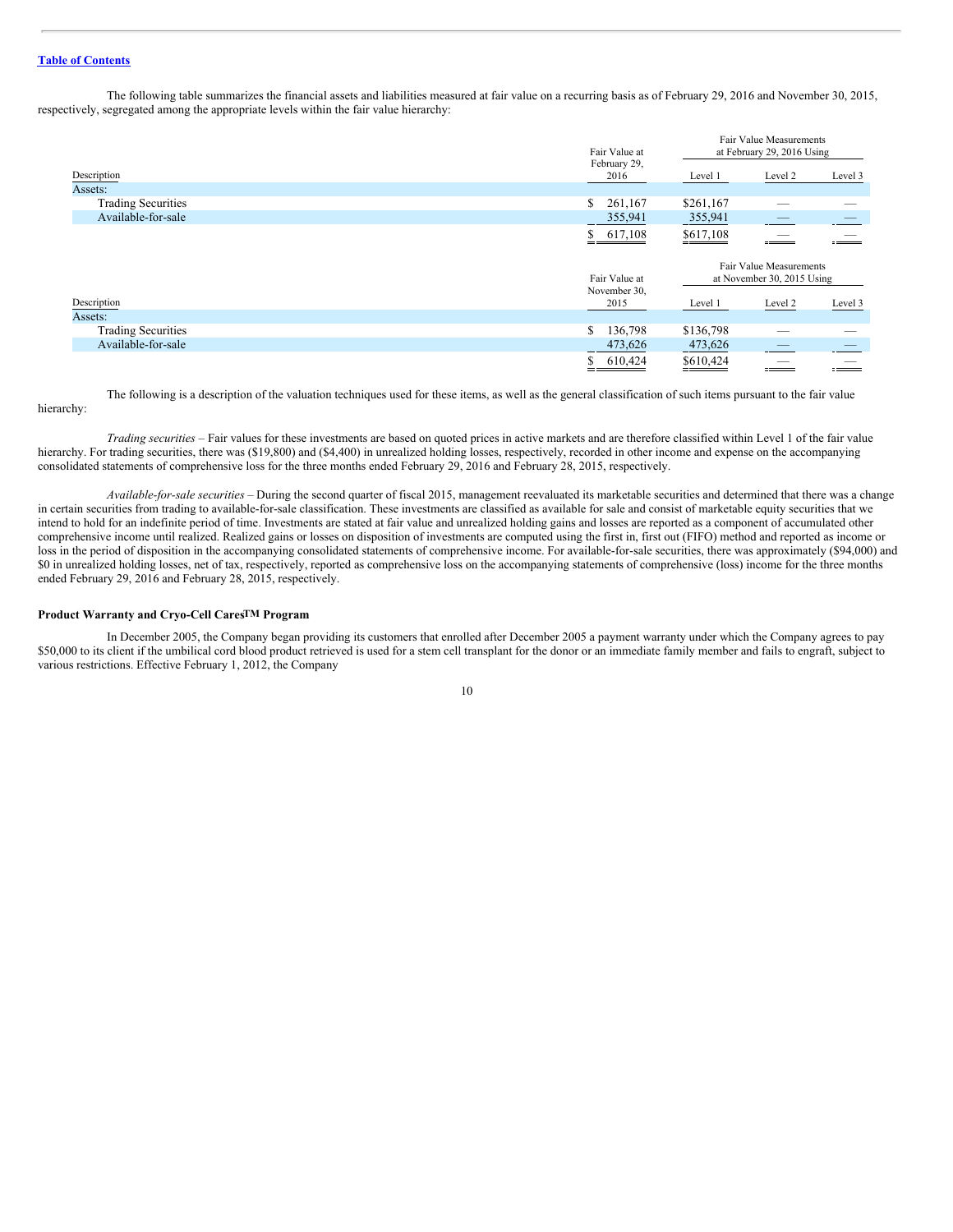increased the \$50,000 payment warranty to a \$75,000 payment warranty to all of its new clients. Additionally, under the Cryo-Cell Cares**TM** program, the Company was paying \$10,000 to the client to offset personal expenses if the umbilical cord blood product is used for bone marrow reconstitution in a myeloblative transplant procedure. Effective October 13, 2014, the Company no longer offers the Cryo-Cell Cares**TM** program to new clients. The product warranty is available to clients who enroll under this structure for as long as the specimen is stored with the Company. The Company has not experienced any claims under the warranty program nor has it incurred costs related to these warranties. The Company does not maintain insurance for this warranty program and therefore maintains reserves to cover any estimated potential liabilities. The Company's reserve balance is based on the \$75,000 or \$50,000 (as applicable) maximum payment and the \$10,000 maximum expense reimbursement multiplied by formulas to determine the projected number of units requiring a payout. The Company determined the estimated expected usage and engraftment failure rates based on an analysis of the historical usage and failure rates and the historical usage and failure rates in other private and public cord blood banks based on published data. The Company's estimates of expected usage and engraftment failure could change as a result of changes in actual usage rates or failure rates and such changes would require an adjustment to the established reserves. The historical usage and failure rates have been very low and a small increase in the number of transplants or engraftment failures could cause a significant increase in the estimated rates used in determining the Company's reserve. In addition, the reserve will increase as additional umbilical cord blood specimens are stored which are subject to the warranty. As of February 29, 2016 and November 30, 2015 the Company recorded reserves under these programs in the amounts of approximately \$17,000 and \$17,000, respectively, which are included in accrued expenses in the accompanying consolidated balance sheets.

#### **Recently Issued Accounting Pronouncements**

In March 2016, the FASB issued Accounting Standards Update No. 2016-09,*Compensation – Stock Compensation (Topic 718): Improvements to Employee Share-Based Payment Accounting.* This update simplifies several aspects of the accounting for employee share-based payment transactions including the accounting for income taxes, forfeitures, and statutory tax withholding requirements, as well as classification in the statement of cash flows. The new standard is effective for fiscal years, and interim periods within those fiscal years, beginning after December 15, 2016. The Company is currently evaluating the effect that the updated standard will have on our financial statements.

In March 2016, the FASB issued Accounting Standards Update No. 2016-08,*Revenue from Contracts with Customers (Topic 606): Principal versus Agent Considerations (Reporting Revenue Gross versus Net).* This update amends the principal-versus-agent implementation guidance and illustrations in the Board's new revenue standard (ASC 606). The FASB issued the ASU in response to concerns identified by stakeholders, including those related to (1) determining the appropriate unit of account under the revenue standard's principal-versus-agent guidance and (2) applying the indicators of whether an entity is a principal or an agent in accordance with the revenue standard's control principle. The new standard is effective for fiscal years, and interim periods within those fiscal years, beginning after December 15, 2017, with early adoption permitted. The Company is currently evaluating the effect that the updated standard will have on our financial statements.

In February 2016, the FASB issued Accounting Standards Update No. 2016-02,*Leases (Topic 842).* This update requires organizations that lease assets with lease terms of more than 12 months to recognize assets and liabilities for the rights and obligations created by those leases on their balance sheets. It also requires new qualitative and quantitative disclosures to help investors and other financial statement users better understand the amount, timing, and uncertainty of cash flows arising from leases. The new standard is effective for fiscal years, and interim periods within those fiscal years, beginning after December 15, 2018, with early adoption permitted. The Company is currently evaluating the effect that the updated standard will have on its consolidated balance sheets and related disclosures.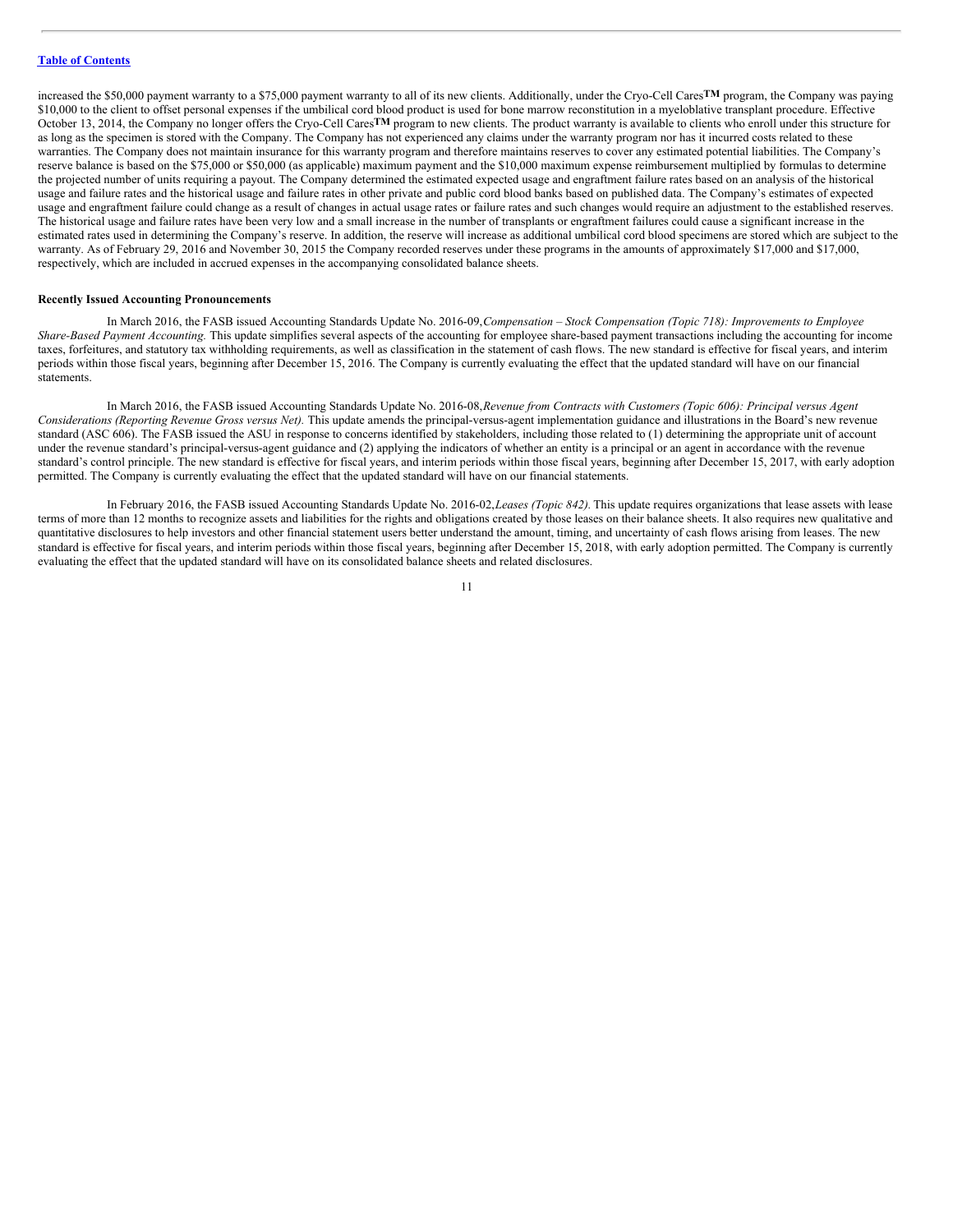In January 2016, the FASB issued Accounting Standards Update No. 2016-01,*Financial Instruments—Overall (Subtopic 825-10): Recognition and* Measurement of Financial Assets and Financial Liabilities. This update requires all equity investments to be measured at fair value with changes in fair value recognized in net income, requires an entity to present separately in other comprehensive income the portion of the total change in the fair value of a liability resulting from a change in the instrument-specific credit risk when the entity has elected to measure the liability at fair value in accordance with the fair value option for financial instruments, and eliminates the requirement for public entities to disclose the methods and significant assumptions used to estimate the fair value that is required to be disclosed for financial instruments measured at amortized cost on the balance sheet. The new standard is effective for fiscal years beginning after December 15, 2017, including interim periods within those fiscal years. Early adoption is permitted for the accounting guidance on financial liabilities under the fair value option. The Company is currently evaluating the impact of the new standard on our financial statements.

In November 2015, the FASB issued Accounting Standards Update No. 2015-17,*Income Taxes (Topic 740): Balance Sheet Classification of Deferred Taxes*, which requires that deferred tax assets and liabilities be classified as non-current in a classified balance sheet. This update is effective for fiscal years, and interim reporting periods within those years, beginning after December 15, 2016. The standard permits the use of either the retrospective or prospective transition method. The adoption of this standard is expected to result in a reclassification between current and non-current deferred tax assets within the Company's consolidated balance sheets and related disclosures.

In July 2015, the FASB issued Accounting Standards Update No 2015-11,*Inventory (Topic 330): Simplifying the Measurement of Inventory.*This update simplifies the subsequent measurement of inventory. It replaces the current lower of cost or market test with the lower of cost or net realizable value test. Net realizable value is defined as the estimated selling prices in the ordinary course of business, less reasonably predictable costs of completion, disposal, and transportation. The new standard should be applied prospectively and is effective for annual reporting periods beginning after December 15, 2016 and interim periods within those annual periods, with early adoption permitted. The Company does not expect the adoption of this standard to have a material impact on the Company's financial statements.

In June 2014, the FASB issued Accounting Standards Update No. 2014-12,*Compensation – Stock Compensation (Topic 718): Accounting for Share-Based* Payments When the Terms of an Award Provide That a Performance Target Could be Achieved after the Requisite Service Period ("ASU 2014-12"). This update requires that a performance target that affects vesting, and that could be achieved after the requisite service period, be treated as a performance condition in determining expense recognition for the award. As a result, this type of performance condition may delay expense recognition until achievement of the performance target is probable. ASU 2014-12 is effective for reporting periods beginning after December 15, 2015, and early adoption is permitted. We will adopt ASU 2014-12 effective December 1, 2016 and it is not anticipated to have a material impact on our financial statements.

In May 2014, the FASB issued Accounting Standards Update No. 2014-09*, Revenue from Contracts with Customers (Topic 606).* This update provides a comprehensive new revenue recognition model that requires a company to recognize revenue to depict the transfer of goods or services to a customer at an amount that reflects the consideration it expects to receive in exchange for those goods or services. The guidance also requires additional disclosure about the nature, amount, timing and uncertainty of revenue and cash flows arising from customer contracts. In August 2015, the FASB issued Accounting Standards Update No. 2015-14, *Revenue from Contracts with Customers (Topic 606): Deferral of the Ef ective*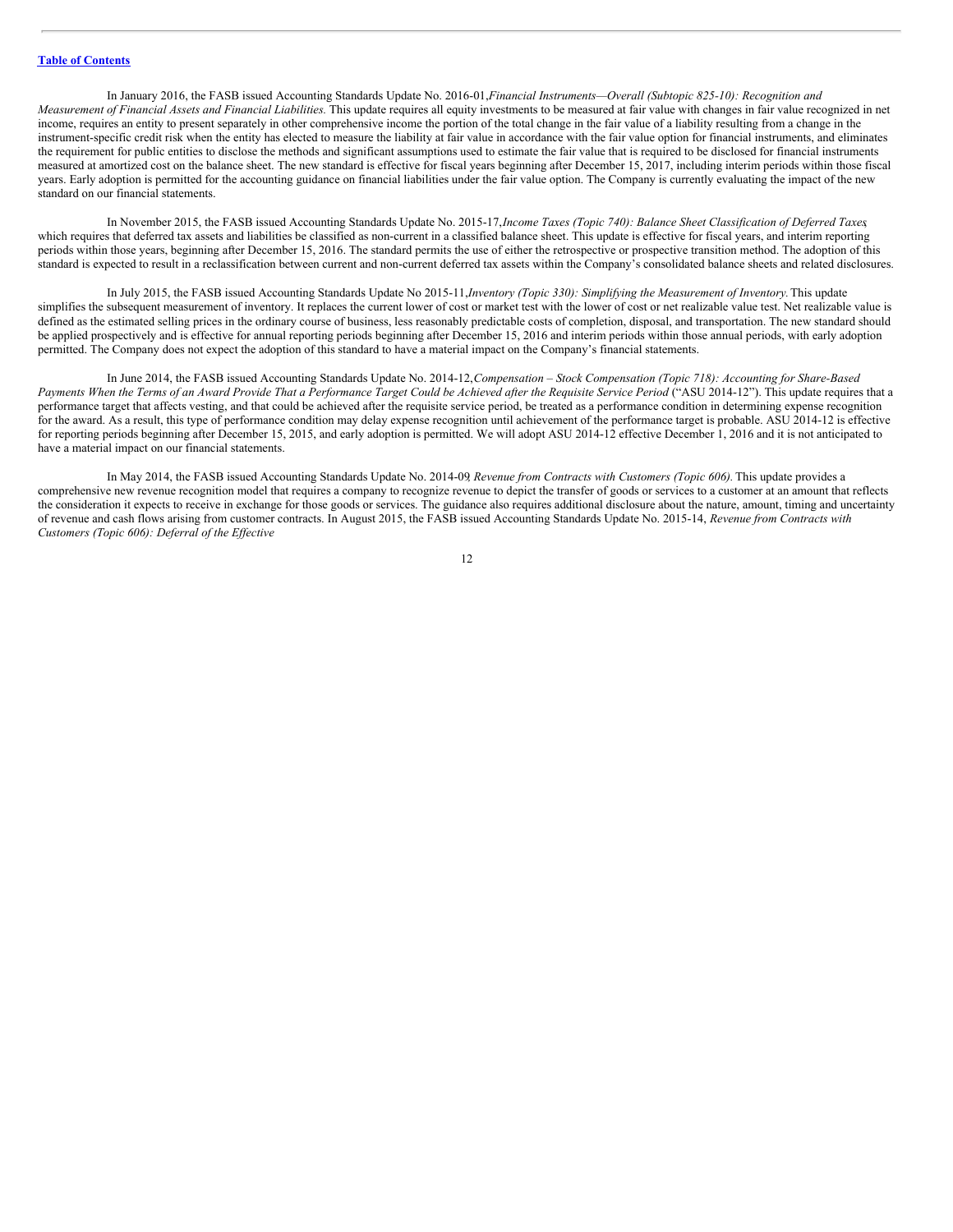*Date,* which defers the effective date of the guidance in Accounting Standards Update No. 2014-09 by one year. This update is now effective for annual and interim periods beginning after December 15, 2017, which will require us to adopt these provisions in the first quarter of fiscal 2019. Early application is permitted for annual reporting periods beginning after December 15, 2016, including interim reporting periods within that reporting period. This update permits the use of either the retrospective or cumulative effect transition method. The Company has not yet selected a transition method nor has it determined the effect of the standard its consolidated financial statements and related disclosures.

#### **Note 2 – Acquisition**

On June 11, 2015, the Company entered into an Asset Purchase Agreement (the "APA") with CytoMedical Design Group LLC ("CytoMedical"), for the purchase of certain assets and assumption of certain liabilities and contracts that CytoMedical used in the operation of its cord blood business, including the Prepacyte-CB Processing System which is used in cell processing laboratories to process and store stem cells from umbilical cord blood (the "Acquisition"). This transaction has been accounted for as a business combination. The purchase price was \$2,400,000, plus the value of inventory, comprised of \$1,553,272 in cash and assumed liabilities of the seller less any prepayment made by the Company to CytoMedical (\$966,597 at closing and \$586,675 on or before September 30, 2015) and a note payable to the seller in the amount of \$1,300,000. The closing was effective on June 30, 2015. As part of the closing, Cryo-Cell paid \$861,783 as required per the Disbursement of Funds Schedule in the Amendment No. 1 to Asset Purchase Agreement ('Amended APA') dated June 30, 2015 with CytoMedical, dated June 30, 2015 and a prepayment for inventory of \$104,000 paid by the Company to CytoMedical during the second quarter of fiscal 2015 was applied to the purchase. On September 30, 2015, \$662,500 was due to be paid to CytoMedical. A portion of the amount due on September 30, 2015 (\$225,000) was contingent on the number of the Company's new clients choosing to have their umbilical cord blood processed using the Prepacyte-CB product during the months of July, August and September, 2015. This amount was reduced to \$149,175. On September 30, 2015, the Company paid \$586,675 in accordance with the APA. In connection with the Acquisition, the Company incurred approximately \$22,000 in transaction costs, which have been included in selling, general and administrative expenses.

The following summarizes the fair value of the consideration for the Acquisition:

| Consideration                               |             |
|---------------------------------------------|-------------|
| Cash                                        | \$ 375,374  |
| Assumed liabilities of seller               | 1,073,898   |
| Note payable to seller                      | 1,300,000   |
| Prepaid expense paid to seller by purchaser | 104,000     |
| Consideration                               | \$2,853,272 |

The following summarizes the allocation of the total purchase price for the Acquisition:

| Inventory                              | \$ 529,097  |
|----------------------------------------|-------------|
| Tooling molds                          | 35,353      |
| License agreement                      | 470,000     |
| Customer relationships                 | 41,000      |
| Total identifiable net assets acquired | 1,075,450   |
| Goodwill                               | \$1,777,822 |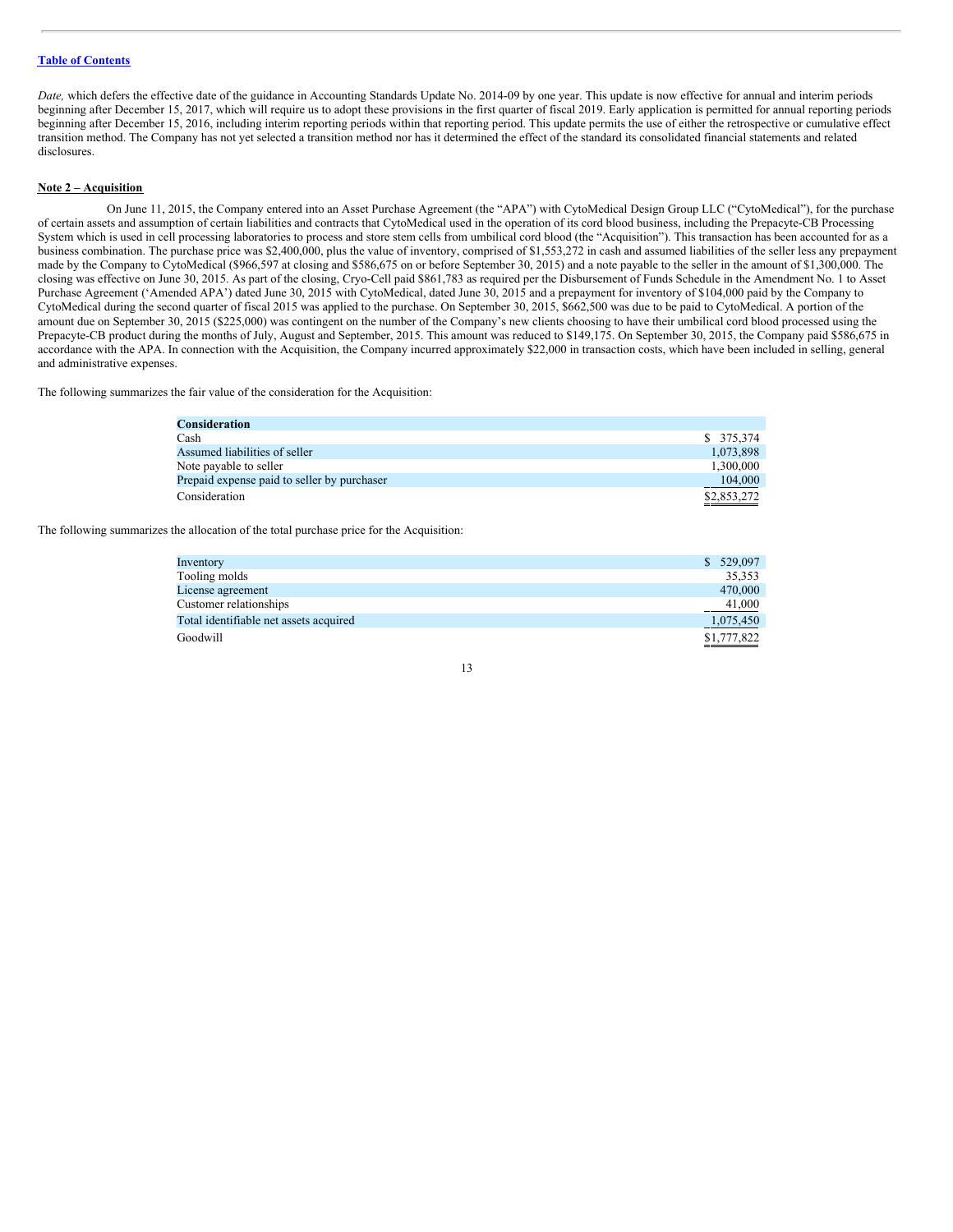In connection with the APA, the Company assumed an exclusive perpetual license agreement which enables the Company to use licensed technology in its umbilical cord blood processing and storage product for cord blood banking. Under the terms of the APA, the Company will pay a royalty of \$5 per bag set unit sold, subject to minimum annual royalties totaling \$35,000.

The goodwill is attributable to the manufacturing process used in the operation of the cord blood business. The goodwill recognized will be deductible for income tax purposes.

The fair value of inventory and tooling molds were estimated by applying a comparable cost/market approach, representing Level 2 measurements. The fair value of the license agreement and customer relationships were estimated by applying an income approach, representing Level 3 measurements. The fair value estimates are based on (1) an assumed discount rate of 16%, (2) long-term sustainable growth rate of 3%, and (3) a ten and fifteen year lives for the license agreement and customer relationships, respectively.

The fair values of the license agreement and customer relationships reflect the anticipated cash flows over their expected lives.

The operating results of Prepacyte CB have been included in the consolidated statements of comprehensive income since the date of acquisition.

#### **Note 3 – Inventory**

Inventory has been pledged as collateral on the note payable incurred in connection with the APA (Note 2). The components of inventory at February 29, 2016 and November 30, 2015 are as follows:

|                   | February 29, 2016 | November 30, 2015 |
|-------------------|-------------------|-------------------|
| Raw materials     | 14.228            | 9.041             |
| Work-in-process   | 144,013           | 134.727           |
| Finished goods    | 280,345           | 282,152           |
| Collection kits   | 67.656            | 57.406            |
| Inventory reserve | (7, 718)          | (7, 718)          |
| Total inventory   | 498.524           | 475,608           |

#### **Note 4– Goodwill**

Goodwill represents the excess of the purchase price of the assets acquired from CytoMedical (Note 2) over the estimated fair value of the net tangible and identifiable intangible assets acquired. The annual impairment assessment is performed as of September 1, 2015, and an assessment is performed at other times if an event occurs or circumstances change that would more likely than not reduce the fair value of the asset below its carrying value. Step one of the impairment assessment compares the fair value of the reporting unit to its carrying value and if the fair value exceeds its carrying value, goodwill is not impaired. If the carrying value exceeds the fair value, the implied fair value of goodwill is compared to the carrying value of goodwill. If the implied fair value exceeds the carrying value then goodwill is not impaired; otherwise, an impairment loss would be recorded by the amount the carrying value exceeds the implied fair value. As of February 29, 2016 and November 30, 2015, goodwill is reflected on the consolidated balance sheets at \$1,777,822.

As of February 29, 2016, there were no indications of impairment and no impairment loss was recorded for goodwill.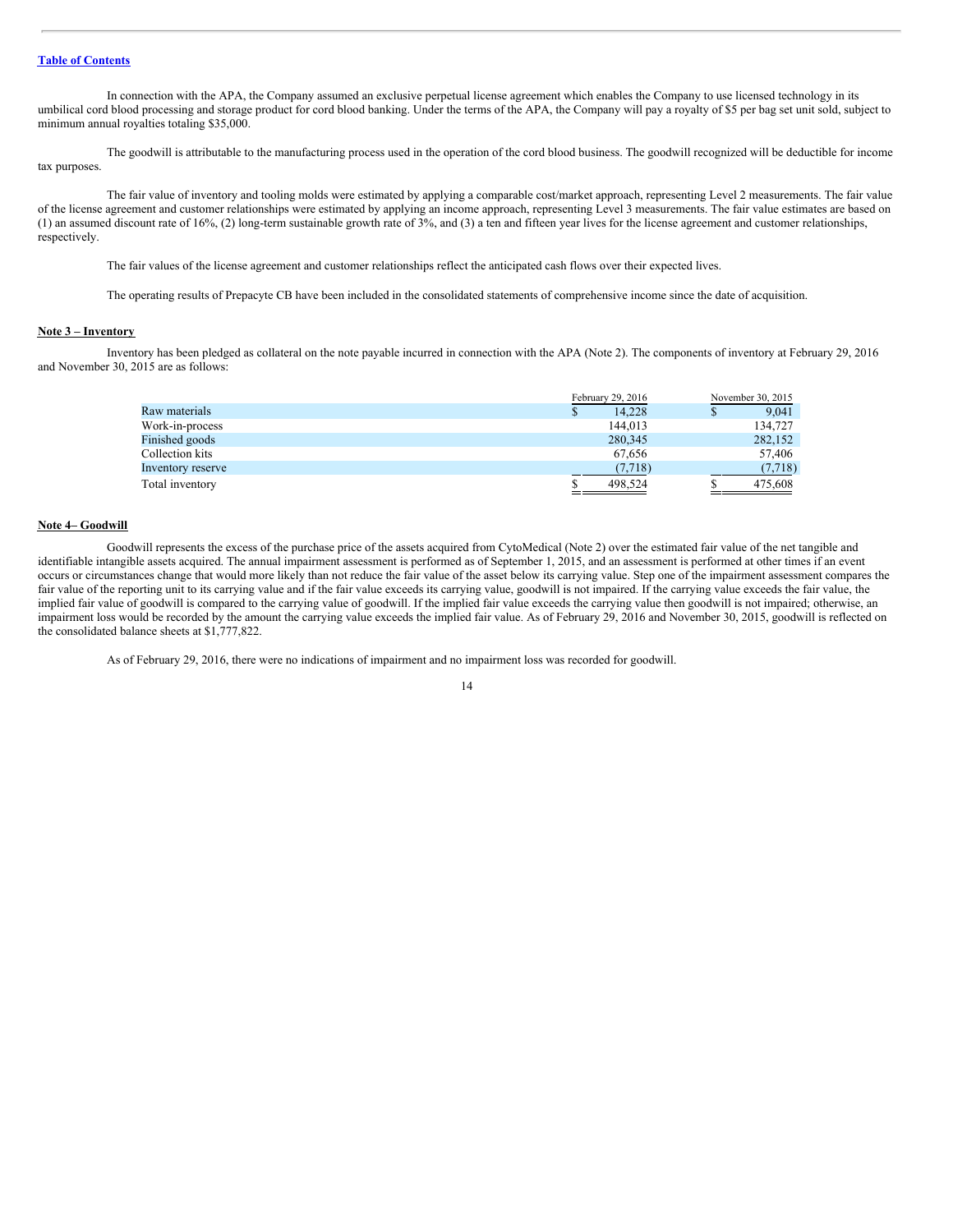#### **Note 5– Intangible Assets**

The Company incurs certain legal and related costs in connection with patent and trademark applications. If a future economic benefit is anticipated from the resulting patent or trademark or an alternate future use is available to the Company, such costs are capitalized and amortized over the expected life of the patent or trademark. The Company's assessment of future economic benefit involves considerable management judgment. A different conclusion could result in the reduction of the carrying value of these assets.

Intangible assets were as follows as of February 29, 2016 and November 30, 2015:

|                                | Useful lives  | <b>February 29, 2016</b> | November 30, 2015 |
|--------------------------------|---------------|--------------------------|-------------------|
| Patents                        | $10-20$ years | 34,570                   | 34,570            |
| Less: Accumulated amortization |               | (8, 541)                 | (8,075)           |
| License agreement              | 10 years      | 470,000                  | 470,000           |
| Less: Accumulated amortization |               | (31, 333)                | (17,917)          |
| Customer relationships         | 15 years      | 41,000                   | 41,000            |
| Less: Accumulated amortization |               | (1, 819)                 | (3,250)           |
| Net Intangible Assets          |               | 503,877                  | 516,328           |

Amortization expense of intangibles was approximately \$12,000 and \$500 for the three months ended February 29, 2016 and February 28, 2015, respectively.

#### **Note 6– Note Payable**

On June 30, 2015, the Company entered into a note payable in the amount of \$1,300,000 in connection with the APA (Note 2). The note is payable in 48 monthly installments of \$29,938 including principal and interest at the rate of 5% per annum, commencing on July 31, 2015, and ending on June 30, 2019. Pursuant to the APA, the note is secured by all assets, inventory, molds and tools sold and transferred to the Company, tangible personal property held for sale or lease, accounts, contract rights, and other rights to payment and general intangibles.

In the event the Company sells less than 8,000 Prepacyte CB Processing System Units ("Units") to outside customers during each of the twelve month periods during the note term beginning each July 1 and ending June 30, the note will be reduced by the lesser of \$100,000 plus interest at the rate of 5% per annum or \$25 times the difference between 8,000 and the actual number of Units sold plus interest at the rate of 5% per annum. Any annual note reduction shall serve to lower the remaining monthly note payments.

In addition, in the event that during the period from July 1, 2018 to June 30, 2019, the Company shall sell 4,000 Units, it will receive an additional \$120,000 note reduction. However, if the Company sells more than 4,000 Units, it will owe additional principal in the amount of \$25 times the difference between 8,000 and the actual number of Units sold plus interest at the rate of 5% per annum, which is payable on June 30, 2019. The Company expects that it will sell more than 4,000 Units for the periods noted and does not expect a note reduction.

As of the three months ended February 29, 2016, the Company made three installments of \$29,938 and recognized \$14,391 of interest expense related to the note payable. The remaining principal balance of the note payable is \$1,100,944 and \$1,176,367 and is reflected on the accompanying balance sheets as of February 29, 2016 and November 30, 2015, respectively.

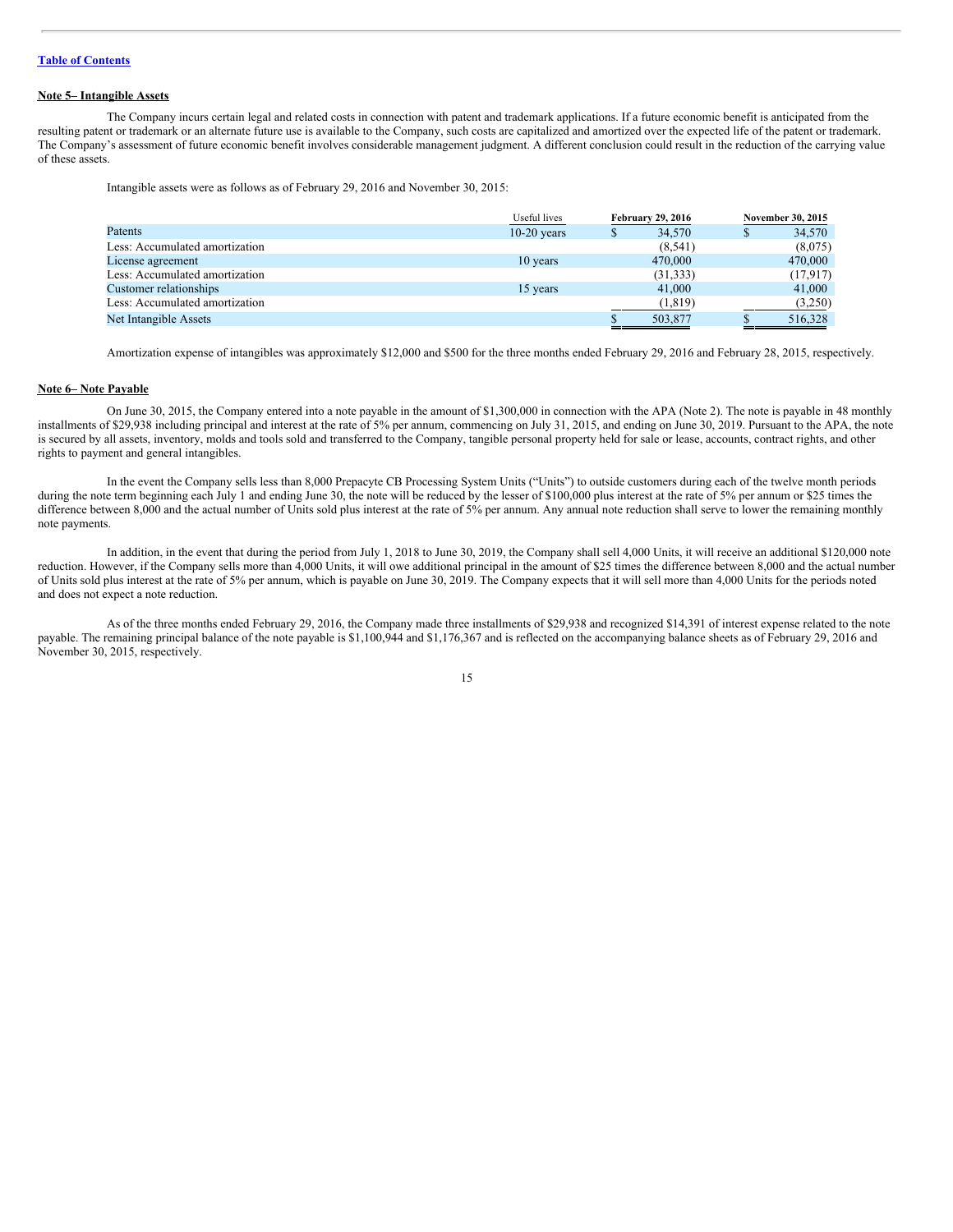#### **Note 7**– **Segment Reporting**

During the third quarter of fiscal 2015, the Company purchased certain assets and assumed certain liabilities and contracts that CytoMedical used in the operation of its cord blood business (See Note 2). The Company evaluated and determined that this acquisition qualifies as a separate segment.

The Company is organized in two reportable segments:

- 1. The cellular processing and cryogenic storage of umbilical cord blood and cord tissue stem cells for family use. Revenue is generated from the initial processing and testing fees and the annual storage fees charged each year for storage (the "Umbilical cord blood and cord tissue stem cell service").
- 2. The manufacture of Prepacyte® CB units, the processing technology used to process umbilical cord blood stem cells. Revenue is generated from the sales of the Prepacyte® CB units (the "Prepacyte®-CB").

The following table shows, by segment: net revenue, cost of sales, operating profit, depreciation and amortization, interest expense, income tax benefit (expense) and other comprehensive income for the three months ended February 29, 2016:

| Net revenue:                                           |              |
|--------------------------------------------------------|--------------|
| Umbilical cord blood and cord tissue stem cell service | \$5,020,459  |
| Prepacyte®-CB                                          | 131,739      |
| Total net revenue                                      | \$5,152,198  |
| Cost of sales:                                         |              |
| Umbilical cord blood and cord tissue stem cell service | \$1,245,023  |
| Prepacyte®-CB                                          | 103,268      |
| Total cost of sales                                    | \$1,348,291  |
| Depreciation and amortization:                         |              |
| Umbilical cord blood and cord tissue stem cell service | S<br>28,678  |
| Prepacyte®-CB                                          | 12,870       |
| Total depreciation and amortization                    | S.<br>41,548 |
| Operating income:                                      |              |
| Umbilical cord blood and cord tissue stem cell service | S<br>127,951 |
| Prepacyte®-CB                                          | 28,471       |
| Total operating income                                 | 156,422<br>S |
| Interest expense:                                      |              |
| Umbilical cord blood and cord tissue stem cell service | S<br>246,943 |
| Prepacyte®-CB                                          | 14,391       |
| Total interest expense                                 | 261,334      |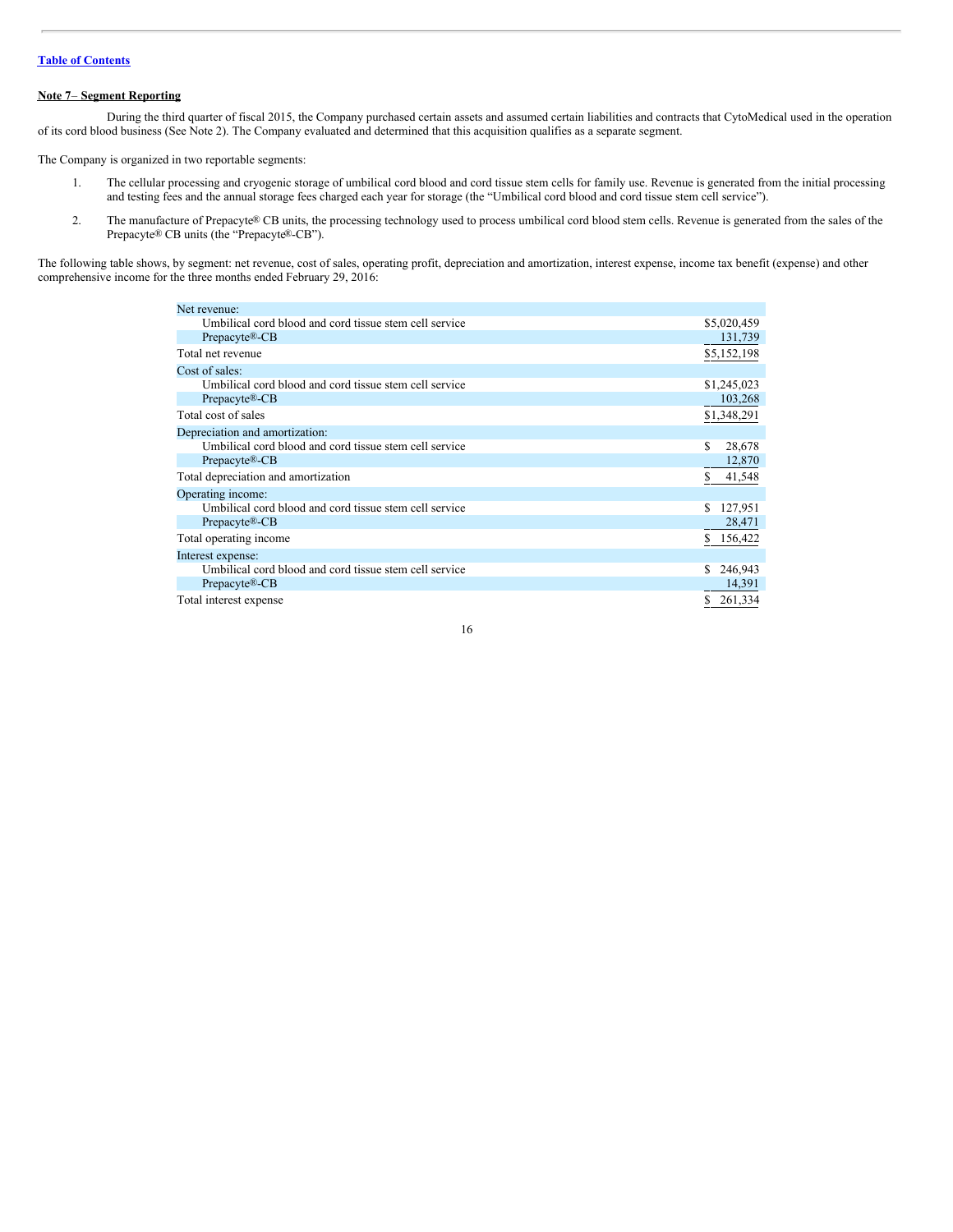The following table shows the assets by segment as of February 29, 2016 and November 30, 2015:

| Assets:                                                |              |              |
|--------------------------------------------------------|--------------|--------------|
| Umbilical cord blood and cord tissue stem cell service | \$16,349,269 | \$16,697,621 |
| Prepacyte <sup>®</sup> -CB                             | 2,750,889    | 2,800,325    |
| Total assets                                           | \$19,100,158 | \$19,497,946 |

#### **Note 8 – (Loss) Income per Common Share**

Net (loss) income per common share data are based on net income. The following table sets forth the calculation of basic and diluted (loss) earnings per share:

|                                                                   | For the three months ended<br>February 29, 2016 |           | For the three months ended<br>February 28, 2015 |            |
|-------------------------------------------------------------------|-------------------------------------------------|-----------|-------------------------------------------------|------------|
| Numerator:                                                        |                                                 |           |                                                 |            |
| Net (Loss) Income                                                 | $($ \$                                          | 122,936)  |                                                 | 286,170    |
| Denominator:                                                      |                                                 |           |                                                 |            |
| Weighted-average shares outstanding-basic                         |                                                 | 8,971,373 |                                                 | 9,824,566  |
| Dilutive common shares issuable upon exercise of<br>stock options |                                                 |           |                                                 | 234,083    |
| Weighted-average shares-diluted                                   |                                                 | 8.971,373 |                                                 | 10,058,649 |
| (Loss) Earnings per share:                                        |                                                 |           |                                                 |            |
| Basic                                                             |                                                 | 0.01)     |                                                 | 0.03       |
| Diluted                                                           |                                                 | 0.01)     |                                                 | 0.03       |

For the three months ended February 29, 2016, the Company excluded the effect all outstanding stock options from the computation of diluted earnings per share, as the effect of potentially dilutive shares from the outstanding stock options would be anti-dilutive. For the three months ended February 28, 2015, the Company excluded the effect of 271,000 outstanding stock options from the computation of diluted earnings per share, as the effect of potentially dilutive shares from the outstanding stock options would be anti-dilutive.

#### **Note 9 - Investment in Saneron CCEL Therapeutics, Inc. ("Saneron")**

As of February 29, 2016 and November 30, 2015, the Company had an ownership interest of approximately 33% in Saneron, which is accounted for under the equity method of accounting. As of February 29, 2016 and November 30, 2015, the net Saneron investment reflected on the consolidated balance sheets is \$0. During 2015 management reviewed the Saneron investment to determine if there were any indicators that would imply that the investment was impaired. Based on management's

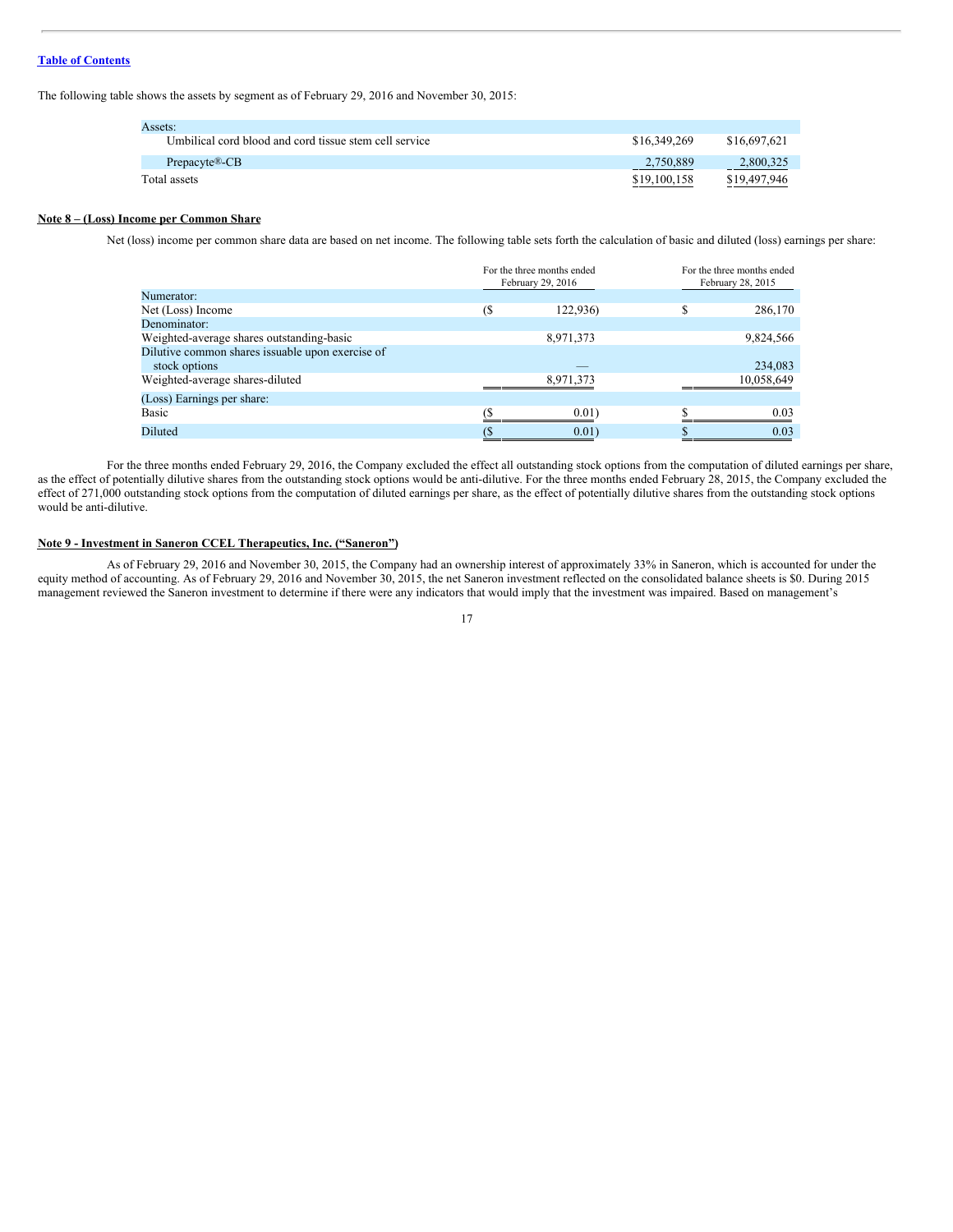review, there was evidence of a loss in value in the fourth quarter of 2015 and the Company impaired the net Saneron investment, resulting in a charge of approximately \$684,000. The main factors that led to this decision included a decline in grant funding, reduction in employees, and the inability to sustain research activities due to lack of funding. Without the ability to perform current and future research activities, management believes the carrying amount of the investment is impaired and not recoverable.

In October 2013, the Company entered into a Convertible Promissory Note Purchase Agreement with Saneron. Cryo-Cell will loan Saneron in quarterly payments an aggregate amount up to \$300,000, subject to certain conditions. The initial loan amount was \$150,000 to be paid in four quarterly installments of \$37,500 per quarter. If after the initial loan amount, Saneron has made best efforts, satisfactory to Cryo-Cell in its sole discretion, to have started independently or via serving as a sponsor of a clinical trial related to its U-CORD-CELL™ program, then Cryo-Cell will agree to lend Saneron an additional \$150,000 through a series of four additional quarterly payments of \$37,500. Upon receipt of each quarterly payment, Saneron will deliver a convertible promissory note ("Note") that matures five years from the date of the Note. Upon maturity of any Note, Saneron will have the option to repay all or a portion of the loan in cash or convert the outstanding principal and accrued interest under the applicable Note(s) into shares of Saneron common stock. The Company made five payments of \$37,500 through November 30, 2014. The Company made no additional payments through February 29, 2016.

For the three months ended February 29, 2016 and February 28, 2015, the Company recorded equity in losses of Saneron operations of approximately \$0 and \$8,000, respectively, which related to certain stock awards that were granted by Saneron at below fair market value to certain employees, consultants and members of Saneron management who represent owners of Saneron and serve on its board of directors.

#### **Note 10 – Stockholder's Equity**

The Company maintains the 2006 Stock Incentive Plan (the "2006 Plan") under which it has reserved 1,000,000 shares of the Company's common stock for issuance pursuant to stock options, restricted stock, stock-appreciation rights (commonly referred to as "SARs") and stock awards (i.e. performance options to purchase shares and performance units). As of February 29, 2016 and November 30, 2015, there were 568,930 options issued, but not yet exercised, under the 2006 Plan, respectively. As of February 29, 2016, there were 253,679 shares available for future issuance under the 2006 Plan.

The Company also maintains the 2012 Equity Incentive Plan (the "2012 Plan") which became effective December 1, 2011 as approved by the Board of Directors and approved by the stockholders at the 2012 Annual Meeting on July 10, 2012. The 2012 Plan originally reserved 1,500,000 shares of the Company's common stock for issuance pursuant to stock options, restricted stock, SARs, and other stock awards (i.e. performance shares and performance units). In May 2012, the Board of Directors approved an amendment to the 2012 Plan to increase the number of shares of the Company's common stock reserved for issuance to 2,500,000 shares. As of February 29, 2016, there were 400,000 service-based options issued, 129,729 service-based restricted common shares granted, 278,948 performance-based and 116,240 market-based restricted common shares granted under the 2012 plan. As of November 30, 2015, there were 400,000 service-based options issued, 129,729 service-based restricted common shares granted, 203,403 performance-based and 116,240 market-based restricted common shares granted under the 2012 plan.

#### *Service-based vesting condition options*

The fair value of each option award is estimated on the date of the grant using the Black-Scholes valuation model that uses the assumptions noted in the following table. Expected volatility is based on the historical volatility of the Company's stock over the most recent period commensurate with the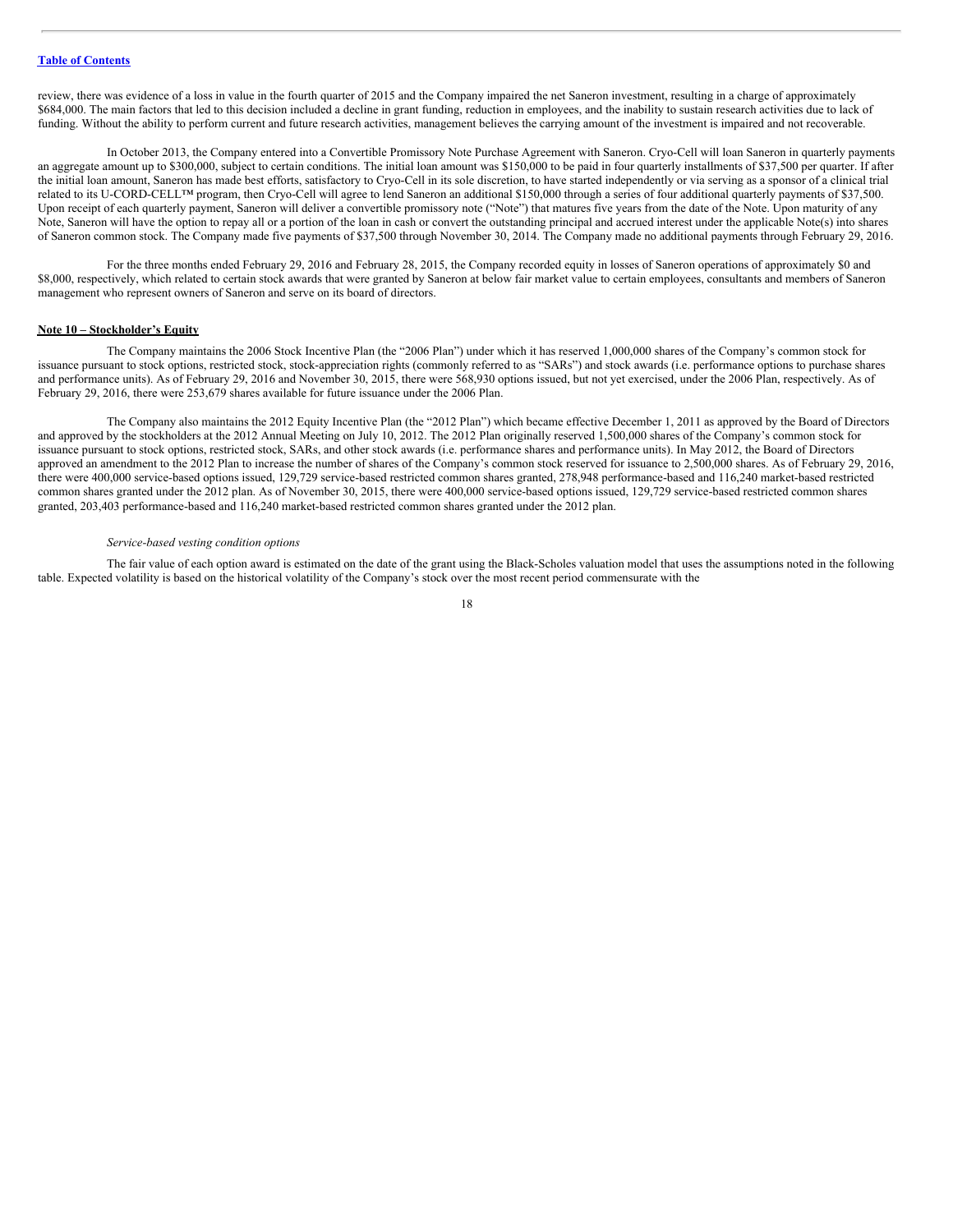expected life of the Company's stock options. The Company uses historical data to estimate option exercise and employee termination within the valuation model. The risk-free rate for periods within the contractual life of the option is based on the U.S. Treasury yield curve in effect at the time of grant. The expected term of options granted to employees is calculated, in accordance with the "simplified method" for "plain vanilla" stock options allowed under GAAP. Expected dividends are based on the historical trend of the Company not issuing dividends.

There were no options granted during the three months ended February 29, 2016 and February 28, 2015, respectively.

Stock option activity for the three months ended February 29, 2016, was as follows:

|                                  |         |          | Weighted     |             |
|----------------------------------|---------|----------|--------------|-------------|
|                                  |         | Weighted | Average      |             |
|                                  |         | Average  | Remaining    | Aggregate   |
|                                  |         | Exercise | Contractual  | Intrinsic   |
|                                  | Options | Price    | Life (Years) | Value       |
| Outstanding at November 30, 2015 | 968,930 | \$2.17   | 5.01         | \$1,095,525 |
| Granted                          |         |          |              |             |
| Exercised                        | __      | _        |              |             |
| Expired/forfeited                |         |          |              |             |
| Outstanding at February 29, 2016 | 968,930 | \$2.17   | 4.76         | \$1,531,543 |
| Exercisable at February 29, 2016 | 959,552 | 2.16     | 4.75         | \$1,525,260 |
|                                  |         |          |              |             |

Weighted

The aggregate intrinsic value represents the total value of the difference between the Company's closing stock price on the last trading day of the period and the exercise price of the options, multiplied by the number of in-the-money stock options that would have been received by the option holders had all option holders exercised their options on either February 29, 2016 or February 28, 2015, as applicable. The intrinsic value of the Company's stock options changes based on the closing price of the Company's stock.

There were no options exercised during the three months ended February 29, 2016 and February 28, 2015.

Significant option groups exercisable at February 29, 2016 and related price and contractual life information are as follows:

|                          |             | Outstanding  |          |                       |             | Exercisable |                       |  |
|--------------------------|-------------|--------------|----------|-----------------------|-------------|-------------|-----------------------|--|
|                          |             | Weighted     |          |                       |             |             |                       |  |
|                          |             | Average      |          |                       |             |             |                       |  |
|                          |             | Remaining    |          | Weighted              |             |             | Weighted              |  |
|                          |             | Contractual  |          | Average               |             |             | Average               |  |
| Range of Exercise Prices | Outstanding | Life (Years) |          | <b>Exercise Price</b> | Outstanding |             | <b>Exercise Price</b> |  |
| \$1.01 to \$2.00         | 465,930     | 5.23         | $\Delta$ | 1.72                  | 465,930     |             | 1.72                  |  |
| \$2.01 to \$3.00         | 480,500     | 4.23         |          | 2.56                  | 480,500     | J.          | 2.56                  |  |
| \$3.01 to \$4.00         | 22,500      | 6.36         | \$       | 3.08                  | 13,122      |             | 3.08                  |  |
|                          | 968,930     | 4.76         |          | 2.17                  | 959,552     |             | 2.16                  |  |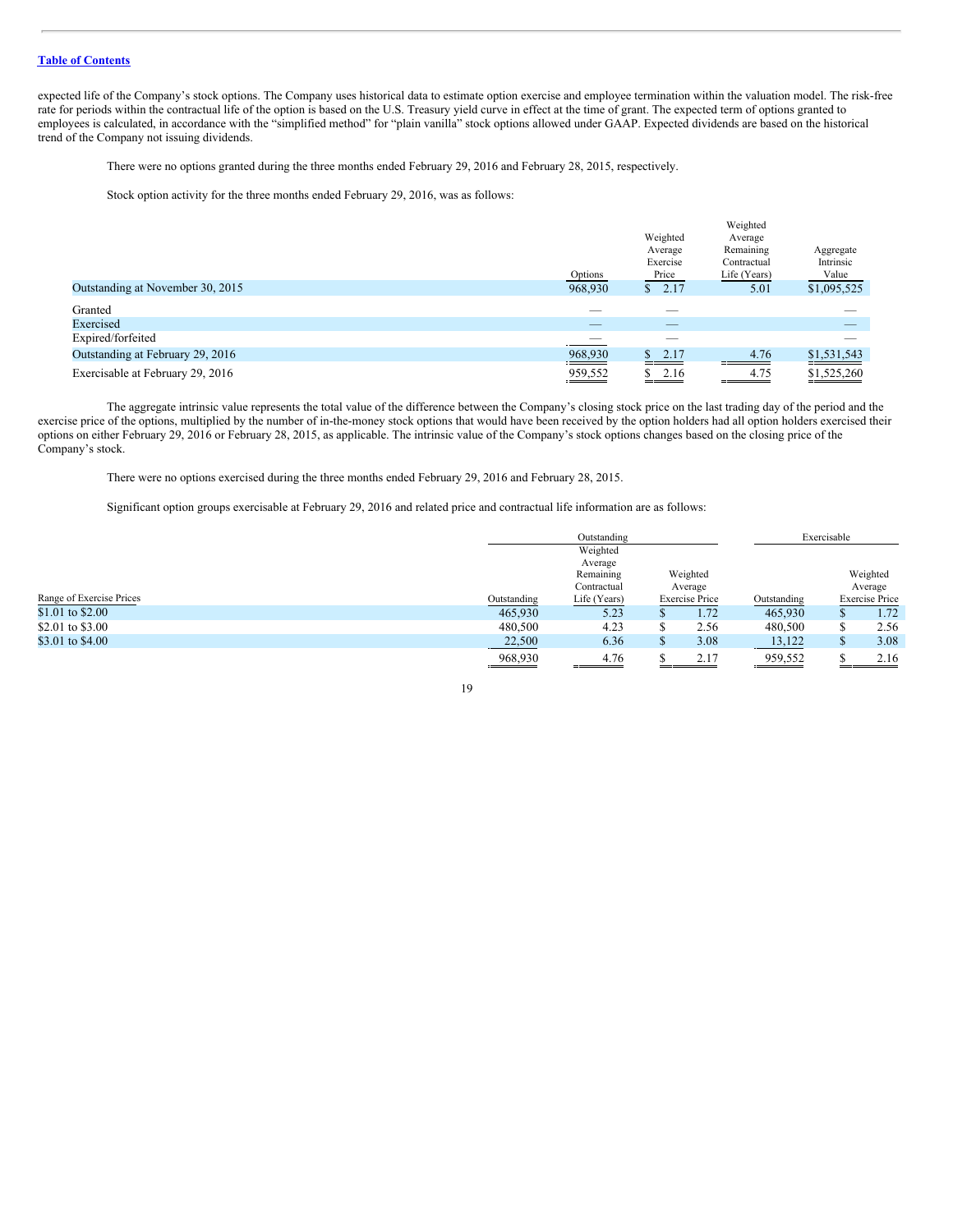A summary of the status of the Company's non-vested options as of February 29, 2016, and changes during the three months ended February 29, 2016, is presented below:

|                                 | Options         |   | Weighted Average<br>Grant-Date<br>Fair Value |
|---------------------------------|-----------------|---|----------------------------------------------|
| Non-vested at November 30, 2015 | 15,003          | Φ | 1.90                                         |
| Granted                         | __              |   |                                              |
| Vested                          | (5,625)         |   | 1.90                                         |
| Forfeited                       |                 |   | ___                                          |
| Non-vested at February 29, 2016 | 9,378<br>______ |   | 1.90                                         |

As of February 29, 2016 there was approximately \$15,000 of total unrecognized compensation cost related to non-vested service related share-based compensation arrangements granted under the 2000 Plan, 2006 Plan and the 2012 Plan. The cost is expected to be recognized over a weighted-average period of .36 years as of February 29, 2016. The total fair value of shares vested during the three months ended February 29, 2016 was approximately \$11,000.

# *Performance and market-based vesting condition options*

There were no performance-based or market-based vesting condition options granted during the three months ended February 29, 2016 and February 28, 2015. As of February 29, 2016 and February 28, 2015, there were no performance or market-based vesting condition options outstanding.

#### *Restricted common shares*

During the first quarter 2014, the Company entered into Amended and Restated Employment Agreements ("Employment Agreements") with each of the Company's Co-CEOs. Per the Employment Agreements, each of the Co-CEOs is to receive base grant equity awards in the form of restricted shares of the Company's common stock. As of December 1, 2013, David Portnoy and Mark Portnoy were granted 70,270 and 59,459 shares of the Company's common stock, respectively. The shares shall be issued under the Company's 2012 Stock Plan and will vest 1/3 upon grant, 1/3 on December 1, 2014 and the remaining 1/3 on December 1, 2015. The fair value of the shares vested as of February 28, 2015 was \$160,000 and is reflected as selling, general and administration expenses in the accompanying consolidated statements of comprehensive (loss) income. As of February 29, 2016, there was approximately \$0 of total unrecognized compensation cost related to the non-vested shares of restricted common stock.

The Employment Agreements also provide for the grant of restricted shares of the Company's common stock based on certain performance measures being attained by each of the Company's Co-CEOs. The Employment Agreements state if David Portnoy and Mark Portnoy are employed by the Company on November 30, 2014, then no later than February 15, 2015, the Company will grant up to 186,487 and 162,163 shares of restricted common shares, respectively, based on certain performance thresholds, as defined in the agreements. In addition, if David Portnoy and Mark Portnoy are employed by the Company on November 30, 2015, then no later than February 15, 2016, the Company will grant up to an additional 186,487 and 162,163 shares of restricted common shares, respectively, based on similar performance thresholds, as defined in the agreements. As of February 28, 2015, certain market and performance thresholds were met during fiscal year 2014 and the Board agreed to grant David Portnoy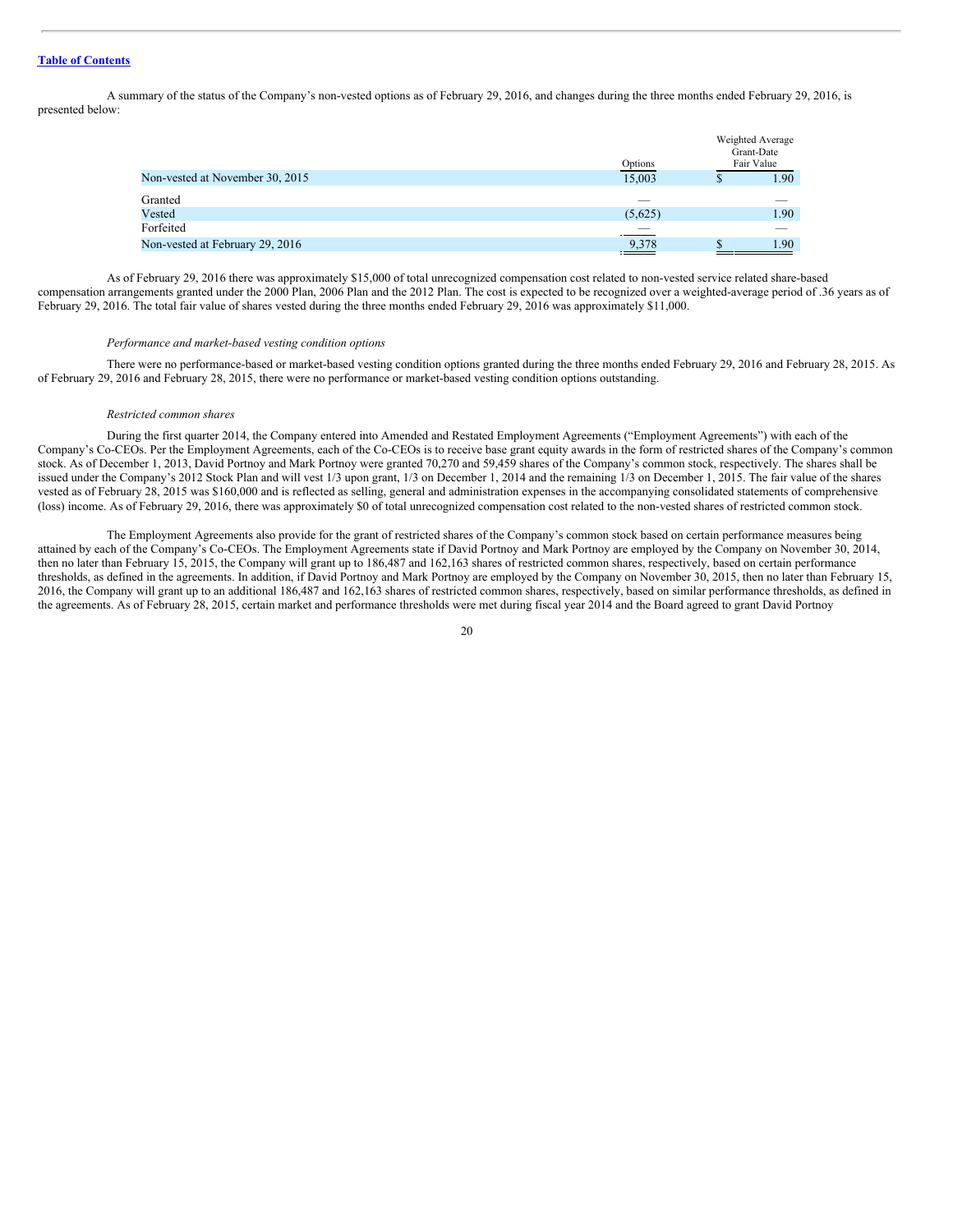and Mark Portnoy 31,087 and 27,033 shares of restricted common shares, respectively. The fair value of these shares as of February 28, 2015 was \$134,000 and is reflected as selling, general and administrative expense in the accompanying consolidated statements of comprehensive (loss) income. As of February 29, 2016, certain market and performance thresholds were met during fiscal year 2015 and the Board agreed to grant David Portnoy and Mark Portnoy 118,062 and 102,663 shares of restricted common shares, respectively. The fair value of the shares with a grant date during the 2015 fiscal year was approximately \$336,000 and is reflected as selling, general and administrative expense in the accompanying consolidated statements of comprehensive (loss) income for the year ended November 30, 2015. There was approximately \$242,000 of total unrecognized compensation cost as of November 30, 2015 which was recognized during the first quarter of fiscal year 2016 and is reflected as selling, general and administrative expense in the accompanying consolidated statements of comprehensive (loss) income as the Board granted certain subjective performance shares with a grant date during the 2016 fiscal year.

#### *Preferred Stock Rights Plan*

On November 26, 2014, the Board of Directors of the Company declared a dividend payable December 5, 2014 of one preferred share purchase right (a "Right") for each share of common stock, par value \$0.01 per share, of the Company (a "Common Share") outstanding as of the close of business on December 5, 2014 (the "Record Date") and authorized the issuance of one Right for each additional Common Share that becomes outstanding between the Record Date and the earliest of the close of business on the Distribution Date (hereinafter defined), the Redemption Date (hereinafter defined), and the close of business on the Final Expiration Date (hereinafter defined), and for certain additional Common Shares that become outstanding after the Distribution Date, such as upon the exercise of stock options or conversion or exchange of securities or notes.

The Rights will be issued pursuant to a Rights Agreement dated as of December 5, 2014 (the "Rights Agreement"), between the Company and Continental Stock and Transfer Trust, as Rights Agent (the "Rights Agent"). The Rights will not and are not intended to prevent an acquisition of the Company that the Board of Directors of the Company considers favorable to and in the best interests of all shareholders of the Company. Rather, because the exercise of the Rights may cause substantial dilution to an Acquiring Person (hereinafter defined) unless the Rights are redeemed by the Board of Directors before an acquisition transaction, the Rights Agreement ensures that the Board of Directors has the ability to negotiate with an Acquiring Person on behalf of unaffiliated shareholders. A description of the material terms and general effect of the Rights Agreement is set forth below.

Each Right represents the right to purchase from the Company one one-thousandth (1/1,000) of a share of Series A Junior Participating Preferred Stock (the "Preferred Shares"), subject to adjustment as provided in the Rights Agreement. This fraction of a Preferred Share is substantially similar to a Common Share, in that the Rights Agreement provides for each Preferred Share to have the voting, liquidation and dividend rights that are equivalent to 1,000 times the rights of a Common Share.

Initially, the Rights are not exercisable, are transferable only in connection with the transfer of Common Shares, and, generally, are evidenced only by the certificates for Common Shares. The holders of Rights will, solely by reason of their ownership of Rights, have no rights as shareholders of the Company, including, without limitation, the right to vote or to receive dividends. The Rights will become exercisable and trade separately from the Common Shares upon the Distribution Date (the "Distribution Date"), which takes place upon the earlier of:

The tenth day after the earlier of either the public announcement or public disclosure of facts indicating that a person has become an Acquiring Person; or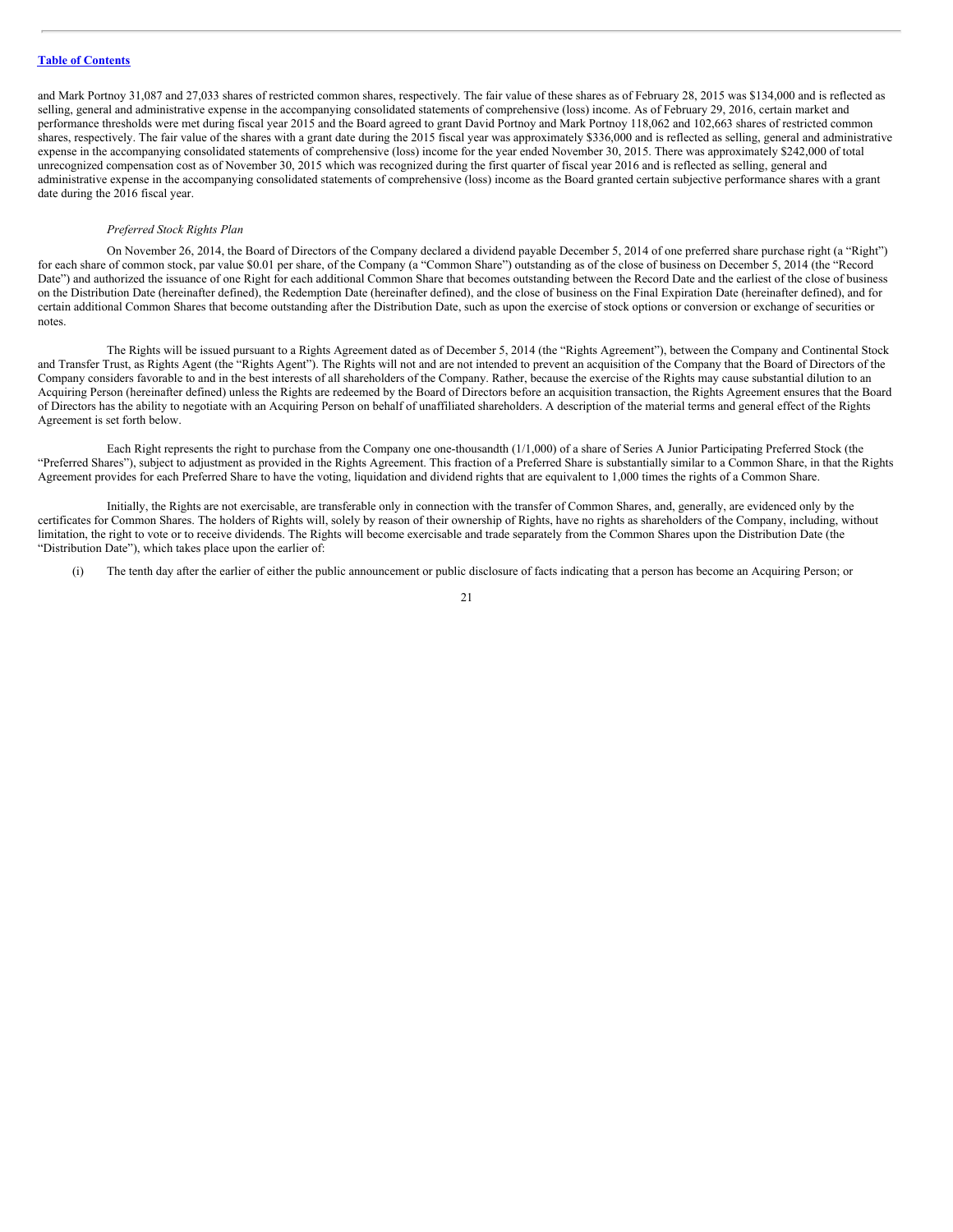(ii) The tenth business day (or such later date as may be determined by the Board of Directors of the Company prior to any person becoming an Acquiring Person) after the date of the commencement or announcement of the intention to commence a tender or exchange offer, the consummation of which would result in any person becoming an Acquiring Person.

For the purposes of the Rights Agreement, an Acquiring Person is any person who, together with all affiliates and associates, becomes the Beneficial Owner (as defined in the Rights Agreement) of 20% or more of the outstanding Common Shares, other than: the Company; any subsidiary of the Company; any employee benefit plan of the Company or of any subsidiary of the Company, or any entity holding Common Shares pursuant to any such plan; any person who becomes the Beneficial Owner of 20% or more of outstanding Common Shares solely as a result of an acquisition of Common Shares by the Company, until such person thereafter becomes the Beneficial Owner (other than through a dividend or stock split) of an additional 0.25% or more of the outstanding Common Shares; any person who, the Board determines in good faith, inadvertently crossed the ownership threshold and then promptly sells down below the threshold (unless such divestiture requirement is waived by the Board); any person, along with its affiliates and associates, that, as of the time of the adoption of the Rights Agreement, is the Beneficial Owner of 20% or more of the Common Shares, until such person increases their ownership to 22.5% or above; and any person who or which is the Beneficial Owner of the common shares of an existing shareholder who is the Beneficial Owner of 20% or more of the Common Shares, until such person increases their percentage ownership by 0.25% or more.

In the event that a person becomes an Acquiring Person, the Board of Directors of the Company may elect to exchange any then-unexercised Rights (other than those of an Acquiring Person, which Rights become void), in whole or in part, for Common Shares at an exchange ratio of one Common Share per Right (subject to adjustment as provided in the Rights Agreement). In lieu of fractional Common Shares, the Company will pay to the Rights holders an amount of cash equal to the same fraction of the current per share market value of a whole Common Share, based upon the closing market price of the last trading day prior to exchange. If the Board of Directors determines, before the Distribution Date, to effect an exchange, the Board may delay the occurrence of the Distribution Date, provided that the Distribution Date must occur no later than 20 days after the earlier of the public announcement or public disclosure of facts indicating that an Acquiring Person has become such. However, notwithstanding the foregoing, the Board of Directors may not effect such an exchange at any time after an Acquiring Person, together with all affiliates and associates, becomes the Beneficial Owner of a majority of the outstanding Common Shares.

The Board of Directors may, at its option, at any time prior to a person becoming an Acquiring Person, redeem the Rights in whole, but not in part, at a price of \$0.01 per Right (the "Redemption Price") (the date of such action by the Board of Directors being the "Redemption Date"). Immediately upon the action of the Board of Directors electing to redeem the Rights, without any further action and without any notice, the right to exercise the Rights will terminate and each Right will thereafter represent only the right to receive the Redemption Price.

Assuming that the Board of Directors has not elected to exchange or redeem the Rights, in the event that, after any person becomes an Acquiring Person, (i) the Company merges into another entity, (ii) another entity merges into the Company and all of the outstanding Common Shares do not remain outstanding after such merger, or (iii) the Company sells 50% or more of its assets, each holder of a Right will, upon exercise, become entitled to receive the number of common shares of the acquiring entity having a value equal to (x) multiplying the Purchase Price of a Right by the number of Rights exercisable by the holder, and dividing that product by (y) 50% of the current per share market price of the common shares of the acquiring entity. The acquiring entity is required to assume the obligations of the Company under the Rights Agreement and to reserve sufficient shares of its common stock to satisfy its obligations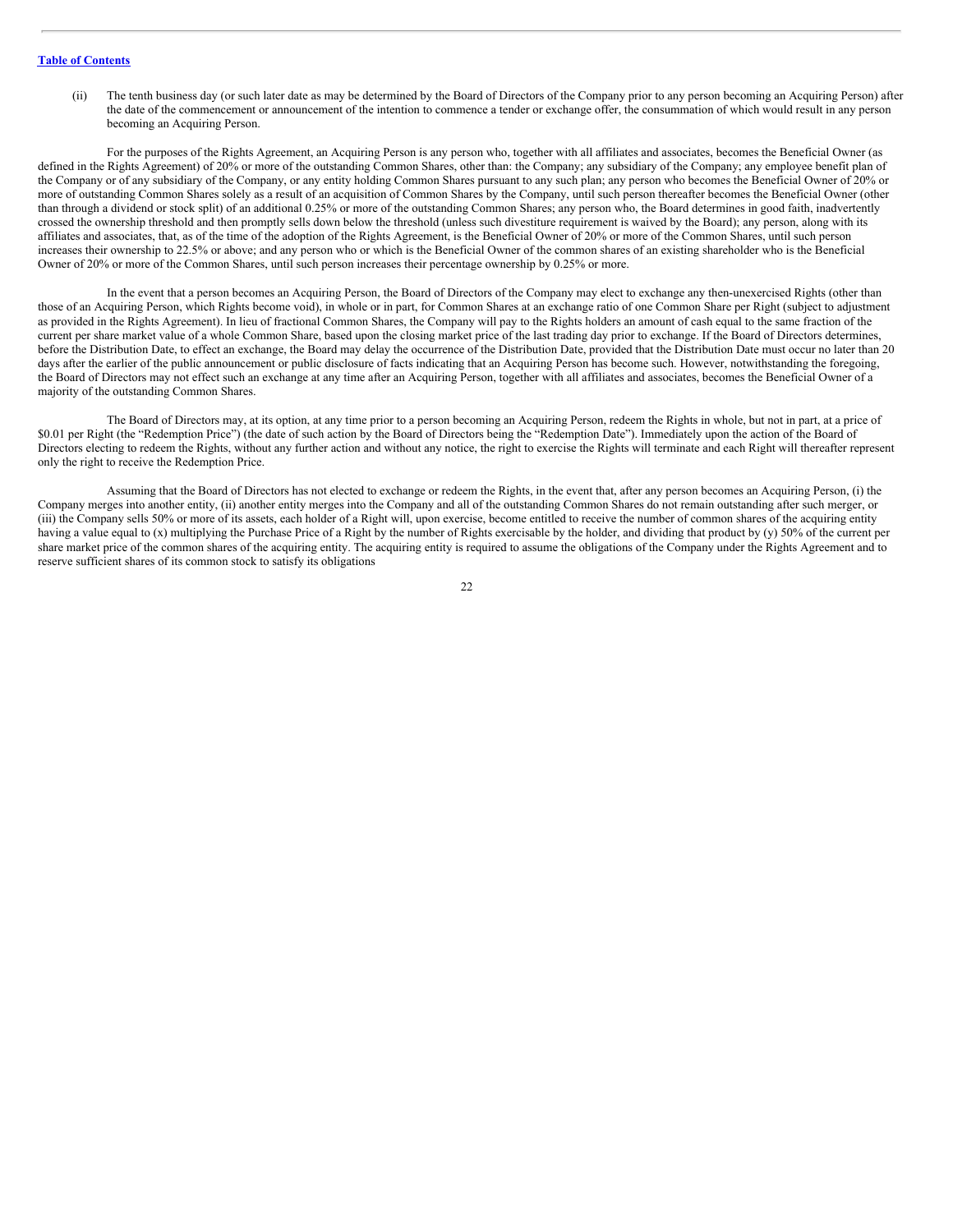under the Rights Agreement. Pursuant to the Rights Agreement, the Company will not enter into any consolidation, merger or sale, unless it enters into a supplemental agreement with the acquiring entity for the benefit of the Rights holders.

Any of the terms of the Rights may be amended or terminated by the Board of Directors at any time, without the consent of the holders of the Rights, except that after such time as any person becomes an Acquiring Person, no such amendment may adversely affect the interests of the holders of the Rights (other than the Acquiring Person).

The Rights will expire on December 5, 2017, unless earlier redeemed, exchanged, terminated, or unless the expiration date is extended.

#### **Note 11 – License Agreements**

The Company enters into two types of licensing agreements and in both types, the Company earns revenue on the initial license fees. Under the technology agreements, the Company earns processing and storage royalties from the affiliates that process in their own facility. Under the marketing agreements, the Company earns processing and storage revenues from affiliates that store specimens in the Company's facility in Oldsmar, Florida.

#### **Technology Agreements**

The Company has entered into a definitive License and Royalty Agreement with LifeCell International Private Limited, formerly Asia Cryo-Cell Private Limited, ("LifeCell") to establish and market its umbilical cord blood and menstrual stem cell programs in India.

The Company changed the methodology used to record the processing and storage royalty income during fiscal year 2015 from recognizing royalty income based on historical estimates of specimens processed and stored to utilizing actual specimens processed and stored. The Company accounted for this change as a change in accounting estimate.

Per the License and Royalty Agreement with Lifecell, there is a \$1 Million cap on the amount of royalties due to the Company per year and a \$10 Million cap on the amount of royalties due to the Company for the term of the License and Royalty Agreement. The cap(s) are calculated based on Lifecell's fiscal year end, March 31st. As of the end of the Company's fiscal year ended November 30, 2015, Lifecell had reached the \$1 Million cap and paid the Company in full for Lifecell's fiscal year ended March 31, 2016. The Company expects to begin to record licensee income during the second quarter of fiscal 2016. As of February 29, 2016, Lifecell has paid the Company \$4.1 Million for royalties due under the terms of the License and Royalty Agreement.

#### **Marketing Agreements**

The Company has definitive license agreements to market the Company's umbilical cord blood stem cell programs in Costa Rica, El Salvador, Guatemala, Honduras, Nicaragua, Panama and Pakistan. In October 2012, the Company sent a notice of termination to the Company's Venezuelan affiliate for failure to meet its payment obligation in accordance with the contract. Subsequent to the notice of termination, payment was received for outstanding processing and storage fees due from Venezuela. The Company is in the process of discussing a new agreement. The Company continues to accept umbilical cord blood stem cell specimens to be processed and stored during the negotiations. In December 2012, the Company sent a notice of termination to the Company's affiliate in Ecuador for failure to meet its payment obligation in accordance with the contract. Subsequent to the notice of

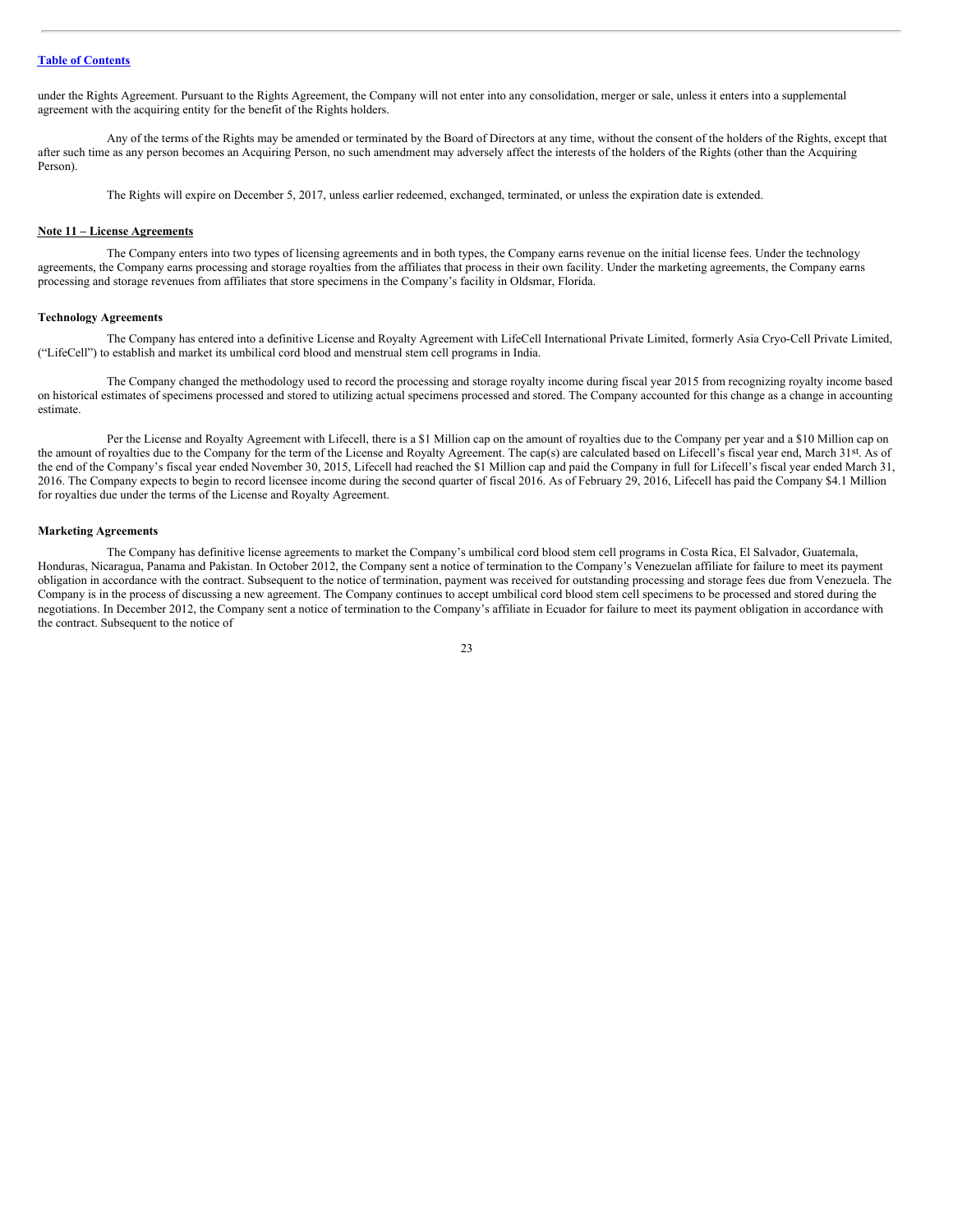termination, payment was received for outstanding processing and storage fees due from Ecuador. In August 2013, the Company was notified that its affiliate in Ecuador was closed by the National Institute of Organic Donation (INDOT). As a result, the Company recorded an allowance for uncollectible receivables for the \$150,000 processing and storage fee receivable due from Ecuador in the third quarter of fiscal 2013. During the fourth quarter of fiscal 2013, the Company began to bill the Ecuadorian clients directly for cord blood specimens that are stored at the Company's facility in Oldsmar, Florida.

The following table details the initial license fees for the technology and marketing agreements and processing and storage royalties earned for the technology agreements for the three months ended February 29, 2016 and February 28, 2015. The initial license fees and processing and storage royalties are reflected in licensee income in the accompanying consolidated statements of comprehensive loss.

|       |                          | For the three months ended             |       |                                                                                                                                                                                                                                                                                                                                                                                                         |           |           |  |
|-------|--------------------------|----------------------------------------|-------|---------------------------------------------------------------------------------------------------------------------------------------------------------------------------------------------------------------------------------------------------------------------------------------------------------------------------------------------------------------------------------------------------------|-----------|-----------|--|
|       |                          | February 28, 2015<br>February 29, 2016 |       |                                                                                                                                                                                                                                                                                                                                                                                                         |           |           |  |
|       |                          | Process                                |       |                                                                                                                                                                                                                                                                                                                                                                                                         | Process   |           |  |
|       |                          | and                                    |       |                                                                                                                                                                                                                                                                                                                                                                                                         | and       |           |  |
|       | License                  | Storage                                |       | License                                                                                                                                                                                                                                                                                                                                                                                                 | Storage   |           |  |
|       | Fee                      | Royalties                              | Total | Fee                                                                                                                                                                                                                                                                                                                                                                                                     | Royalties | Total     |  |
| India | $\overline{\phantom{a}}$ | $\hspace{1.5cm} \overbrace{ }^{}$      | _     | $\hspace{1.0cm} \overline{\hspace{1.0cm} \hspace{1.0cm} \hspace{1.0cm} } \hspace{1.0cm} \hspace{1.0cm} \overline{\hspace{1.0cm} \hspace{1.0cm} \hspace{1.0cm} } \hspace{1.0cm} \hspace{1.0cm} \overline{\hspace{1.0cm} \hspace{1.0cm} \hspace{1.0cm} } \hspace{1.0cm} \hspace{1.0cm} \overline{\hspace{1.0cm} \hspace{1.0cm} \hspace{1.0cm} } \hspace{1.0cm} \hspace{1.0cm} \hspace{1.0cm} } \hspace{1$ | \$169,412 | \$169,412 |  |
| Total | $\overline{\phantom{a}}$ | $\overline{\phantom{a}}$               | $-$   | $\overline{\phantom{a}}$                                                                                                                                                                                                                                                                                                                                                                                | \$169,412 | \$169,412 |  |

# **Note 12– Legal Proceedings**

On December 3, 2015, a complaint styled Gary T. Brotherson, M.D., et al. v. Cryo-Cell International, Inc., Case No. 15-007461-CI, Circuit Court, Sixth Judicial Circuit, Pinellas County, Florida, was served on the Company, naming it as defendant and alleging, among other things, that the Company breached certain agreements with plaintiffs and seeking damages in excess of \$15,000, the jurisdictional amount of the court in which the action is pending. On January 12, 2016, the Company served its answer, affirmative defenses, and counterclaim against the plaintiffs. The Company believes the plaintiffs' claims are without merit and it intends to contest the action vigorously. At this time, it is not possible for the Company to estimate the loss or the range of possible loss in the event of an unfavorable outcome, as the ultimate resolution of the complaint is uncertain at this time. No amounts have been accrued as of February 29, 2016.

On January 20, 2016, a class action complaint was filed in the Court of the Chancery of the State of Delaware against the Company and certain current officers and directors of the Company (Case No. 11915-VCG). The complaint alleges breaches of fiduciary duties and is seeking appropriate injunctive relief and a declaratory judgment against defendants that a certain provision of the Company's Amended and Restated Bylaws, as amended through September 22, 2014 is in violation of Section 141(k) of the Delaware General Corporation Law. The Company believes the litigation is without merit and intends to defend the litigation vigorously. The Company's maximum deductible under its Directors and Officers insurance policy for this claim is \$500,000.

On February 24, 2016, a complaint styled Charles D. Nyberg and Mary J. Nyberg and as trustees of the CDMJNyberg Family Trust v. Cryo-Cell International, *Inc.,* Case No. 8:16CV408t30, United States District Court, Middle District of Florida, Hillsborough County, Florida, was served on the Company, naming it as defendant and alleging, among other things, that the Company breached certain agreements with plaintiffs and seeking damages in excess of \$75,000, the jurisdictional amount of the court in which the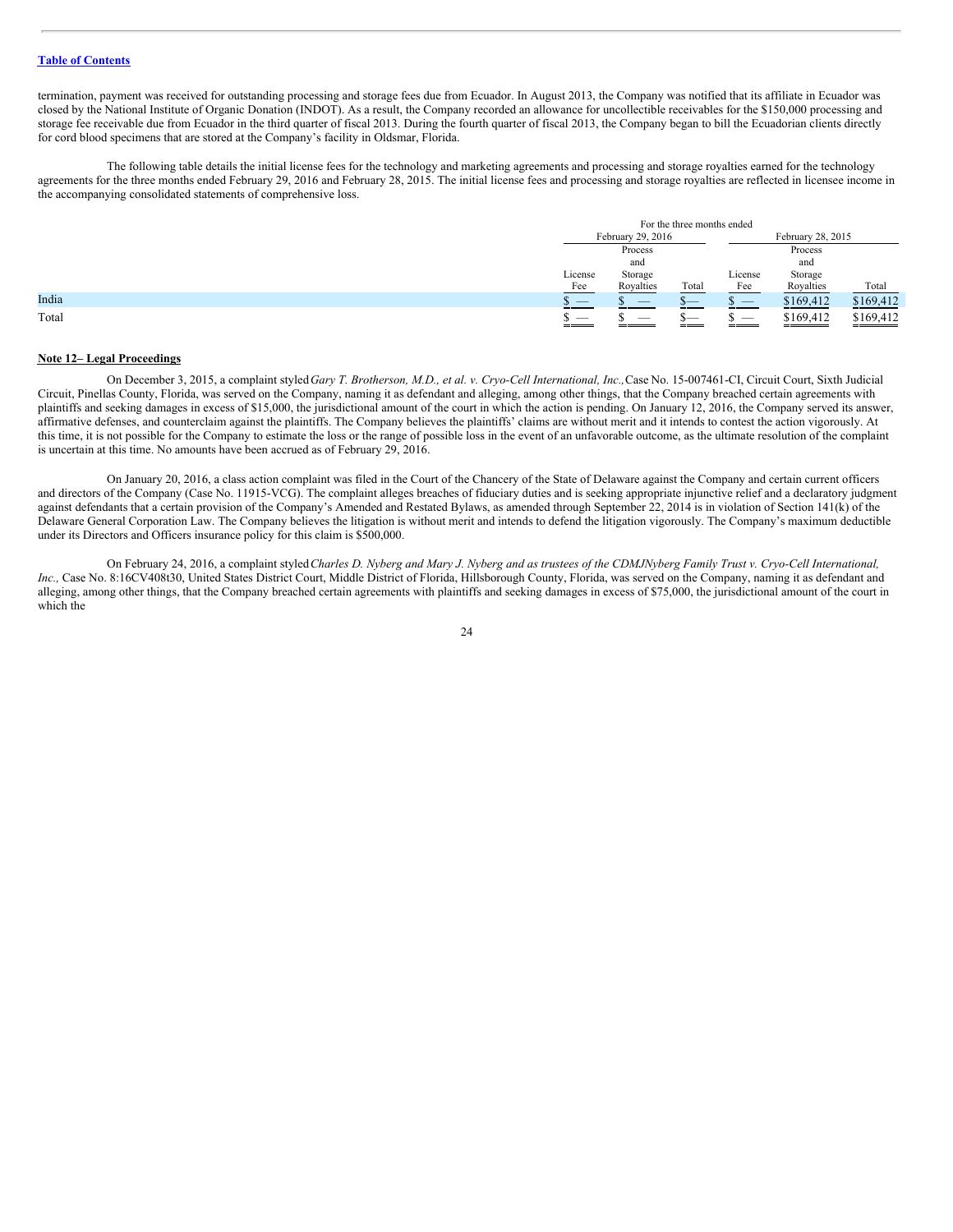action is pending. The Company believes the plaintiffs' claims are without merit and it intends to contest the action vigorously. At this time, it is not possible for the Company to estimate the loss or the range of possible loss in the event of an unfavorable outcome, as the ultimate resolution of the complaint is uncertain at this time. No amounts have been accrued as of February 29, 2016.

In addition, from time to time the Company is subject to proceedings, lawsuits, contract disputes and other claims in the normal course of its business. The Company believes that the ultimate resolution of current matters should not have a material adverse effect on the Company's business, consolidated financial position or results of operations. It is possible, however, that there could be an unfavorable ultimate outcome for or resolution which could be material to the Company's results of operations for a particular quarterly reporting period. Litigation is inherently uncertain and there can be no assurance that the Company will prevail. The Company does not include an estimate of legal fees and other related defense costs in its estimate of loss contingencies.

#### **Note 13– Share Repurchase Plan**

In December 2011, the Company's Board of Directors authorized management at its discretion to repurchase up to one million (1,000,000) shares of the Company's outstanding common stock. On June 6, 2012, the Board of Directors of the Company increased the number of shares of the Company's outstanding common stock that management is authorized to repurchase to up to three million (3,000,000) shares. On April 8, 2015, the Board of Directors of the Company increased the number of shares of the Company's outstanding common stock that management is authorized to repurchase to up to six million (6,000,000) shares. The repurchases must be effectuated through open market purchases, privately negotiated block trades, unsolicited negotiated transactions, and/or pursuant to any trading plan that may be adopted in accordance with Rule 10b5-1 of the Securities and Exchange Commission or in such other manner as will comply with the provisions of the Securities Exchange Act of 1934.

On June 30, 2015, the Company commenced a partial tender offer to purchase up to 750,000 shares of its common stock, at a price of \$3.25 per share. The maximum number of shares proposed to be purchased in the tender offer represented 7.76% of Cryo-Cell's outstanding common shares (including shares of unvested restricted stock) as of June 30, 2015. On June 29, 2015, the last trading day prior to the commencement of the tender offer, the last sale price of Cryo-Cell's shares reported on the OTCBB was \$2.29 per share. The tender offer expired on July 28, 2015. Cryo-Cell accepted for purchase 557,805 shares of its common stock, including all "odd lots" properly tendered, at a purchase price of \$3.25 per share, for an aggregate cost of \$1,812,866 excluding fees and expenses relating to the tender offer.

As of February 29, 2016, the Company had repurchased an aggregate of 3,383,365 shares of the Company's common stock at an average price of \$2.58 per share through open market and privately negotiated transactions. The Company purchased 133,575 and 16,421 shares of the Company's common stock during the first quarters of fiscal 2016 and 2015, respectively, at an average price of \$3.06 per share and \$2.38 per share, respectively.

The repurchased shares will be held as treasury stock at cost and have been removed from common shares outstanding as of February 29, 2016 and November 30, 2015. As of February 29, 2016 and November 30, 2015, 3,383,365 and 2,231,532 shares, respectively, were held as treasury stock.

Subsequent to the balance sheet date, the Company repurchased an additional 10,218 shares of the Company's common stock at an average price of \$3.41 per share through open market and privately negotiated transactions.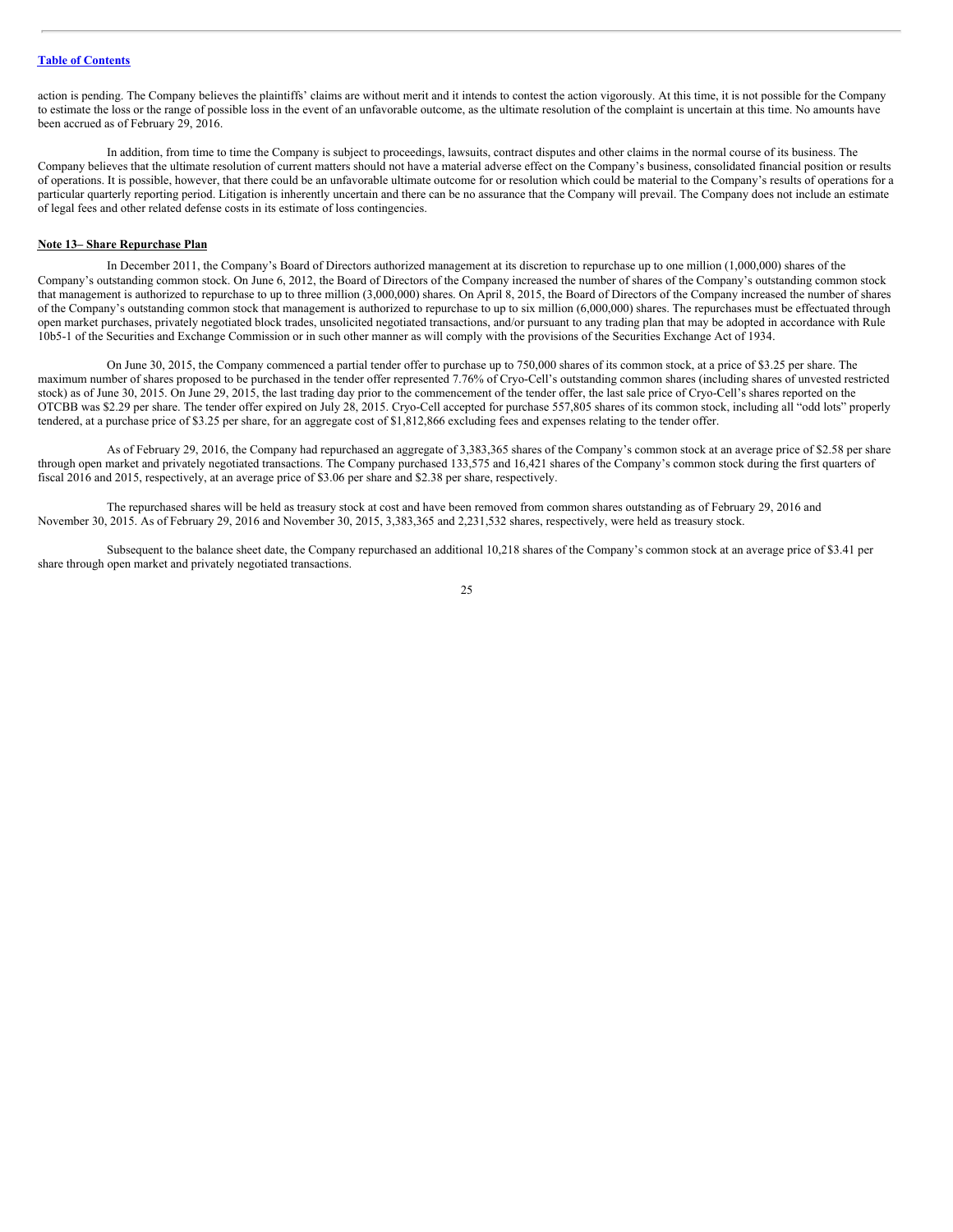# **Note 14– Subsequent Event**

On March 22, 2016, subsequent to the balance sheet date, the Company received a Commitment Letter from a Lender for a term loan of up to \$8,000,000 in senior credit facilities. The Commitment Letter is subject to execution and delivery to the Lender of financing documents required by the Lender. If the loan has not been fully executed and closed by May 30, 2016, the commitment will expire and there will be no obligation for the Lender to fund the loan.

On April 4, 2016, subsequent to the balance sheet date, the Company received a Commitment Letter from an additional lender for a subordinated loan of up to \$1,000,000. The funding of the loan will be subject to certain terms and conditions outlined in the term sheet. The Commitment Letter for the subordinated loan expires on April 30, 2016.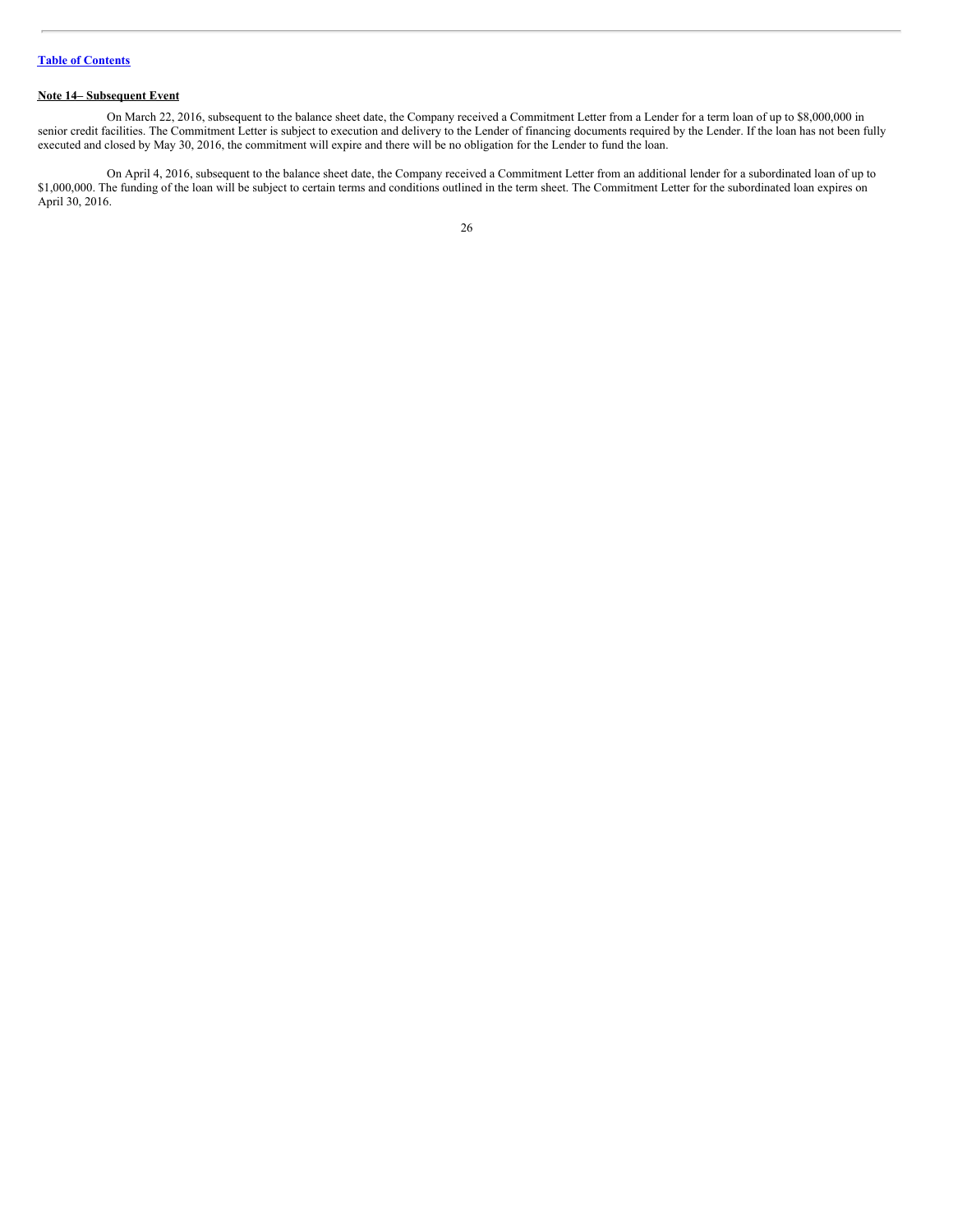# <span id="page-27-0"></span>**Item 2. Management's Discussion and Analysis of Financial Condition and Results of Operations.**

#### **Forward Looking Statements**

This Form 10-Q, press releases and certain information provided periodically in writing or orally by the Company's officers or its agents may contain statements which constitute "forward-looking statements". The terms "Cryo-Cell International, Inc.," "Cryo-Cell," "Company," "we," "our" and "us" refer to Cryo-Cell International, Inc. The words "expect," "anticipate," "believe," "goal," "strategy," "plan," "intend," "estimate" and similar expressions and variations thereof, if used, are intended to specifically identify forward-looking statements. Those statements appear in a number of places in this Form10-Q and in other places, and include statements regarding the intent, belief or current expectations of the Company, its directors or its officers with respect to, among other things:

- (i) our future performance and operating results;
- (ii) our future operating plans;
- (iii) our liquidity and capital resources; and
- (iv) our financial condition, accounting policies and management judgments.

Investors and prospective investors are cautioned that any such forward-looking statements are not guarantees of future performance and involve risks and uncertainties, and that actual results may differ materially from those projected in the forward-looking statements as a result of various factors. The factors that might cause such differences include:

- (i) any adverse effect or limitations caused by recent increases in government regulation of stem cell storage facilities;
- (ii) any increased competition in our business including increasing competition from public cord blood banks particularly in overseas markets but also in the U.S.;
- (iii) any decrease or slowdown in the number of people seeking to store umbilical cord blood stem cells or decrease in the number of people paying annual storage fees;
- (iv) any new services relating to other types of stem cells that have not yet been offered commercially, and there is no assurance that other stem cell services will be launched or will gain market acceptance;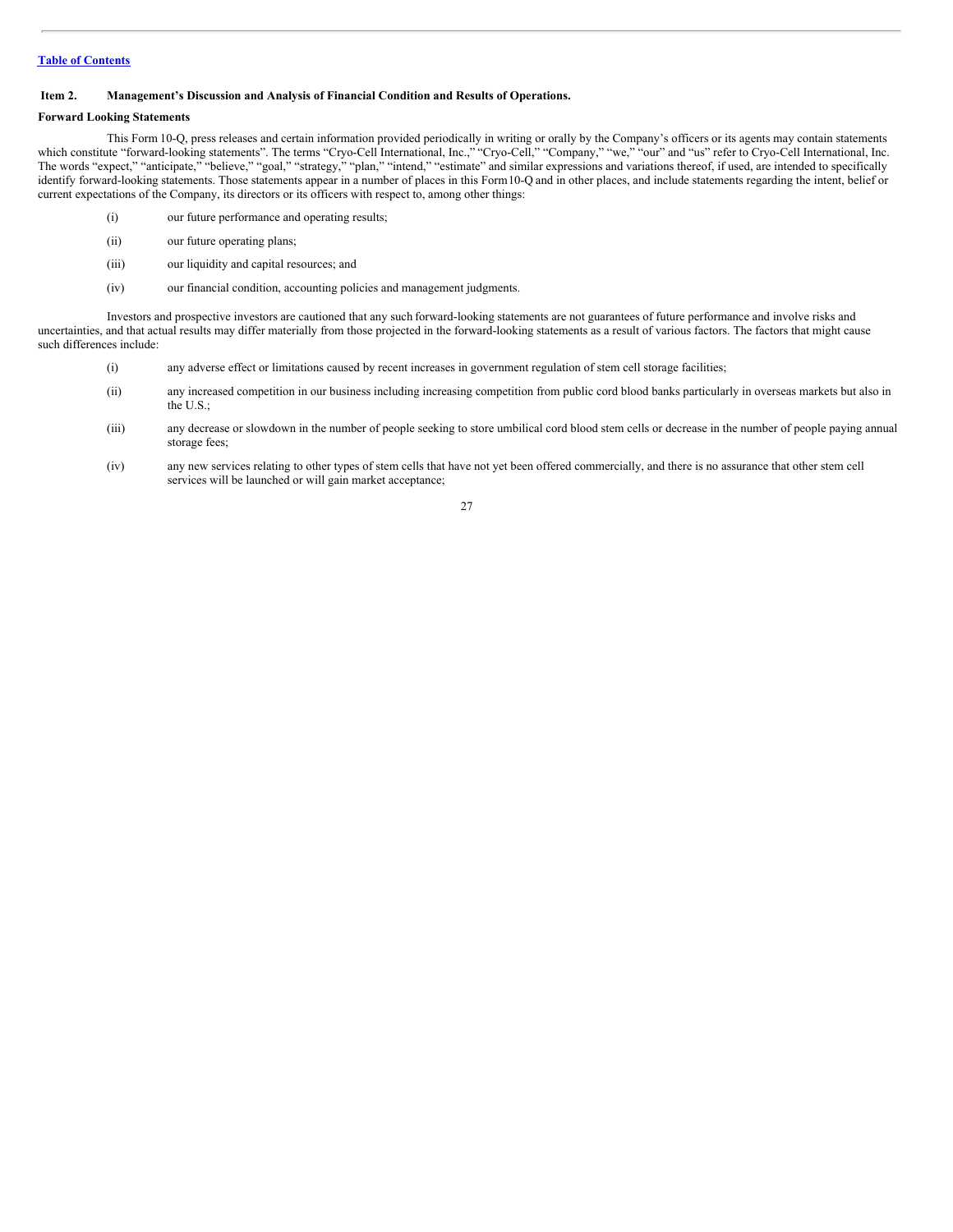- (v) any adverse impacts on revenue or operating margins due to the costs associated with increased growth in our business, including the possibility of unanticipated costs relating to the operation of our facility and costs relating to the commercial launch of new types of stem cells;
- (vi) any unique risks posed by our international activities, including but not limited to local business laws or practices that diminish our affiliates' ability to effectively compete in their local markets;
- (vii) any technological or medical breakthroughs that would render our business of stem cell preservation obsolete;
- (viii) any material failure or malfunction in our storage facilities; or any natural disaster or act of terrorism that adversely affects stored specimens;
- (ix) any adverse results to our prospects, financial condition or reputation arising from any material failure or compromise of our information systems;
- (x) the costs associated with defending or prosecuting litigation matters, particularly including litigation related to intellectual property, and any material adverse result from such matters;
- (xi) the success of our licensing agreements and their ability to provide us with royalty fees;
- (xii) any difficulties and increased expense in enforcing our international licensing agreements;
- (xiii) any adverse performance by or relations with any of our licensees;
- (xiv) any inability to enter into new licensing arrangements including arrangements with non-refundable upfront fees;
- (xv) any inability to realize cost savings as a result of recent acquisitions;
- (xvi) any inability to realize a return on an investment;
- (xvii) any increased U.S. income tax expense as a result of inability to utilize or exhaustion of net operating losses;
- (xviii) any adverse impact on our revenues and operating margins as a result of discounting of our services in order to generate new business in tough economic times where consumers are selective with discretionary spending;
- (xix) the success of our global expansion initiatives;
- (xx) our actual future ownership stake in future therapies emerging from our collaborative research partnerships;
- (xxi) our ability to minimize our future costs related to R&D initiatives and collaborations and the success of such initiatives and collaborations;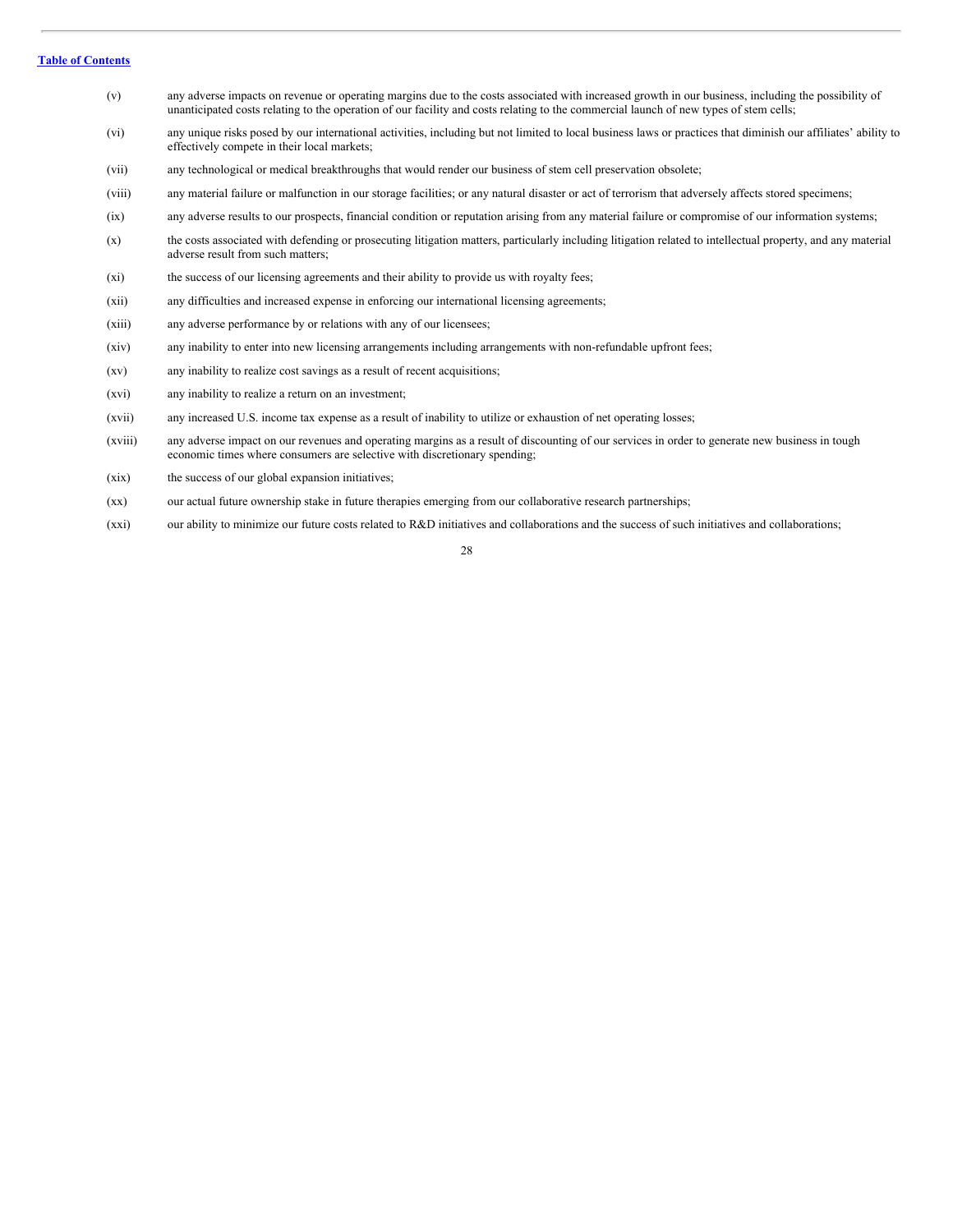- (xxii) any inability to successfully identify and consummate strategic acquisitions;
- (xxiii) any inability to realize benefits from any strategic acquisitions;
- (xxiv) the Company's ability to realize a profit on the acquisition of Prepacyte-CB;
- (xxv) the costs associated with proxy contests and its impact on our business and
- (xxvi) other factors many of which are beyond our control.

We undertake no obligation to publicly update or revise the forward-looking statements made in this Form10-Q to reflect events or circumstances after the date of this Form 10-Q or to reflect the occurrence of unanticipated events.

Readers are cautioned not to place undue reliance on these forward-looking statements, which reflect management's analysis only as of the date hereof. Cryo-Cell International, Inc. undertakes no obligation to publicly revise these forward-looking statements to reflect events or circumstances that arise after the date hereof. Readers should carefully review the risk factors described in other documents the Company files from time to time with the Securities and Exchange Commission, including the Annual Report on Form 10-K filed by the Company and any Current Reports on Form 8-K filed by the Company.

#### **Overview**

The Company's principal sources of revenues are service fees for cord blood processing and preservation for new customers and recurring annual storage fees. Effective July 2015, the Company offers two pricing models, a standard plan and premium plan. The Company charges fees of \$1,400 for the standard plan and \$1,950 for the premium plan to new clients for the collection kit, processing, testing and return medical courier service, with discounts in the case of multiple children from the same family and in other circumstances. The Company charges an annual storage fee of \$150 for new clients that enroll in the standard and premium plans; storage fees for existing customers depend on the contracts with such customers. The Company continues to offer a one-time payment plan for 21 years of storage and a life-time payment plan, pursuant to which the client is charged \$3,799 for the standard plan and \$4,249 for the premium plan and \$6,000 for the standard plan and \$7,000 for the premium plan, respectively, less discounts in the case of multiple children from the same family and in other circumstances. The one-time plan includes the collection kit, processing and testing, return medical courier service and 21 years of pre-paid storage fees. The life-time plan includes the collection kit, processing and testing, return medical courier service and pre-paid storage fees for the life of the client. The Company also receives other income from licensing fees and royalties from global affiliates.

On June 11, 2015, the Company entered into an Asset Purchase Agreement (the "Asset Purchase Agreement") with CytoMedical Design Group LLC ("CytoMedical"), for the purchase of certain assets and assumption of certain liabilities and contracts that CytoMedical used in the operation of its cord blood business. The Prepacyte-CB Processing System is used in cell processing laboratories to process and store stem cells from umbilical cord blood. The purchase price was \$2,400,000, plus the value of inventory, comprised of \$1,553,272 in cash and assumed liabilities less any prepayment made by the Company to CytoMedical (\$966,597 at closing and \$586,675 on or before September 30, 2015) and a note payable to the seller in the amount of \$1,300,000. The closing was effective on June 30, 2015.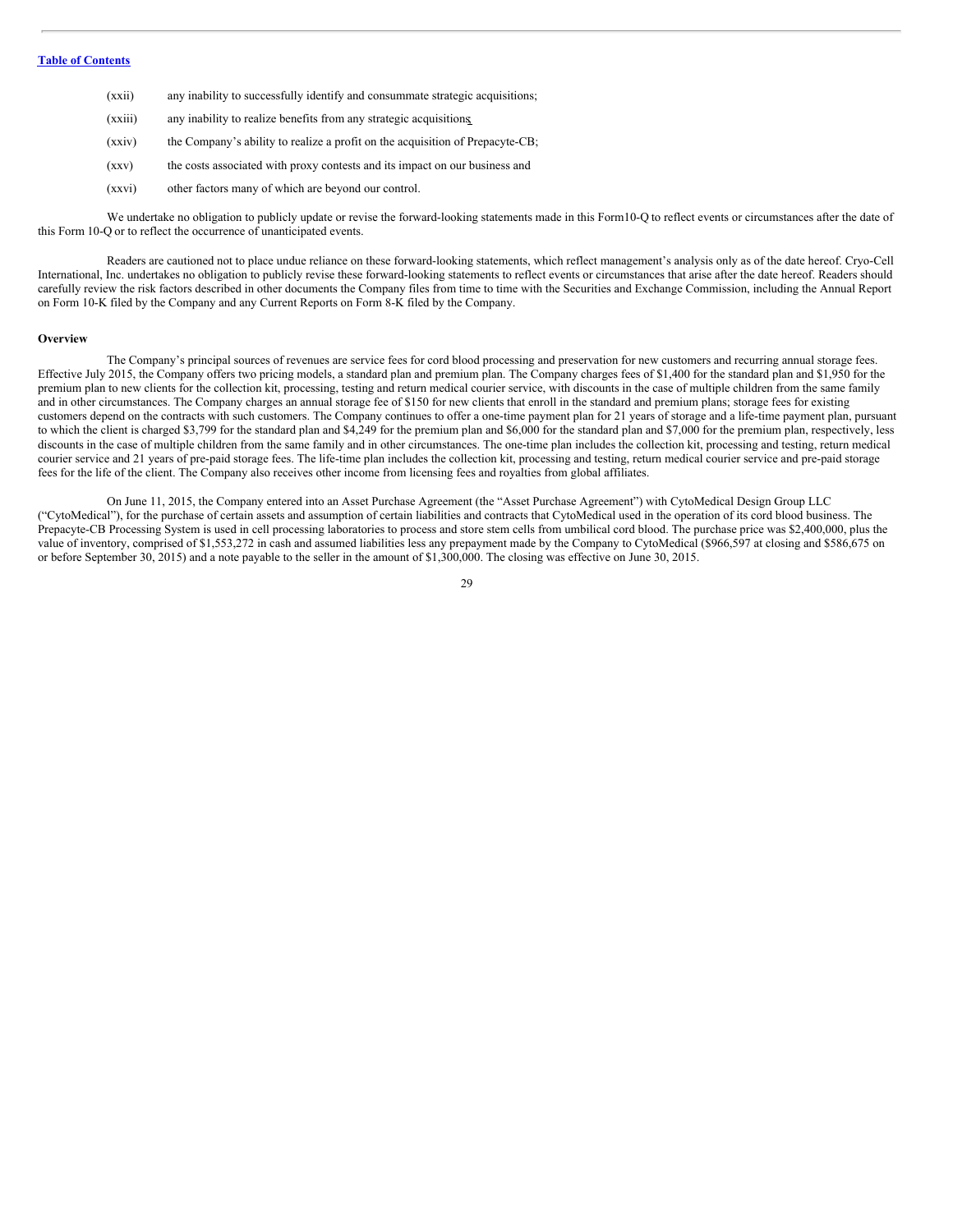During the three months ended February 29, 2016, the Company's revenues increased 6% as compared to the same period in 2015. The Company reported a net loss of approximately \$123,00, or (\$0.01) per basic common share for the three months ended February 29, 2016 compared to net income of approximately \$286,000 or \$0.03 per basic common share for the same period in 2015. The net loss for the three months ended February 29, 2016 principally resulted from a 23% increase in selling, general and administrative expenses and a 6% increase in cost of sales. This was partially offset by a 6% increase in revenues.

At February 29, 2016, the Company had cash and cash equivalents of \$3,581,736. The Company's cash decreased by approximately \$570,000 during the first three months of fiscal 2016, primarily as a result of approximately \$188,000 of cash used to purchase property and equipment and marketable securities and approximately \$408,000 used for stock repurchase offset by approximately \$101,000 of cash provided by operations.

Consistent with its fiduciary duties, the board of directors and management has reviewed and will continue to review strategic options and opportunities for the Company, in order to maximize shareholder value. These options may include, but are not limited to, strategic mergers or acquisitions, investments in other public and/or private companies, repurchases of RSA interests, a deregistration of the Company's common stock under the Securities Exchange Act of 1934 or a going-private transaction. In order to undertake any of the aforementioned activities, the Company may take on substantial debt or equity capital which could increase the risk of investment in the Company.

#### **Results of Operations**

*Revenues.* Revenues for the three months ended February 29, 2016 were \$5,152,198 as compared to \$4,843,381 for the same period in 2015, a 6% increase. The increase in revenue was primarily attributable to a 7% increase in processing and storage fees.

*Processing and Storage Fees.* The increase in processing and storage fee revenue is attributable to a 3% increase in domestic recurring annual storage fee revenue and an 8% increase in the number of new cord blood specimens processed in the first quarter of fiscal 2016 versus the same period in 2015.

*Product Revenue*. On June 11, 2015, the Company entered into an Asset Purchase Agreement as described in Note 2 of the Company's financial statements. For the three months ended February 29, 2016, revenue from the product sales was \$131,739 compared to \$0 for the three months ended February 28, 2015.

*Licensee Income.*Licensee income for the three months ended February 29, 2016, was \$0 as compared to \$169,412 for the 2015 period. Licensee income for the three months ended February 28, 2015 consists of royalty income earned on the processing and storage of specimens in India where the Company has a definitive License and Royalty Agreement.

The Company changed the methodology used to record the processing and storage royalty income during the fourth quarter of fiscal year 2015 from recognizing royalty income based on historical estimates of specimens processed and stored to utilizing actual specimens processed and stored. The Company accounted for this change as a change in accounting estimate.

Per the License and Royalty Agreement with Lifecell, there is a \$1,000,000 cap on the amount of royalties due to the Company per year and a \$10,000,000 cap on the amount of royalties due to the Company for the term of the License and Royalty Agreement. The cap(s) are calculated based on Lifecell's fiscal year end, March 31st. As of the end of the Company's fiscal year ended November 30,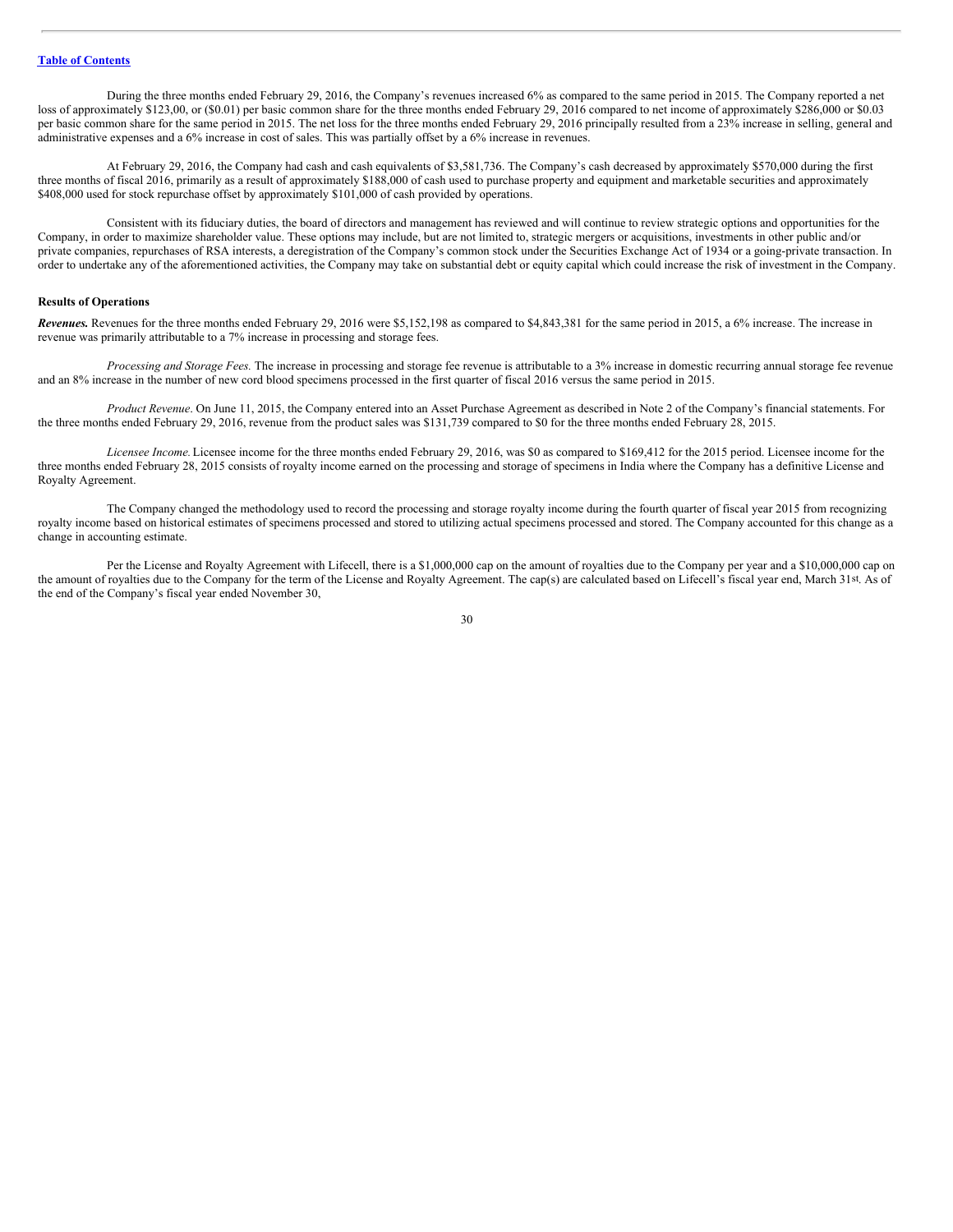2015, Lifecell had reached the \$1 Million cap and paid the Company in full for Lifecell's fiscal year ended March 31, 2016. The Company expects to begin to record licensee income during the second quarter of fiscal 2016. As of February 29, 2016, Lifecell has paid the Company \$4,100,000 for royalties due under the terms of the License and Royalty Agreement.

Cost of Sales. Cost of sales for the three months ended February 29, 2016 was \$1,348,291 as compared to \$1,273,987 for the same period in 2015, representing a 6% increase. Cost of sales includes wages and supplies associated with process enhancements to the existing production procedures and quality systems in the processing of cord blood specimens at the Company's facility in Oldsmar, Florida and depreciation expense of approximately \$33,000 and \$41,000 for the three months ended February 29, 2016 and February 28, 2015, respectively. Also, included in Cost of Sales is \$103,268 and \$0 related to the costs associated with production of the Prepacyte®-CB processing and storage system for the three months ended February 29, 2016 and February 28, 2015, respectively.

*Selling, General and Administrative Expenses.* Selling, general and administrative expenses for the three months ended February 29, 2016 were \$3,597,253 as compared to \$2,913,973 for the 2015 period representing a 23% increase. These expenses are primarily comprised of expenses for consumer advertising, salaries and wages for personnel and professional fees. The increase in selling, general and administrative expenses is primarily due to approximately \$385,000 or 34% increase in selling and marketing expenses of which \$250,000 is related to the implementation of a new consumer marketing campaign and an increase of approximately \$235,000 in professional fees.

*Research, Development and Related Engineering Expenses.*Research, development and related engineering expenses for the three months ended February 29, 2016 were \$8,684 as compared to \$11,988 for the three months ended February 28, 2015. The expenses for each period primarily relate to the Company's cord tissue service.

*Depreciation and Amortization*. Depreciation and Amortization (not included in Cost of Sales) for the three months ended February 29, 2016 was \$41,548 compared to \$18,242 for the 2015 period.

*Interest Expense.* Interest expense for the three months ended February 29, 2016 were \$261,334 compared to \$301,286 for the three months ended February 28, 2015. Interest expense for the three months ended February 29, 2016 consists of \$14,391 related to the repayment of the note payable as a result of the Asset Purchase Agreement (Note 2 and Note 6). The remaining interest expense is mainly comprised of amounts due to the parties to the Company's revenue sharing agreements ("RSAs") based on the Company's storage revenue collected. Interest expense for the three months ended February 28, 2015 is mainly comprised of amounts due to the parties to the Company's RSAs based on the Company's storage revenue. The Company changed the methodology used to calculate the RSA payments owed to the RSA holders during the fourth quarter of fiscal year 2015 from calculating on the amount billed to customers to the amount collected from customers as noted per the RSA contracts. The Company accounted for this change as a change in accounting estimate.

*Equity in Losses of Af iliate.*Equity in losses of affiliate was \$0 for the three months ended February 29, 2016, compared to \$8,248 for the 2015 period. Equity in losses of affiliate for the three months ended February 29, 2016 and February 28, 2015 is related to compensation expense for stock option awards that were granted by Saneron to certain consultants and employees.

*Income Taxes*. Deferred tax assets and liabilities are measured using enacted tax rates expected to be recovered or settled. The ultimate realization of our deferred tax assets depends upon generating sufficient future taxable income prior to the expiration of the tax attributes. In assessing the need for a valuation allowance, we must project future levels of taxable income. This assessment requires significant judgment. We examine the evidence related to the recent history of tax losses, the economic conditions in which we operate and our forecasts and projections to make that determination.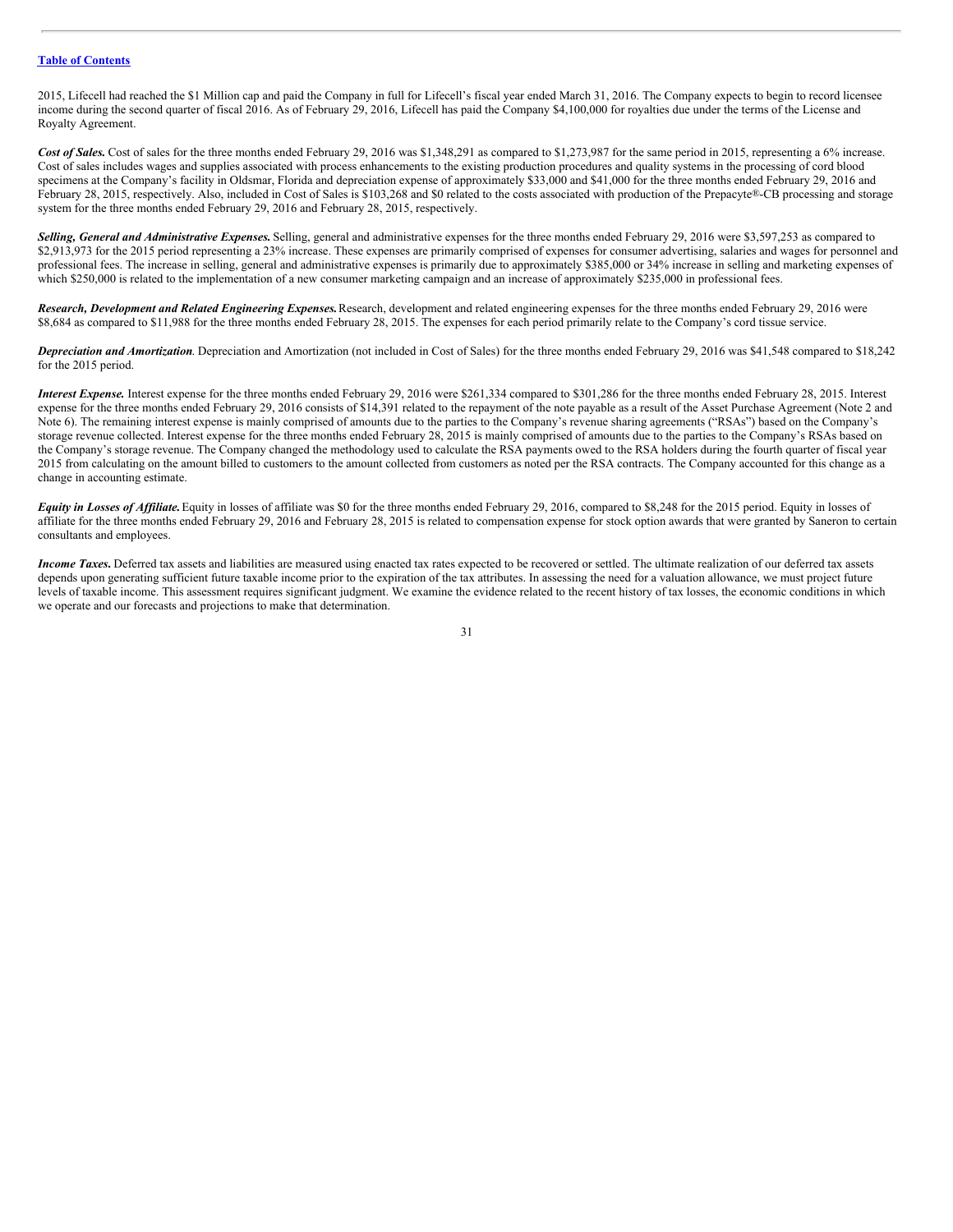The Company records foreign income taxes withheld from installment payments of non-refundable up-front license fees and royalty income earned on the processing and storage of cord blood stem cell specimens in geographic areas where the Company has license agreements. The Company recorded approximately \$0 and \$25,000 for the three months ended February 29, 2016 and February 28, 2015, respectively, of foreign income tax expense, which is included in income tax expense in the accompanying consolidated statements of comprehensive loss.

There was no U.S. income tax expense for the three months ended February 29, 2016 and February 28, 2015 due to the utilization of net operating losses and foreign tax credit carryforwards, which were not previously benefited in the Company's financial statements.

#### **Liquidity and Capital Resources**

Through February 29, 2016, the Company's principal source of cash has been from sales of its umbilical cord blood program to customers and royalties from licensees. The Company does not expect a change in its principal source of cash flow.

At February 29, 2016, the Company had cash and cash equivalents of \$3,581,736 as compared to \$4,152,162 at November 30, 2015. The decrease in cash and cash equivalents during the three months ended February 29, 2016 was primarily attributable to the following:

Net cash provided by operating activities for the three months ended February 29, 2016 was \$101,417, which was primarily attributable to the Company's operating results.

Net cash provided by operating activities for the three months ended February 28, 2015 was \$328,964, which was primarily attributable to the Company's operating results.

Net cash used in investing activities for the three months ended February 29, 2016 was \$188,017, which was primarily attributable to the purchases of property and equipment in the amount of \$30,723 and sales and purchases of marketable securities and other investments in the amount of \$157,238.

Net cash used in investing activities for the three months ended February 28, 2015 was \$18,946, which was primarily attributable to the purchases of property and equipment.

Net cash used by financing activities for the three months ended February 29, 2016 was \$483,826 which was primarily attributable to the stock repurchase plan pursuant to which the Company has repurchased 133,575 shares of the Company's common stock for approximately \$408,000.

Net cash used by financing activities for the three months ended February 28, 2015 was \$39,042 which was attributable to the stock repurchase plan pursuant to which the Company has repurchased 16,421 shares of the Company's common stock.

The Company does not have a line of credit.

The Company anticipates making discretionary capital expenditures of approximately \$500,000 over the next twelve months for software enhancements and purchases of property and equipment. The Company anticipates funding future property and equipment purchases with cash-on-hand and cash flows from future operations.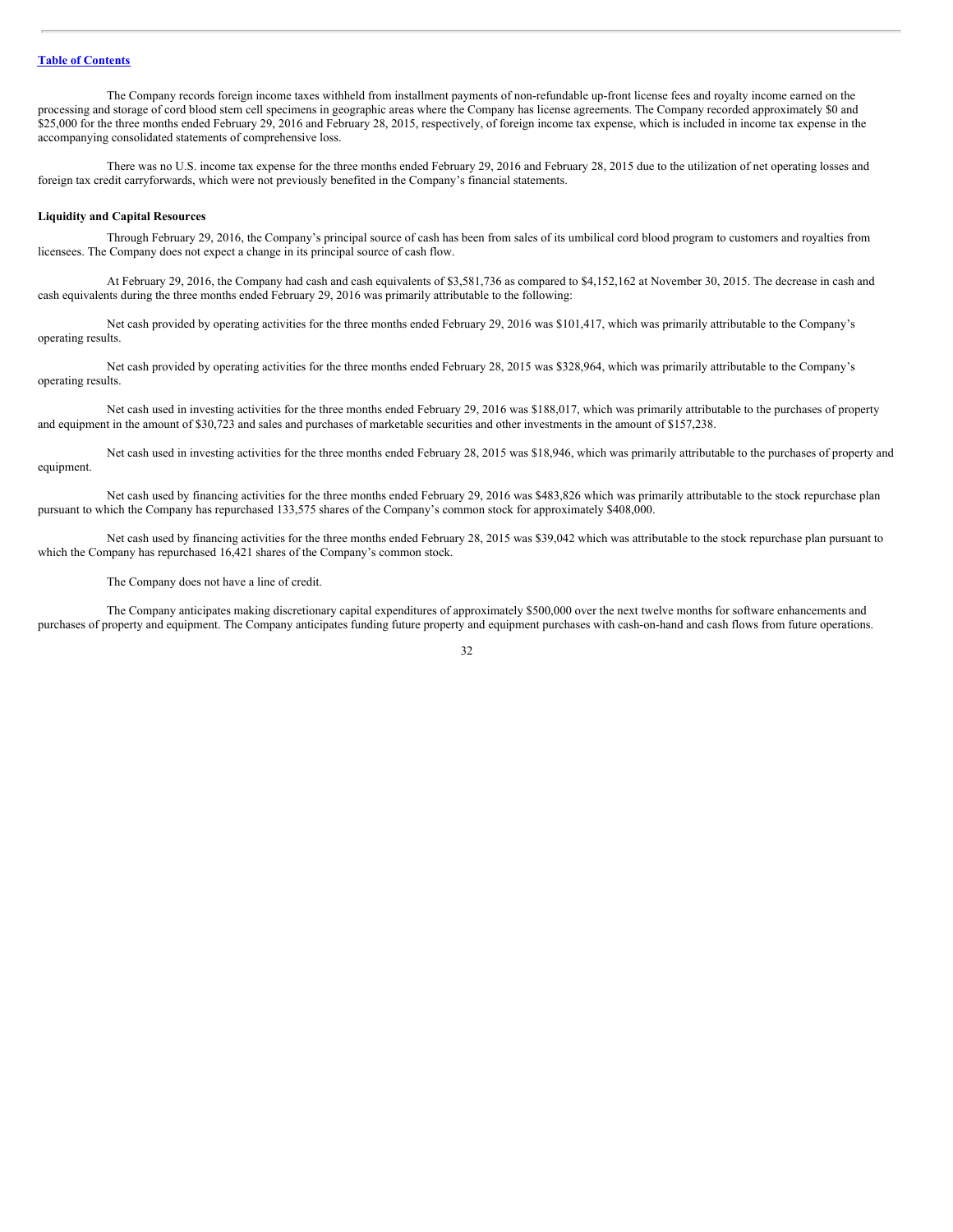The Company anticipates that its cash and cash equivalents, marketable securities and cash flows from future operations will be sufficient to fund its known cash needs for at least the next 12 months. Cash flows from operations will depend primarily upon increasing revenues from sales of its umbilical cord blood and cord tissue cellular storage services and managing discretionary expenses. If expected increases in revenues are not realized, or if expenses are higher than anticipated, the Company may be required to reduce or defer cash expenditures or otherwise manage its cash resources during the next 12 months so that they are sufficient to meet the Company's cash needs for that period. In addition, the Company may consider seeking equity or debt financing if deemed appropriate for its plan of operations, and if such financing can be obtained on acceptable terms. There is no assurance that any reductions in expenditures, if necessary, will not have an adverse effect on the Company's business operations, including sales activities and the development of new services and technology.

#### **Critical Accounting Policies**

This discussion and analysis of our financial condition and results of operations is based on our consolidated financial statements, which have been prepared in accordance with U.S. generally accepted accounting principles. The preparation of these financial statements requires us to make judgments, estimates, and assumptions that affect the reported amounts of assets, liabilities, revenues, expenses and disclosures of contingent assets and liabilities. For a full discussion of our accounting policies please refer to Note 1 to the Consolidated Financial Statements included in our 2015 Annual Report on Form 10-K filed with the SEC. Our most critical accounting policies and estimates include: recognition of revenue and the related allowance for doubtful accounts, stock-based compensation, income taxes and license and revenue sharing agreements. We continually evaluate our judgments, estimates and assumptions. We base our estimates on the terms of underlying agreements, historical experience and other factors that we believe are reasonable based on the circumstances, the results of which form our management's basis for making judgments about the carrying value of assets and liabilities that are not readily apparent from other sources. Actual results may differ from these estimates. There have been no material changes to our critical accounting policies and estimates from the information provided in Item 7, Management's Discussion and Analysis of Financial Condition and Results of Operations included in our 2015 Annual Report on Form 10-K.

#### **Recently Issued Accounting Pronouncements**

See Note 1 to the Consolidated Financial Statements.

#### **Off-Balance Sheet Arrangements**

The Company has no off-balance sheet arrangements that have or are reasonable likely to have a current or future effect on its financial condition, changes in financial condition, revenues or expenses, results of operations, liquidity, capital expenditures or capital resources that is material to investors.

#### <span id="page-33-0"></span>**Item 3. Quantitative and Qualitative Disclosures About Market Risk.**

Not applicable.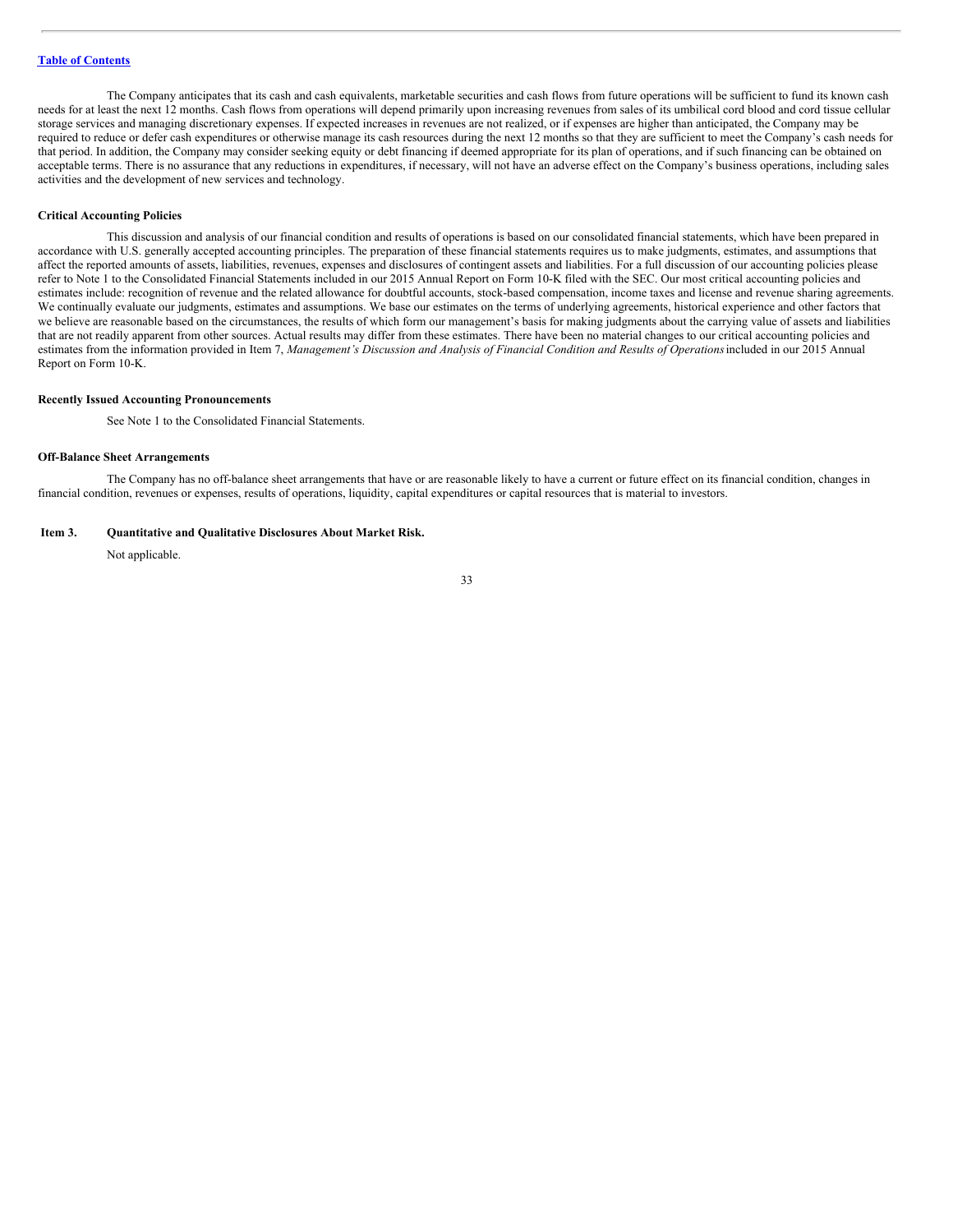#### <span id="page-34-0"></span>**Item 4. Controls and Procedures**

#### **Evaluation of Disclosure Controls and Procedures**

Based on their most recent review, as of the end of the period covered by this report, the Company's principal executive officer and principal financial officer have concluded that the Company's disclosure controls and procedures were not effective, and that information required to be disclosed by the Company in the reports that it files or submits under the Securities Exchange Act of 1934, as amended, is accumulated and communicated to the Company's management, including its principal executive officer and principal financial officer, as appropriate to allow timely decisions regarding required disclosure and are ineffective to ensure that such information is recorded, processed, summarized and reported within the time periods specified in the SEC's rules and forms.

As previously disclosed in the Company's 10-K filed February 29, 2016, the Company's principal executive officers and principal financial officer concluded that the Company's disclosure controls and procedures and internal controls over financial reporting were not effective, due to a material weakness surrounding the Company's identification and application of the appropriate accounting treatment for non-routine transactions and related documentation thereof. The Company's controls over non-routine transactions were not conducive to identify certain items with sufficient precision. Management has undertaken steps to design and implement more effective internal controls, including the implementation of a review process of non-routine transactions and has engaged qualified consultants to assist the Company with the application of the appropriate accounting treatment of non-routine transactions when necessary. During the quarter ended November 30, 2015, the Company's principal executive officers and principal financial officer concluded that the Company's disclosure controls and procedures and internal controls over financial reporting were not effective, due to a material weakness surrounding manual controls related to storage revenue for customers that are on a payment plan. The Company's control over the manual process was not conducive to identify the timeliness of recording the revenue. Management has undertaken steps to design and implement more effective internal controls, including the implementation of a more comprehensive review process of manual invoicing procedures. Management will address in the Company's second quarter Form 10-Q.

The Company has not made an amended 8-K filing with respect to the Current Reports on Form 8-K that was filed on July 16, 2015 to announce the acquisition of Prepacyte. Accordingly, the Company is not deemed a timely filer. Management intends to subsequently make this amended 8-K filing to include the required pre-acquisition financial statements of Prepacyte as well as the required pro forma financial information.

#### **Changes in Internal Control Over Financial Reporting**

The changes in the Company's internal control over financial reporting described in the previous paragraph were implemented during the quarter ended November 30, 2015 and continued to be remediated during the quarter ended February 29, 2016.

There were no other changes in the Company's internal controls over financial reporting during the three months ended February 29, 2016 that have materially affected, or are reasonably likely to materially affect, the Company's internal control over financial reporting.

#### **Limitations on the Effectiveness of Controls**

Our management, including our co-CEOs and CFO, does not expect that our disclosure controls and internal controls will prevent all error and all fraud. A control system, no matter how well conceived and operated, can provide only reasonable, not absolute, assurance that the objectives of the control system are met. Further, the design of a control system must reflect the fact that there are resource constraints, and the benefits of controls must be considered relative to their costs. Because of the inherent limitations in all control systems, no evaluation of controls can provide absolute assurance that all control issues and instances of fraud, if any, within the company have been detected. These inherent limitations

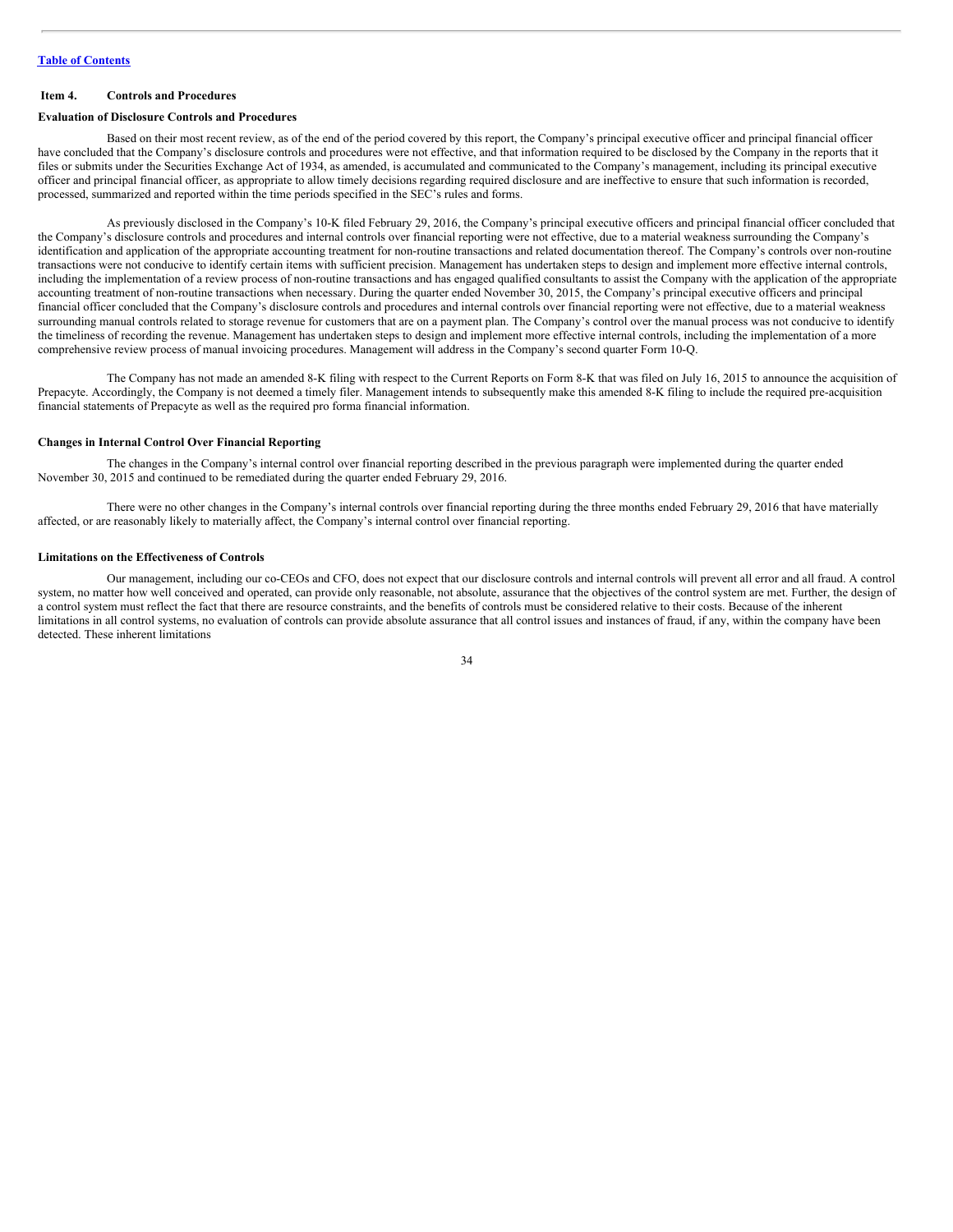include the realities that judgments in decision-making can be faulty, and that breakdowns can occur because of simple error or mistake. Additionally, controls can be circumvented by the individual acts of some persons, by collusion of two or more people, or by management or board override of the control.

The design of any system of controls also is based in part upon certain assumptions about the likelihood of future events, and there can be no assurance that any design will succeed in achieving its stated goals under all potential future conditions; over time, controls may become inadequate because of changes in conditions, or the degree of compliance with the policies or procedures may deteriorate. Because of the inherent limitations in a cost-effective control system, misstatements due to error or fraud may occur and not be detected.

#### **CEO and CFO Certifications**

Appearing as exhibits 31.1, 31.2 and 31.3 to this report there are Certifications of the Co-CEOs and the CFO. The Certifications are required in accordance with Section 302 of the Sarbanes-Oxley Act of 2002 (the Section 302 Certifications). This Item of this report is the information concerning the evaluation referred to in the Section 302 Certifications and this information should be read in conjunction with the Section 302 Certifications for a more complete understanding of the topics presented.

#### <span id="page-35-0"></span>**PART II - OTHER INFORMATION**

#### <span id="page-35-1"></span>**ITEM 1. LEGAL PROCEEDINGS**

On December 3, 2015, a complaint styled Gary T. Brotherson, M.D., et al. v. Cryo-Cell International, Inc., Case No. 15-007461-CI, Circuit Court, Sixth Judicial Circuit, Pinellas County, Florida, was served on the Company, naming it as defendant and alleging, among other things, that the Company breached certain agreements with plaintiffs and seeking damages in excess of \$15,000, the jurisdictional amount of the court in which the action is pending. On January 12, 2016, the Company served its answer, affirmative defenses, and counterclaim against the plaintiffs. The Company believes the plaintiffs' claims are without merit and it intends to contest the action vigorously. At this time, it is not possible for the Company to estimate the loss or the range of possible loss in the event of an unfavorable outcome, as the ultimate resolution of the complaint is uncertain at this time. No amounts have been accrued as of February 29, 2016.

On January 20, 2016, a class action complaint was filed in the Court of the Chancery of the State of Delaware against the Company and certain current officers and directors of the Company (Case No. 11915-VCG). The complaint alleges breaches of fiduciary duties and is seeking appropriate injunctive relief and a declaratory judgment against defendants that a certain provision of the Company's Amended and Restated Bylaws, as amended through September 22, 2014 is in violation of Section 141(k) of the Delaware General Corporation Law. The Company believes the litigation is without merit and intends to defend the litigation vigorously. The Company's maximum deductible under its Directors and Officers insurance policy for this claim is \$500,000.

On February 24, 2016, a complaint styled Charles D. Nyberg and Mary J. Nyberg and as trustees of the CDMJNyberg Family Trust v. Cryo-Cell International, *Inc.,* Case No. 8:16CV408t30, United States District Court, Middle District of Florida, Hillsborough County, Florida, was served on the Company, naming it as defendant and alleging, among other things, that the Company breached certain agreements with plaintiffs and seeking damages in excess of \$75,000, the jurisdictional amount of the court in which the action is pending. The Company believes the plaintiffs' claims are without merit and it intends to contest the action vigorously. At this time, it is not possible for the Company to estimate the loss or the range of possible loss in the event of an unfavorable outcome, as the ultimate resolution of the complaint is uncertain at this time. No amounts have been accrued as of February 29, 2016.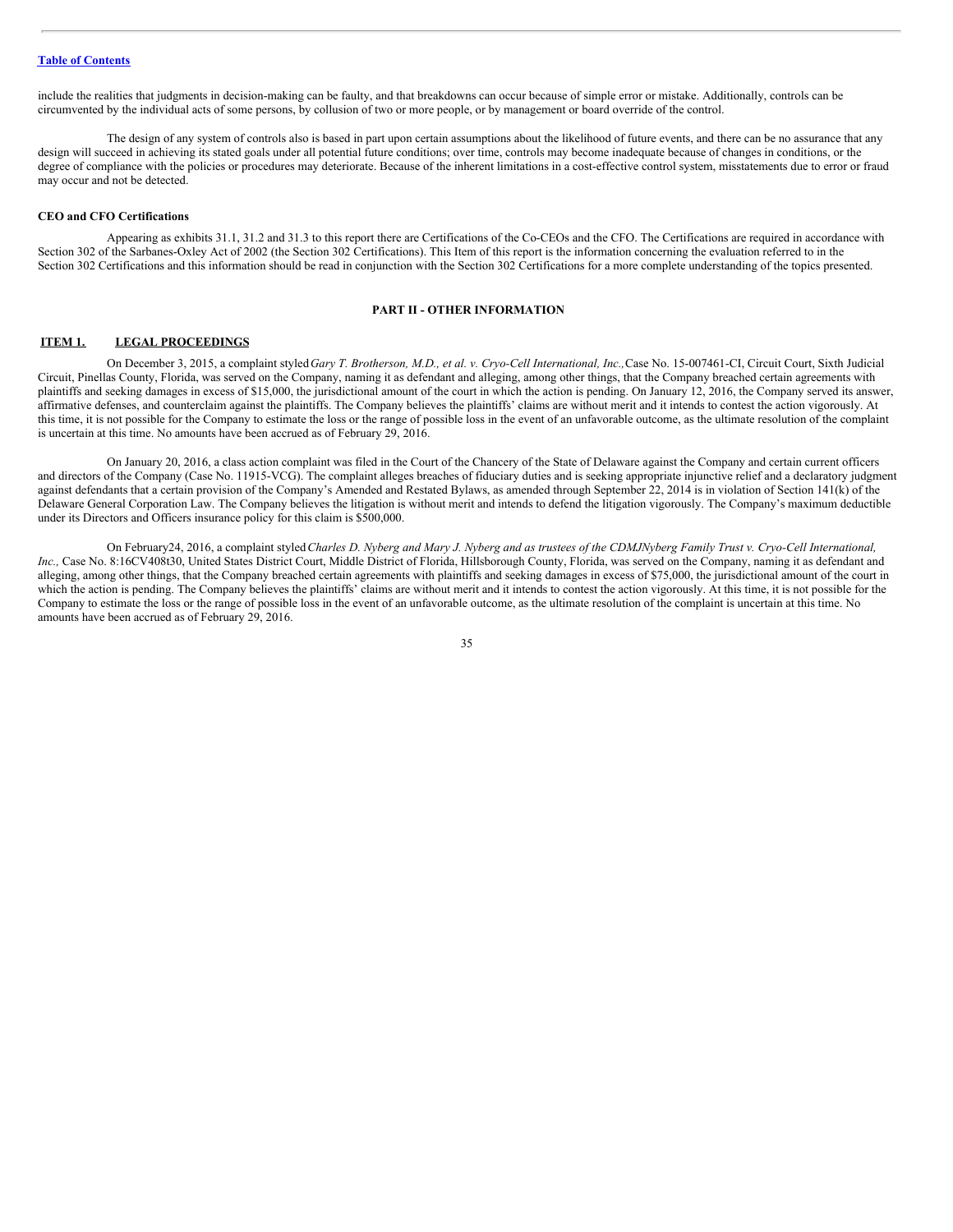In addition, from time to time the Company is subject to proceedings, lawsuits, contract disputes and other claims in the normal course of its business. The Company believes that the ultimate resolution of current matters should not have a material adverse effect on the Company's business, consolidated financial position or results of operations. It is possible, however, that there could be an unfavorable ultimate outcome for or resolution which could be material to the Company's results of operations for a particular quarterly reporting period. Litigation is inherently uncertain and there can be no assurance that the Company will prevail. The Company does not include an estimate of legal fees and other related defense costs in its estimate of loss contingencies.

#### <span id="page-36-0"></span>**ITEM 1A. RISK FACTORS**

Not applicable.

## <span id="page-36-1"></span>**ITEM 2. UNREGISTERED SALES OF EQUITY SECURITIES AND USE OF PROCEEDS**

# **ISSUER PURCHASE OF EQUITY SECURITIES**

|                          |                         |                | Total Number of<br><b>Shares Purchased</b>    | Maximum<br>Number (or<br>Approximate<br>Dollar Value) of<br>Shares that May |
|--------------------------|-------------------------|----------------|-----------------------------------------------|-----------------------------------------------------------------------------|
|                          | Total Number of         | Average Price  | as Part of Publicly<br><b>Announced Plans</b> | Yet Be Purchased<br>Under the Plans or                                      |
| Period                   | <b>Shares Purchased</b> | Paid per Share | or Programs                                   | Programs                                                                    |
| December $1 - 31, 2015$  | 41.313                  | 3.27           | 41.313                                        | 2,709,366                                                                   |
| January $1 - 31$ , 2016  | 21,701                  | 3.10           | 21.701                                        | 2,687,665                                                                   |
| February $1 - 29$ , 2016 | 70,561                  | 2.92           | 70,561                                        | 2,617,104                                                                   |

#### <span id="page-36-2"></span>**ITEM 3. DEFAULTS UPON SENIOR SECURITIES**

None.

#### <span id="page-36-3"></span>**ITEM 4. MINE SAFETY DISCLOSURES**

Not Applicable.

#### <span id="page-36-4"></span>**ITEM 5. OTHER INFORMATION**

None.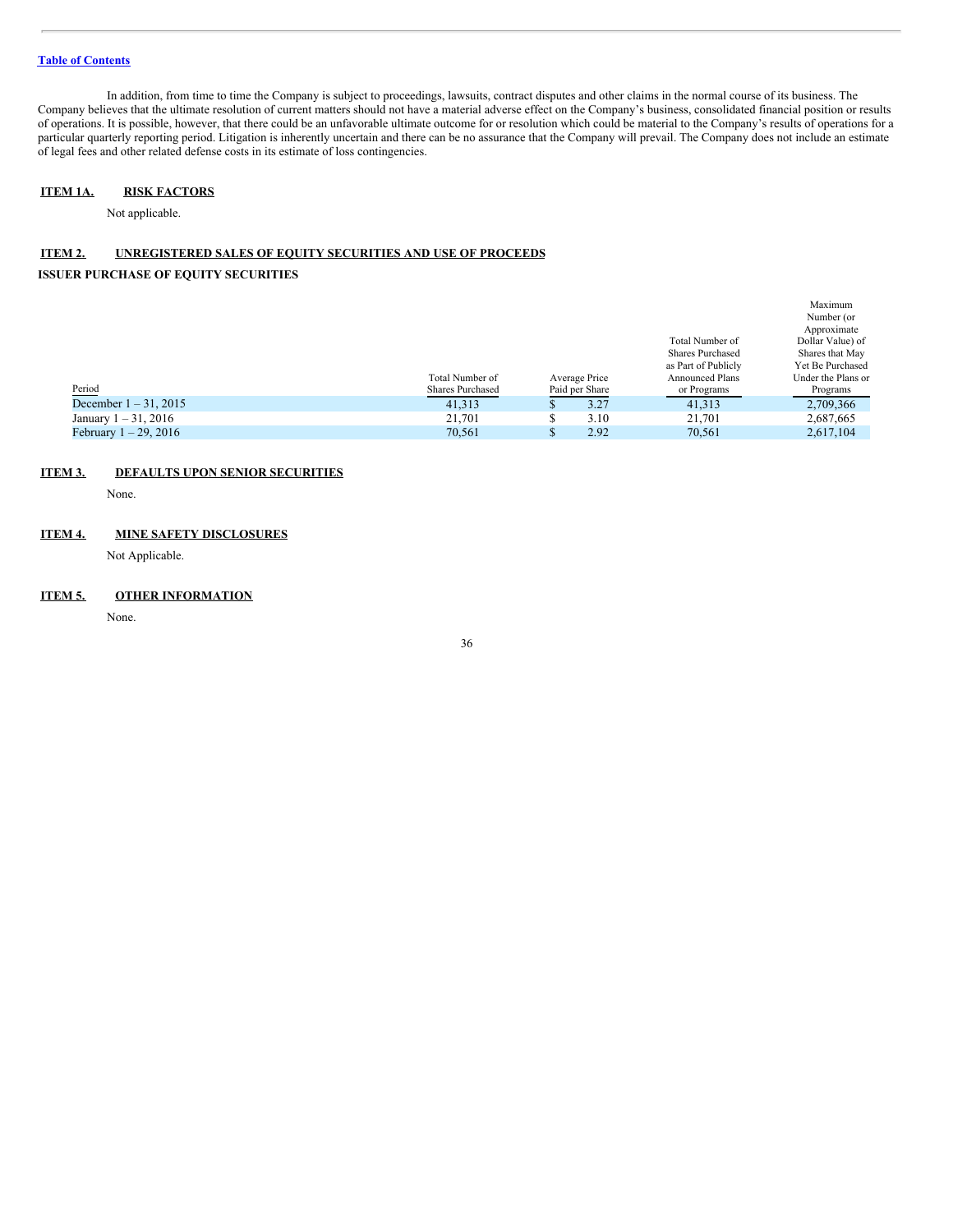<span id="page-37-0"></span>

| ITEM 6. | <b>EXHIBITS</b> |          |                                                                                                                            |
|---------|-----------------|----------|----------------------------------------------------------------------------------------------------------------------------|
|         | (a)             | Exhibits |                                                                                                                            |
|         |                 | 31.1     | Certification of Co-CEO Pursuant to Section 302 of the Sarbanes-Oxley Act of 2002 <i>(filed</i> )<br>herewith).            |
|         |                 | 31.2     | Certification of Co-CEO Pursuant to Section 302 of the Sarbanes-Oxley Act of 2002 <i>(filed</i> )<br>herewith).            |
|         |                 | 31.3     | Certification of CFO Pursuant to Section 302 of the Sarbanes-Oxley Act of 2002 (filed<br>herewith).                        |
|         |                 | 32       | Certification Pursuant to 18 U.S.C. Section 1350, as Adopted Pursuant to Section 906 of the<br>Sarbanes-Oxley Act of 2002. |
|         |                 | 101.INS  | <b>XBRL</b> Instance Document                                                                                              |
|         |                 | 101.SCH  | XBRL Taxonomy Extension Schema Document                                                                                    |
|         |                 | 101.CAL  | XBRL Taxonomy Extension Calculation Linkbase Document                                                                      |
|         |                 | 101.DEF  | XBRL Taxonomy Extension Definition Linkbase Document                                                                       |
|         |                 | 101.LAB  | XBRL Taxonomy Extension Label Linkbase Document                                                                            |
|         |                 | 101.PRE  | <b>XBRL Taxonomy Extension Presentation Linkbase Document</b>                                                              |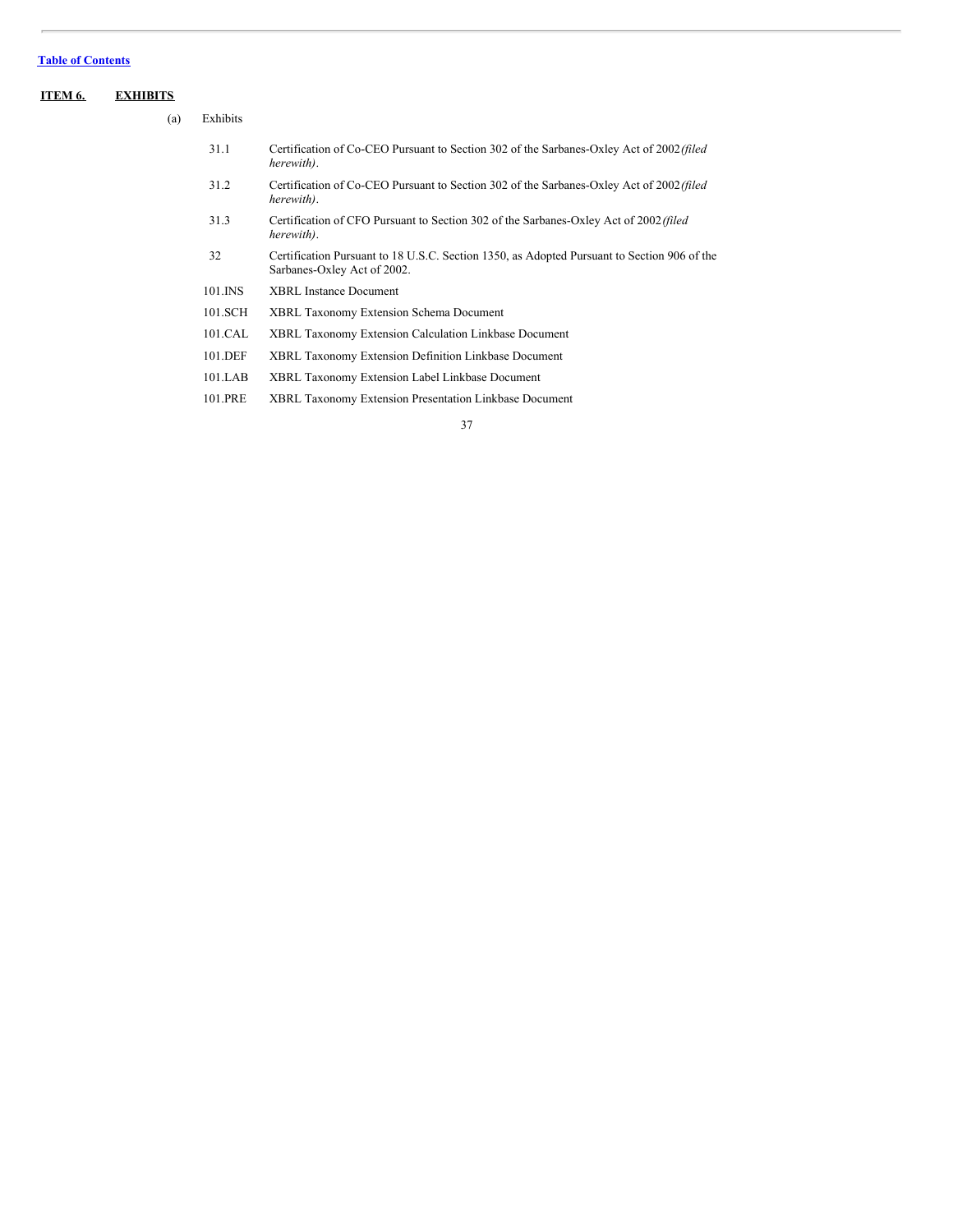#### <span id="page-38-0"></span>**SIGNATURES**

In accordance with Section 13 or 15(d) of the Securities Exchange Act of 1934, the registrant has duly caused this report to be signed on its behalf by the undersigned thereunto duly authorized.

Cryo-Cell International, Inc.

# /s/ DAVID PORTNOY

David Portnoy Co-Chief Executive Officer

Cryo-Cell International, Inc.

/s/ MARK PORTNOY

Mark Portnoy Co-Chief Executive Officer

Cryo-Cell International, Inc.

/s/ JILL M. TAYMANS

Jill M. Taymans Vice President, Finance, Chief Financial Officer

Date: April 14, 2016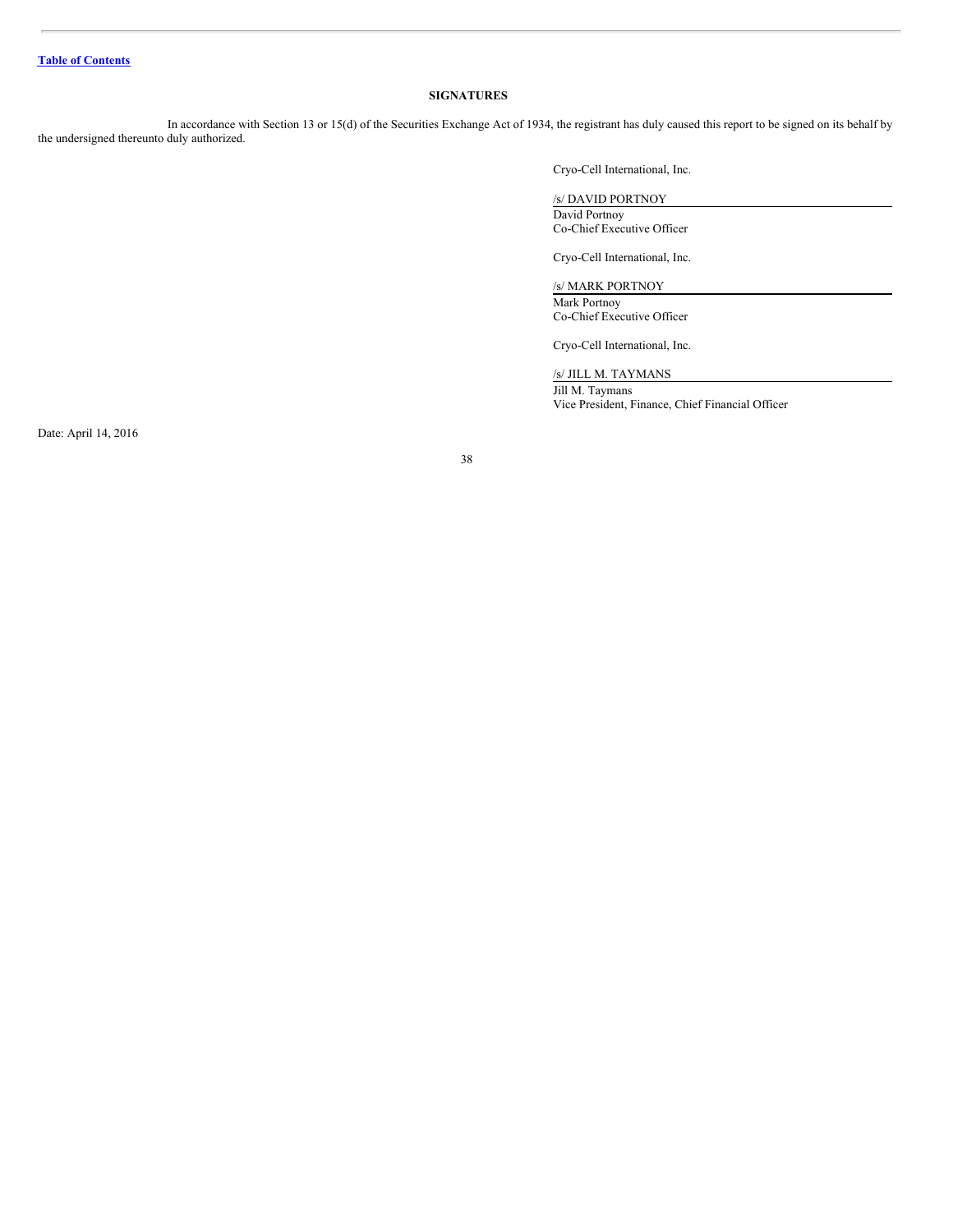#### CERTIFICATION OF CO-CHIEF EXECUTIVE OFFICER

I, David Portnoy, certify that:

- 1. I have reviewed this quarterly report on Form 10-Q of Cryo-Cell International, Inc. (the "Registrant");
- 2. Based on my knowledge, this report does not contain any untrue statement of a material fact or omit to state a material fact necessary to make the statements made, in light of the circumstances under which such statements were made, not misleading with respect to the period covered by this report;
- 3. Based on my knowledge, the financial statements, and other financial information included in this report, fairly present in all material respects the financial condition, results of operations and cash flows of the registrant as of, and for, the periods presented in this report;
- 4. The Registrant's other certifying officer(s) and I are responsible for establishing and maintaining disclosure controls and procedures (as defined in Exchange Act Rules 13a-15(e) and 15d-15(e)) and internal control over financial reporting (as defined in Exchange Act Rules 13a-15(f) for the Registrant and have:
- (a) Designed such disclosure controls and procedures, or caused such disclosure controls and procedures to be designed under our supervision, to ensure that material information relating to the Registrant, including its consolidated subsidiaries, is made known to us by others within those entities, particularly during the period in which this quarterly report is being prepared;
- (b) Designed such internal control over financial reporting, or caused such internal control over financial reporting to be designed under our supervision, to provide reasonable assurance regarding the reliability of financial reporting and the preparation of financial statements for external purposes in accordance with generally accepted accounting principles;
- (c) Evaluated the effectiveness of the Registrant's disclosure controls and procedures and presented in this report our conclusions about the effectiveness of the disclosure controls and procedures, as of the end of the period covered by this report based on such evaluation; and
- (d) disclosed in this report any change in the Registrant's internal control over financial reporting that occurred during the Registrant's most recent fiscal quarter that has materially affected, or is reasonably likely to materially affect, the Registrant's internal control over financial reporting;
- 5. The Registrant's other certifying officer(s) and I have disclosed, based on our most recent evaluation of internal control over financial reporting, to the Registrant's auditors and the audit committee of the Registrant's board of directors (or persons performing the equivalent functions):
- (a) All significant deficiencies and material weaknesses in the design or operation of internal control over financial reporting which are reasonably likely to adversely affect the Registrant's ability to record, process, summarize and report financial information; and
- (b) Any fraud, whether or not material, that involves management or other employees who have a significant role in the Registrant's internal control over financial reporting.

Dated: April 14, 2016 /s/ David Portnoy

David Portnoy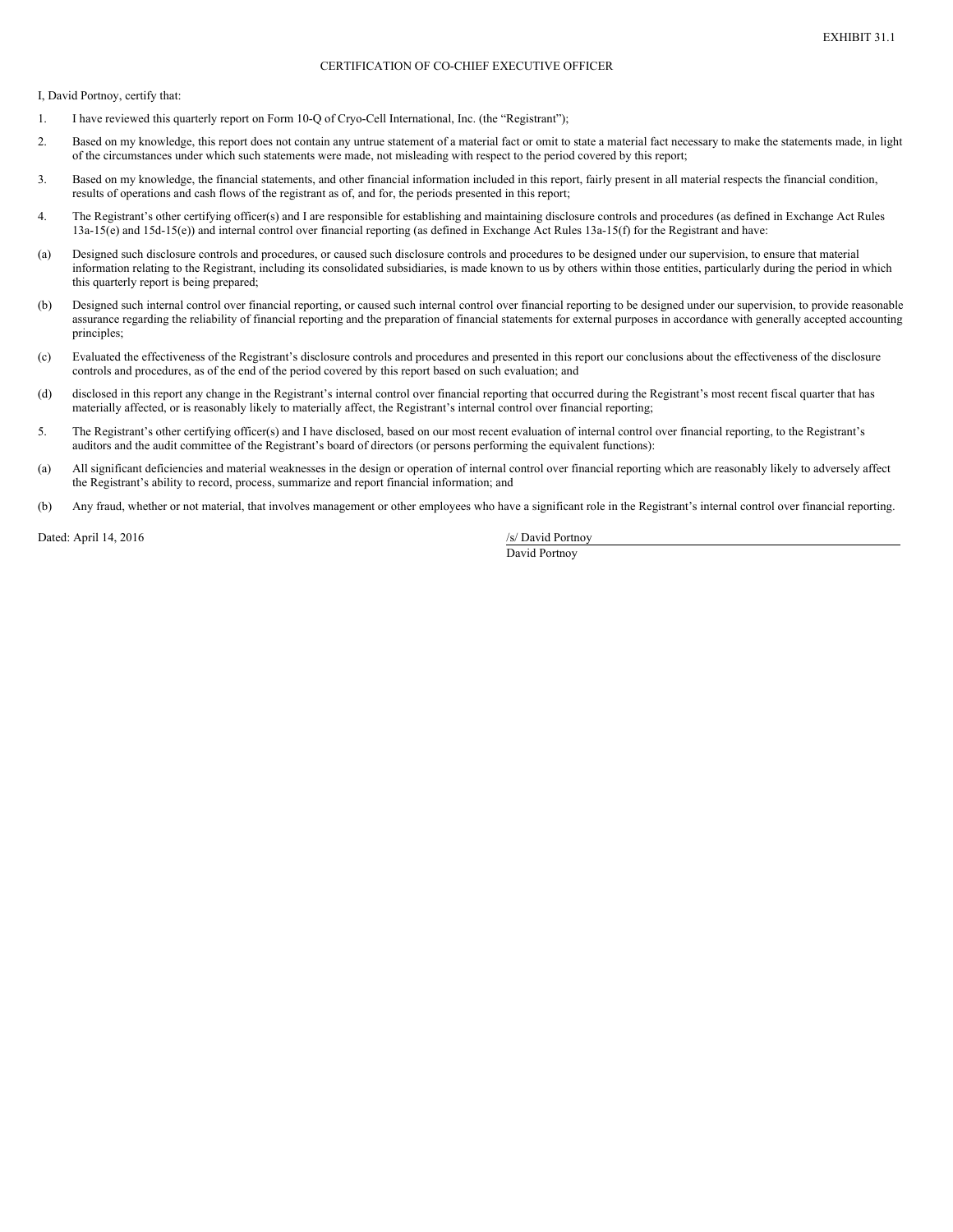#### CERTIFICATION OF CO-CHIEF EXECUTIVE OFFICER

I, Mark Portnoy, certify that:

- 1. I have reviewed this quarterly report on Form 10-Q of Cryo-Cell International, Inc. (the "Registrant");
- 2. Based on my knowledge, this report does not contain any untrue statement of a material fact or omit to state a material fact necessary to make the statements made, in light of the circumstances under which such statements were made, not misleading with respect to the period covered by this report;
- 3. Based on my knowledge, the financial statements, and other financial information included in this report, fairly present in all material respects the financial condition, results of operations and cash flows of the registrant as of, and for, the periods presented in this report;
- 4. The Registrant's other certifying officer(s) and I are responsible for establishing and maintaining disclosure controls and procedures (as defined in Exchange Act Rules 13a-15(e) and 15d-15(e)) and internal control over financial reporting (as defined in Exchange Act Rules 13a-15(f) for the Registrant and have:
- (a) Designed such disclosure controls and procedures, or caused such disclosure controls and procedures to be designed under our supervision, to ensure that material information relating to the Registrant, including its consolidated subsidiaries, is made known to us by others within those entities, particularly during the period in which this quarterly report is being prepared;
- (b) Designed such internal control over financial reporting, or caused such internal control over financial reporting to be designed under our supervision, to provide reasonable assurance regarding the reliability of financial reporting and the preparation of financial statements for external purposes in accordance with generally accepted accounting principles;
- (c) Evaluated the effectiveness of the Registrant's disclosure controls and procedures and presented in this report our conclusions about the effectiveness of the disclosure controls and procedures, as of the end of the period covered by this report based on such evaluation; and
- (d) disclosed in this report any change in the Registrant's internal control over financial reporting that occurred during the Registrant's most recent fiscal quarter that has materially affected, or is reasonably likely to materially affect, the Registrant's internal control over financial reporting;
- 5. The Registrant's other certifying officer(s) and I have disclosed, based on our most recent evaluation of internal control over financial reporting, to the Registrant's auditors and the audit committee of the Registrant's board of directors (or persons performing the equivalent functions):
- (a) All significant deficiencies and material weaknesses in the design or operation of internal control over financial reporting which are reasonably likely to adversely affect the Registrant's ability to record, process, summarize and report financial information; and
- (b) Any fraud, whether or not material, that involves management or other employees who have a significant role in the Registrant's internal control over financial reporting.

Dated: April 14, 2016 /s/ Mark Portnoy

Mark Portnoy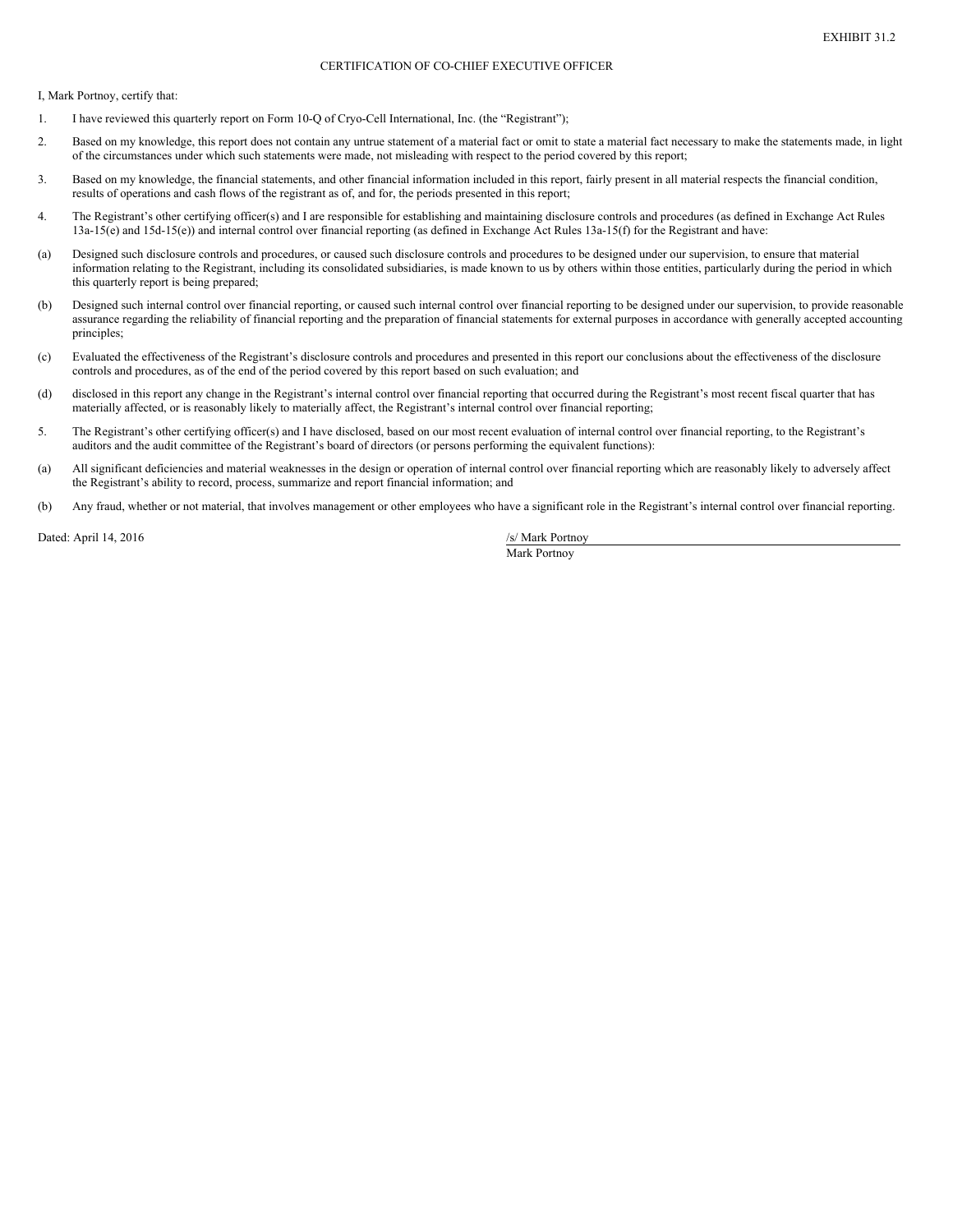#### CERTIFICATION OF CHIEF FINANCIAL OFFICER

I, Jill M. Taymans, certify that:

- 1. I have reviewed this quarterly report on Form 10-Q of Cryo-Cell International, Inc. (the "Registrant");
- 2. Based on my knowledge, this report does not contain any untrue statement of a material fact or omit to state a material fact necessary to make the statements made, in light of the circumstances under which such statements were made, not misleading with respect to the period covered by this report;
- 3. Based on my knowledge, the financial statements, and other financial information included in this report, fairly present in all material respects the financial condition, results of operations and cash flows of the registrant as of, and for, the periods presented in this report;
- 4. The Registrant's other certifying officer(s) and I are responsible for establishing and maintaining disclosure controls and procedures (as defined in Exchange Act Rules 13a-15(e) and 15d-15(e)) and internal control over financial reporting (as defined in Exchange Act Rules 13a-15(f) for the Registrant and have:
- (a) Designed such disclosure controls and procedures, or caused such disclosure controls and procedures to be designed under our supervision, to ensure that material information relating to the Registrant, including its consolidated subsidiaries, is made known to us by others within those entities, particularly during the period in which this quarterly report is being prepared;
- (b) Designed such internal control over financial reporting, or caused such internal control over financial reporting to be designed under our supervision, to provide reasonable assurance regarding the reliability of financial reporting and the preparation of financial statements for external purposes in accordance with generally accepted accounting principles;
- (c) Evaluated the effectiveness of the Registrant's disclosure controls and procedures and presented in this report our conclusions about the effectiveness of the disclosure controls and procedures, as of the end of the period covered by this report based on such evaluation; and
- (d) disclosed in this report any change in the Registrant's internal control over financial reporting that occurred during the Registrant's most recent fiscal quarter that has materially affected, or is reasonably likely to materially affect, the Registrant's internal control over financial reporting;
- 5. The Registrant's other certifying officer(s) and I have disclosed, based on our most recent evaluation of internal control over financial reporting, to the Registrant's auditors and the audit committee of the Registrant's board of directors (or persons performing the equivalent functions):
- (a) All significant deficiencies and material weaknesses in the design or operation of internal control over financial reporting which are reasonably likely to adversely affect the Registrant's ability to record, process, summarize and report financial information; and
- (b) Any fraud, whether or not material, that involves management or other employees who have a significant role in the Registrant's internal control over financial reporting.

Dated: April 14, 2016 /s/ Jill M. Taymans

Jill M. Taymans